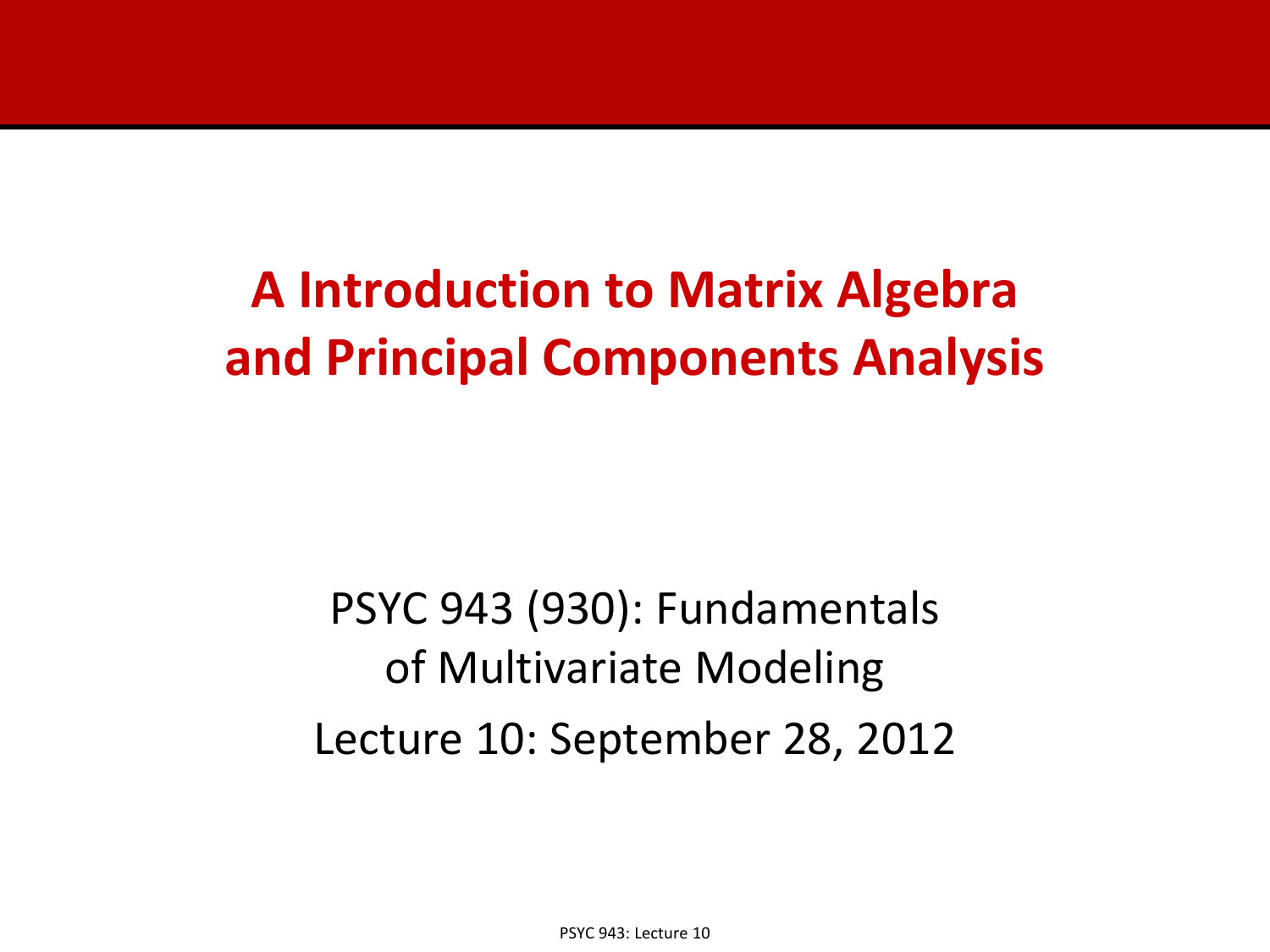### **Today's Class**

- An introduction to matrix algebra
	- $\triangleright$  Scalars, vectors, and matrices
	- $\triangleright$  Basic matrix operations
	- $\triangleright$  Advanced matrix operations
- An introduction to principal components analysis
- An introduction to SAS PROC IML
	- $\triangleright$  Interactive matrix language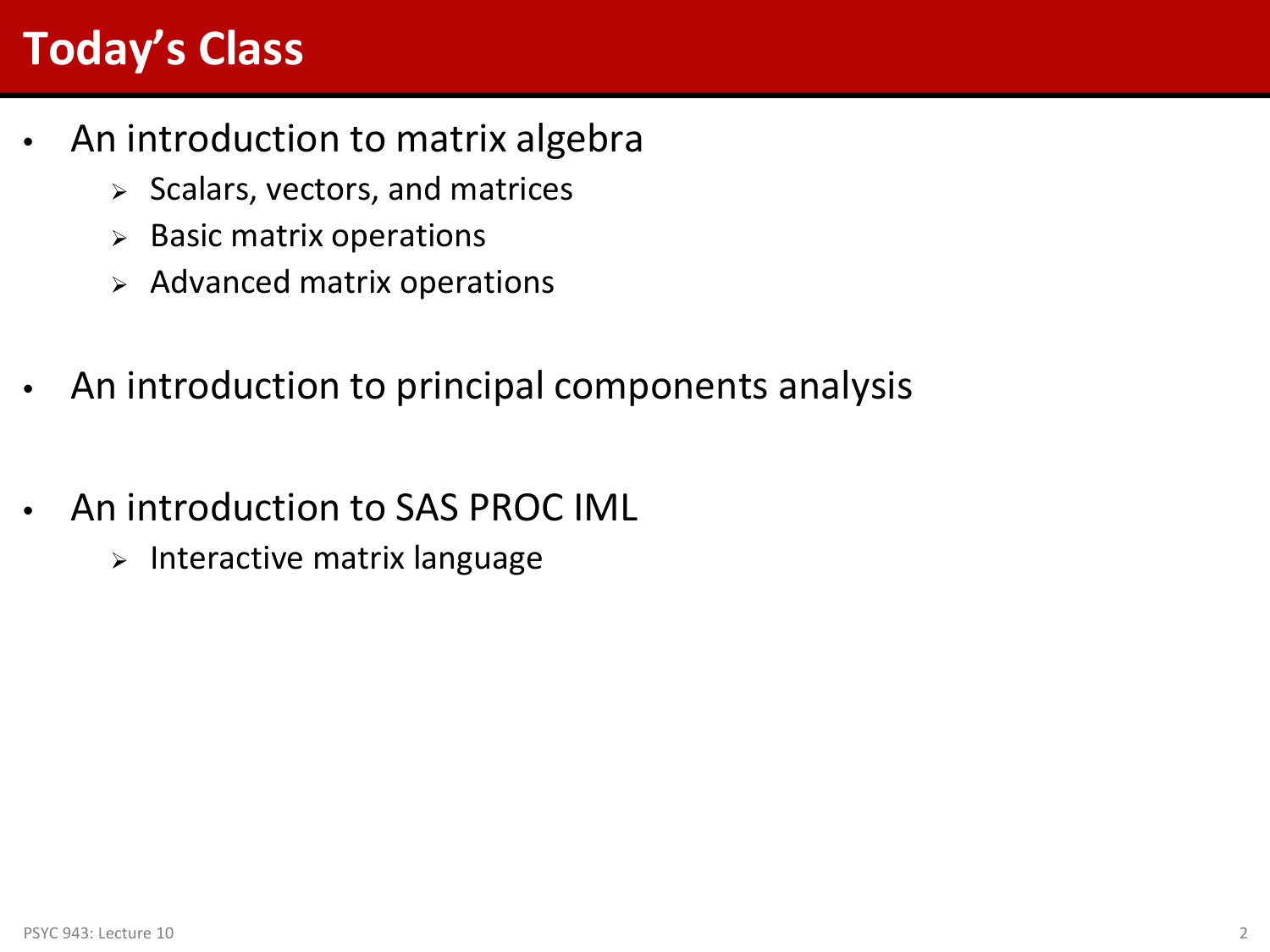#### **Why Learning a Little Matrix Algebra is Important**

- Matrix algebra is the alphabet of the language of statistics
	- $\triangleright$  You will most likely encounter formulae with matrices very quickly
- For example, imagine you were interested in analyzing some repeated measures data…but things don't go as planned
	- From the SAS User's Guide (PROC MIXED):

#### **Formulation of the Mixed Model**

The previous general linear model is certainly a useful one (Sea although you still assume normality.

The mixed model is written as

 $y = X\beta + Z\gamma + \varepsilon$ 

where everything is the same as in the general linear model exo Henderson (1990) and Searle, Casella, and McCulloch (1992) fi

A key assumption in the foregoing analysis is that  $\gamma$  and  $\varepsilon$  are

$$
E\left[\begin{array}{c} \boldsymbol{\gamma} \\ \boldsymbol{\varepsilon} \end{array}\right] = \left[\begin{array}{c} \boldsymbol{0} \\ \boldsymbol{0} \end{array}\right]
$$

$$
Var\left[\begin{array}{c} \boldsymbol{\gamma} \\ \boldsymbol{\varepsilon} \end{array}\right] = \left[\begin{array}{cc} G & 0 \\ 0 & R \end{array}\right]
$$

The variance of y is, therefore,  $V = ZGZ' + R$ . You can model

#### **Estimating Covariance Parameters in the Mixed Model**

Estimation is more difficult in the mixed model than in the general linear model. Not only do y  $(\mathbf{y} - \mathbf{X}\boldsymbol{\beta})'\mathbf{V}^{-1}(\mathbf{y} - \mathbf{X}\boldsymbol{\beta})$ 

However, it requires knowledge of  $V$  and, therefore, knowledge of  $G$  and  $R$ . Lacking such infor

In many situations, the best approach is to use likelihood-based methods, exploiting the assi (REML). A favorable theoretical property of ML and REML is that they accommodate data tha

PROC MIXED constructs an objective function associated with ML or REML and maximizes i

$$
\text{ML}: \quad l(\mathbf{G}, \mathbf{R}) = -\frac{1}{2}\log|\mathbf{V}| - \frac{1}{2}\mathbf{r}'\mathbf{V}^{-1}\mathbf{r} - \frac{n}{2}\log(2\pi)
$$

REML: 
$$
l_R(\mathbf{G}, \mathbf{R}) = -\frac{1}{2}\log |\mathbf{V}| - \frac{1}{2}\log |\mathbf{X}'\mathbf{V}^{-1}\mathbf{X}| - \frac{1}{2}\mathbf{r}'\mathbf{V}^{-1}\mathbf{r} - \frac{n-p}{2}\log(2\pi)\}
$$

where  $\mathbf{r} = \mathbf{y} - \mathbf{X}(\mathbf{X}'\mathbf{V}^{-1}\mathbf{X}) - \mathbf{X}'\mathbf{V}^{-1}\mathbf{y}$  and p is the rank of X. PROC MIXED actually minimiz analytical details for implementing a QR-decomposition approach to the problem. Wolfinger, 1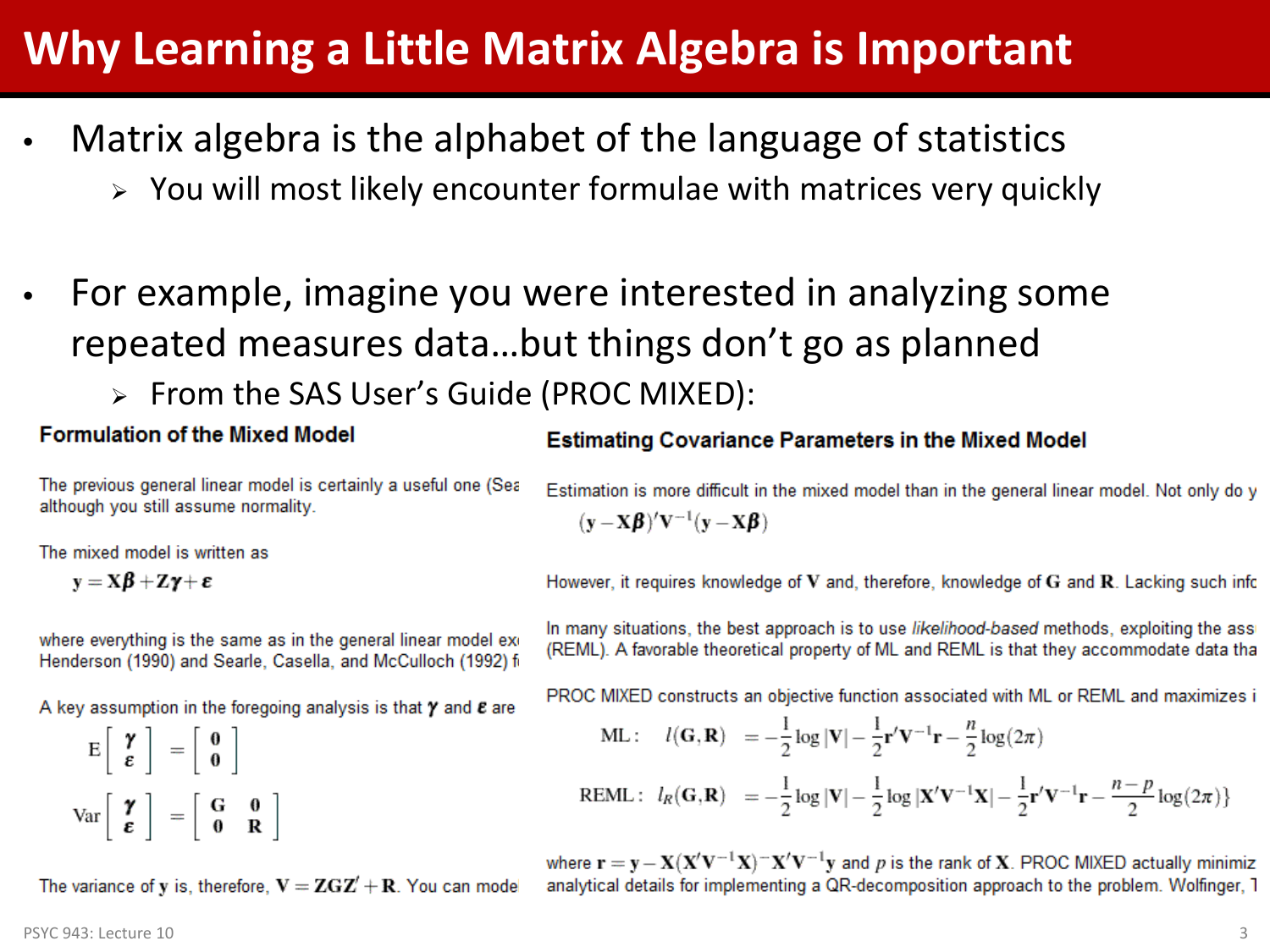- Nearly all multivariate statistical techniques are described with matrix algebra
- When new methods are developed, the first published work typically involves matrices
	- $\triangleright$  It makes technical writing more concise formulae are smaller
- Have you seen:
	- $\sum (X^T X)^{-1} X^T y$
	- $\rightarrow \Lambda \Phi \Lambda^T + \Psi$
- **Useful tip:** matrix algebra is a great way to get out of conversations and other awkward moments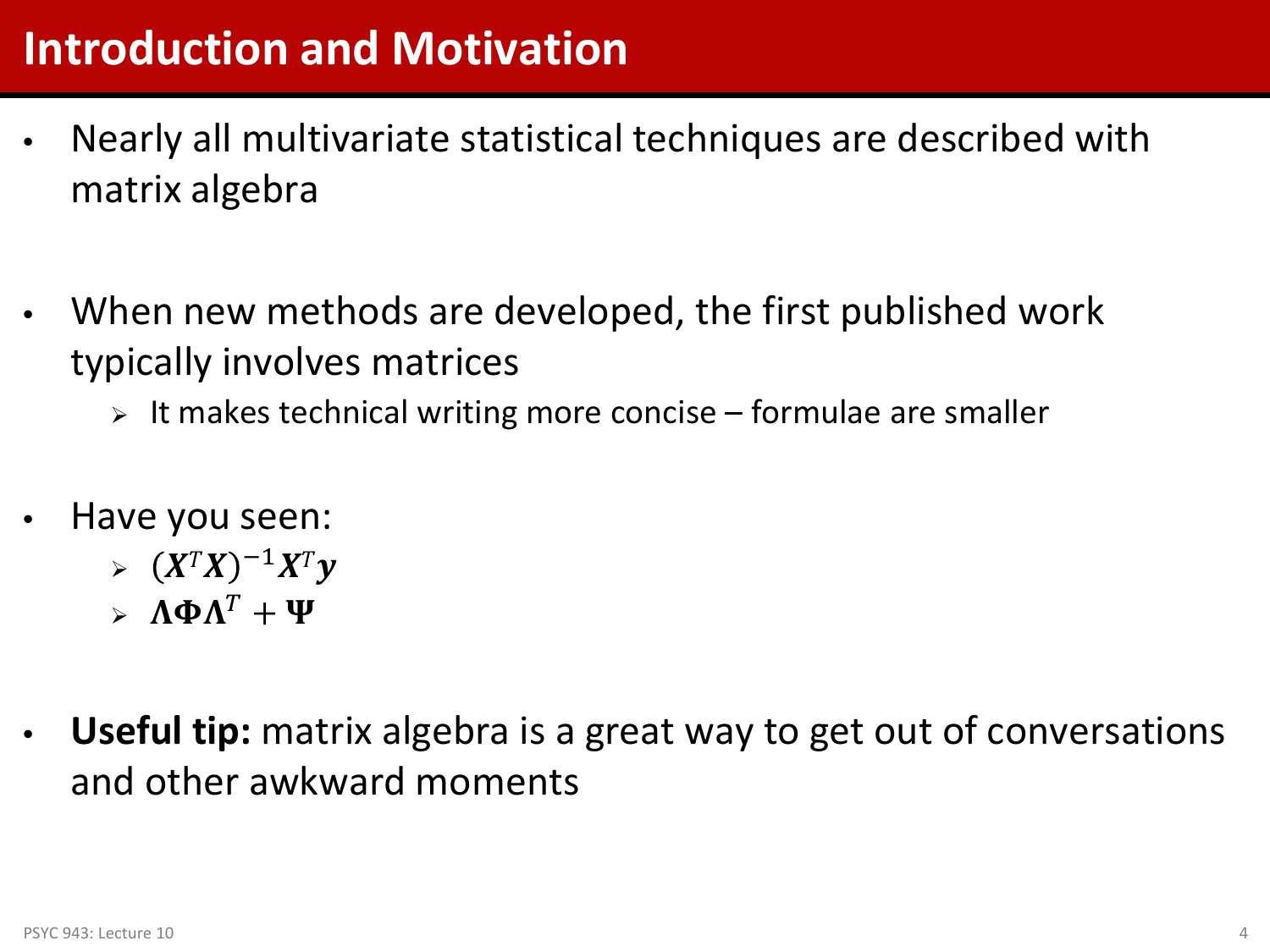#### **Definitions**

- We begin this class with some general definitions (from dictionary.com):
	- **Matrix:**
	- 1. A rectangular array of numeric or algebraic quantities subject to mathematical operations
	- 2. The substrate on or within which a fungus grows

#### **Algebra:**

- 1. A branch of mathematics in which symbols, usually **letters** of the alphabet, represent numbers or members of a specified set and are used to represent quantities and to express general relationships that hold for all members of the set
- 2. A set together with a pair of **binary operations** defined on the set. Usually, the set and the operations include an **identity element**, and the operations are **commutative** or **associative**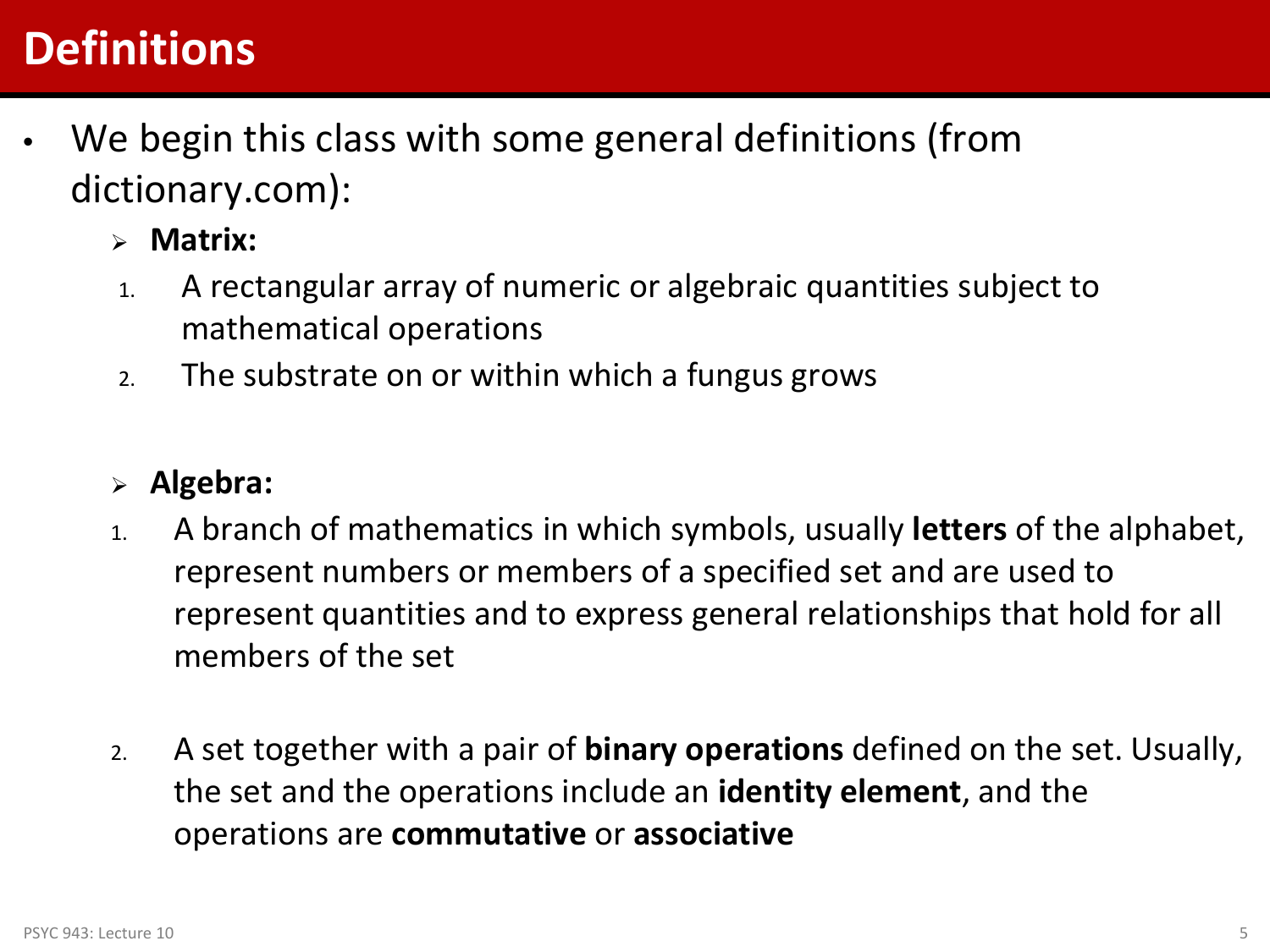#### **Why Learn Matrix Algebra**

- Matrix algebra can seem very abstract from the purposes of this class (and statistics in general)
- Learning matrix algebra is important for:
	- $\triangleright$  Understanding how statistical methods work
		- And when to use them (or not use them)
	- $\triangleright$  Understanding what statistical methods mean
	- Reading and writing results from new statistical methods
- Today's class is the first lecture of learning the language of multivariate statistics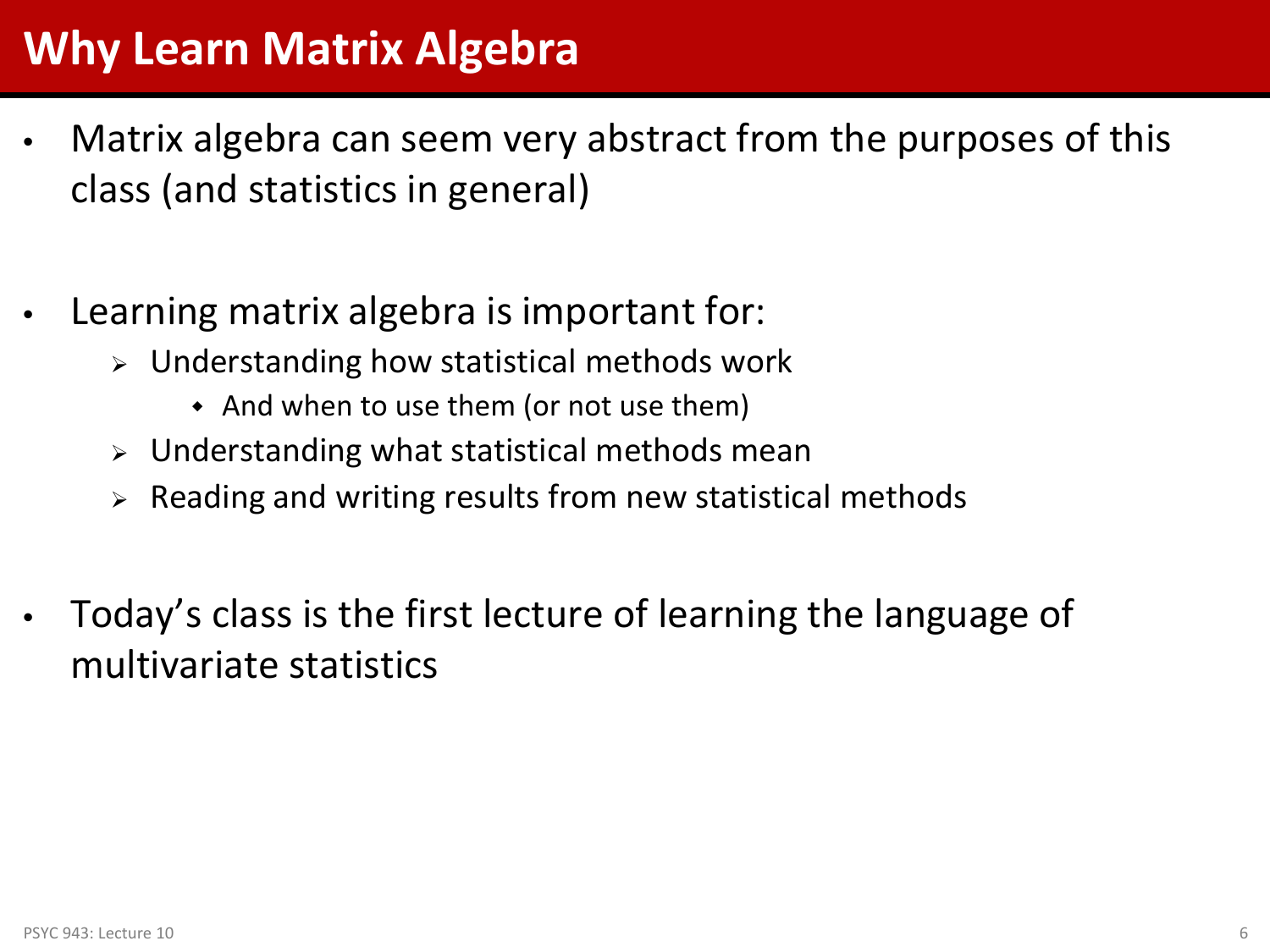### **DATA EXAMPLE AND SAS**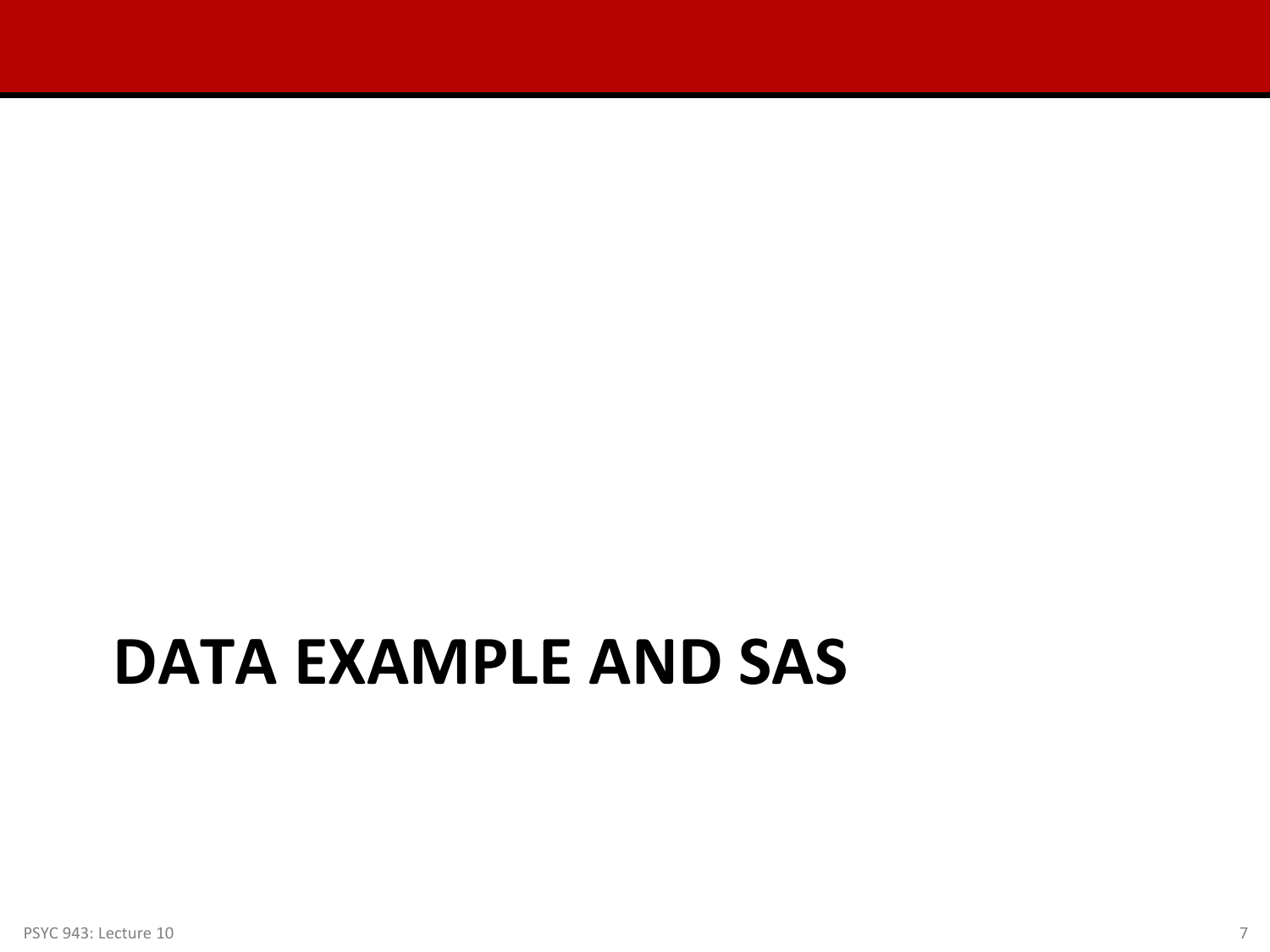### **A Guiding Example**

- To demonstrate matrix algebra, we will make use of data
- Imagine that somehow I collected data SAT test scores for both the Math (SATM) and Verbal (SATV) sections of 1,000 students
- The descriptive statistics of this data set are given below:

| <b>Statistic</b> | <b>SATV</b> | <b>SATM</b> |  |  |  |  |
|------------------|-------------|-------------|--|--|--|--|
| Mean             | 499.3       | 498.3       |  |  |  |  |
| SD               | 49.8        | 81.2        |  |  |  |  |
| Correlation      |             |             |  |  |  |  |
| SATV             | 1.00        | 0.78        |  |  |  |  |
| <b>SATM</b>      | 0.78        | 1 00        |  |  |  |  |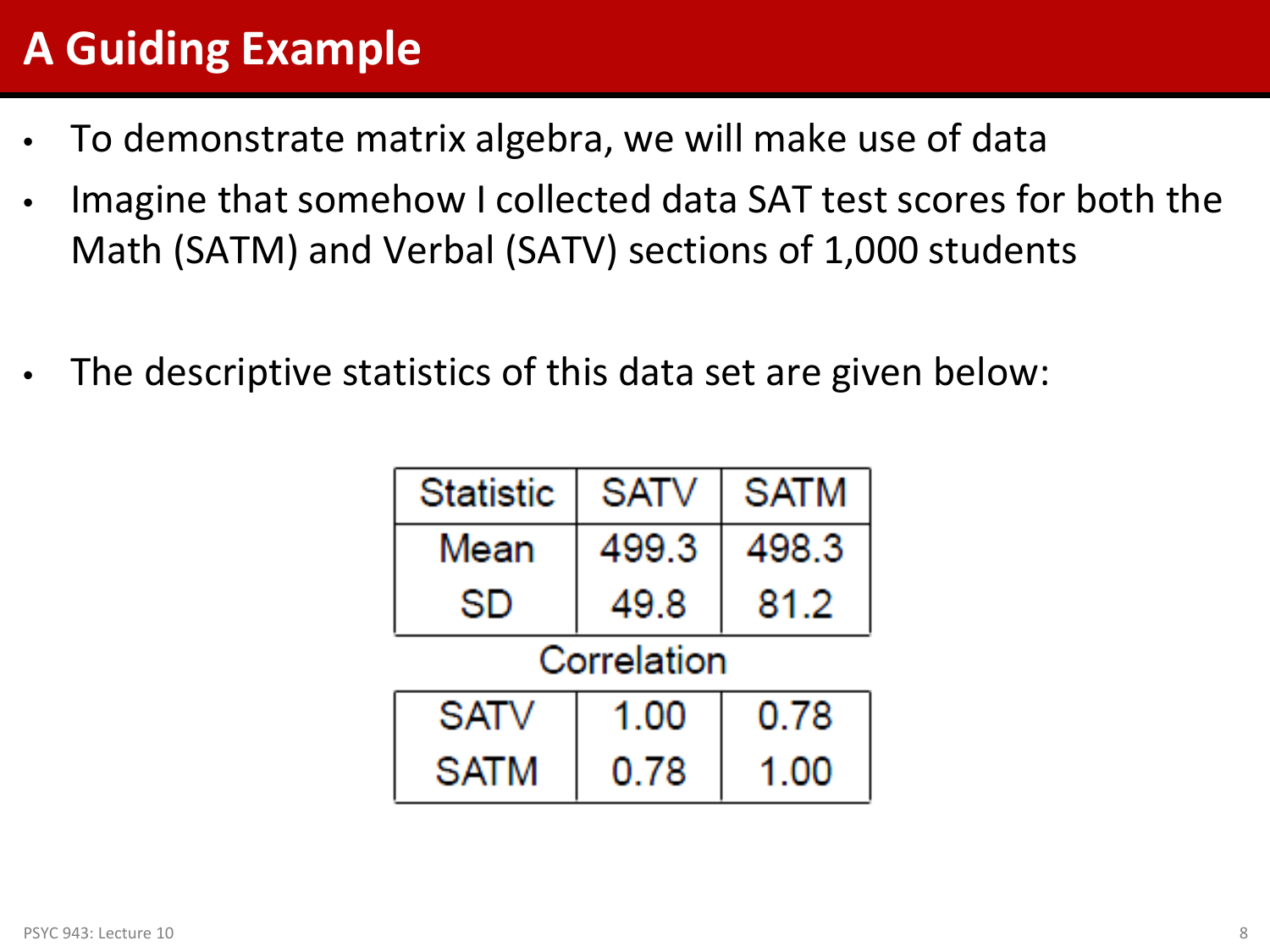#### **In Excel: In SAS:**

|                | <u>randa</u><br>$\mathbf{x}$<br>$X \mid H$<br>$\Box$ $\Box$ $\Box$ = sat.csv - Microsoft Excel |                         |                                      |                       |             |       |                    |                 |                                                            |   |  |   |          |
|----------------|------------------------------------------------------------------------------------------------|-------------------------|--------------------------------------|-----------------------|-------------|-------|--------------------|-----------------|------------------------------------------------------------|---|--|---|----------|
|                |                                                                                                | File                    | Home Inser Page Form Data Revie View |                       |             |       |                    |                 | $Add-I$ $\circ$ $\bullet$ $\circ$ $\circ$ $B$ $\circ$ $23$ |   |  |   |          |
|                |                                                                                                | Ж<br>la ·<br>Paste<br>F | <u>A</u><br>Font                     | 亖<br>Alignment Number | %           |       | A<br><b>Styles</b> | ÿ<br>Cells<br>v | $\Sigma$ - $\frac{A}{Z}$ <sup>-</sup><br>■・ 船・<br>Q٠       |   |  |   |          |
|                |                                                                                                | Clipboard <b>Is</b>     |                                      |                       |             |       |                    |                 | Editing                                                    |   |  |   |          |
|                |                                                                                                | A1                      | ÷                                    | (m.                   |             | $f_x$ | <b>SATV</b>        |                 |                                                            |   |  |   | ٧        |
|                | ⊿                                                                                              | A                       | B                                    |                       | $\mathsf C$ |       | D                  | E               |                                                            | F |  | G |          |
| 1              |                                                                                                | <b>SATV</b>             | <b>SATM</b>                          |                       |             |       |                    |                 |                                                            |   |  |   | $\equiv$ |
| $\overline{2}$ |                                                                                                | 520                     | 580                                  |                       |             |       |                    |                 |                                                            |   |  |   |          |
| 3              |                                                                                                | 520                     | 550                                  |                       |             |       |                    |                 |                                                            |   |  |   |          |
| 4              |                                                                                                | 460                     | 440                                  |                       |             |       |                    |                 |                                                            |   |  |   |          |
| 5              |                                                                                                | 560                     | 530                                  |                       |             |       |                    |                 |                                                            |   |  |   |          |
| $6\phantom{1}$ |                                                                                                | 430                     | 440                                  |                       |             |       |                    |                 |                                                            |   |  |   |          |
| $\overline{7}$ |                                                                                                | 490                     | 530                                  |                       |             |       |                    |                 |                                                            |   |  |   |          |
| 8<br>9         |                                                                                                | 570<br>530              | 580<br>570                           |                       |             |       |                    |                 |                                                            |   |  |   |          |
| 10             |                                                                                                | 490                     | 540                                  |                       |             |       |                    |                 |                                                            |   |  |   |          |
| 11             |                                                                                                | 450                     | 470                                  |                       |             |       |                    |                 |                                                            |   |  |   |          |
| 12             |                                                                                                | 510                     | 560                                  |                       |             |       |                    |                 |                                                            |   |  |   |          |
| 13             |                                                                                                | 480                     | 510                                  |                       |             |       |                    |                 |                                                            |   |  |   |          |
| 14             |                                                                                                | 470                     | 420                                  |                       |             |       |                    |                 |                                                            |   |  |   |          |
| 15             |                                                                                                | 500                     | 520                                  |                       |             |       |                    |                 |                                                            |   |  |   |          |
| 16             |                                                                                                | 480                     | 470                                  |                       |             |       |                    |                 |                                                            |   |  |   |          |
| 17             |                                                                                                | 450                     | 390                                  |                       |             |       |                    |                 |                                                            |   |  |   |          |
| 18             |                                                                                                | 500                     | 480                                  |                       |             |       |                    |                 |                                                            |   |  |   |          |
| 19<br>20       |                                                                                                | 510<br>610              | 500<br>630                           |                       |             |       |                    |                 |                                                            |   |  |   |          |
| 21             |                                                                                                | 450                     | 410                                  |                       |             |       |                    |                 |                                                            |   |  |   |          |
| 22             |                                                                                                | 410                     | 380                                  |                       |             |       |                    |                 |                                                            |   |  |   |          |
| 23             |                                                                                                | 460                     | 460                                  |                       |             |       |                    |                 |                                                            |   |  |   |          |
|                | u u                                                                                            | ---                     | ---                                  |                       |             |       |                    |                 |                                                            |   |  |   |          |

|                | VIEWTABLE: Sat.Satdata |      |
|----------------|------------------------|------|
|                | satv                   | satm |
| 1              | 520                    | 580  |
| $\overline{c}$ | 520                    | 550  |
| 3              | 460                    | 440  |
| 4              | 560                    | 530  |
| 5              | 430                    | 440  |
| 6              | 490                    | 530  |
| 7              | 570                    | 580  |
| 8              | 530                    | 570  |
| 9              | 490                    | 540  |
| 10             | 450                    | 470  |
| 11             | 510                    | 560  |
| 12             | 480                    | 510  |
| 13             | 470                    | 420  |
| 14             | 500                    | 520  |
| 15             | 480                    | 470  |
| 16             | 450                    | 390  |
| 17             | 500                    | 480  |
| 18             | 510                    | 500  |
| 19             | 610                    | 630  |
| 20             | 450                    | 410  |
| 21             | 410                    | 380  |
| 22             | 460                    | 460  |
| 23             | 500                    | 530  |
| 24             | 540                    | 500  |
| 25             | 500                    | 510  |
| 26             | 530                    | 560  |
| 27             | 540                    | 550  |
| 28             | 500                    | 530  |
| 29             | 490                    | 570  |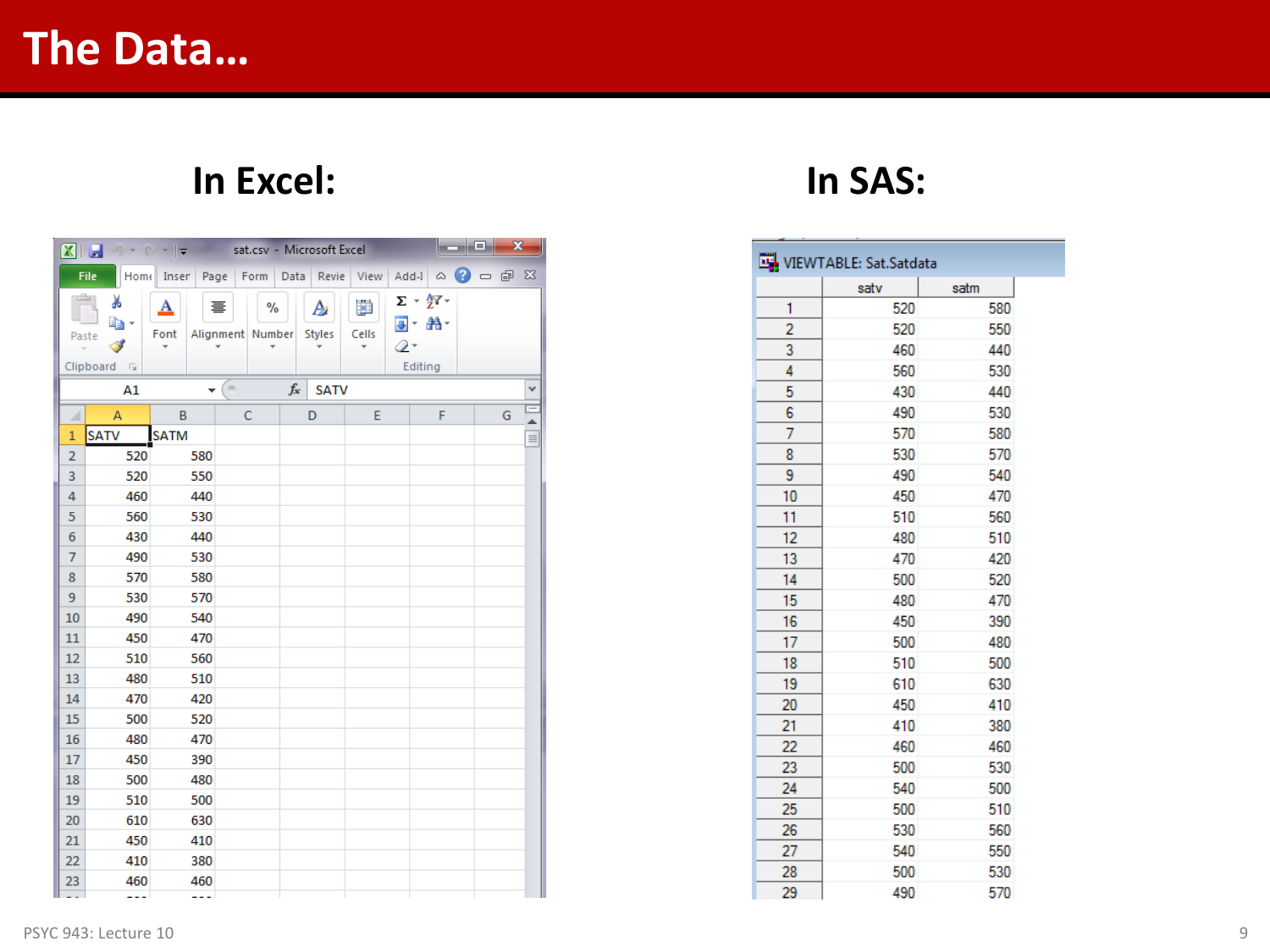#### **Matrix Computing: PROC IML**

- To help demonstrate the topics we will discuss today, I will be showing examples in SAS PROC IML
- The Interactive Matrix Language (IML) is a scientific computing package in SAS that typically used for statistical routines that aren't programed elsewhere in SAS
- Useful documentation for IML:

[http://support.sas.com/documentation/cdl/en/imlug/64248/HTML/de](http://support.sas.com/documentation/cdl/en/imlug/64248/HTML/default/viewer.htm) [fault/viewer.htm#langref\\_toc.htm](http://support.sas.com/documentation/cdl/en/imlug/64248/HTML/default/viewer.htm)

• A great web reference for IML:

<http://www.psych.yorku.ca/lab/sas/iml.htm>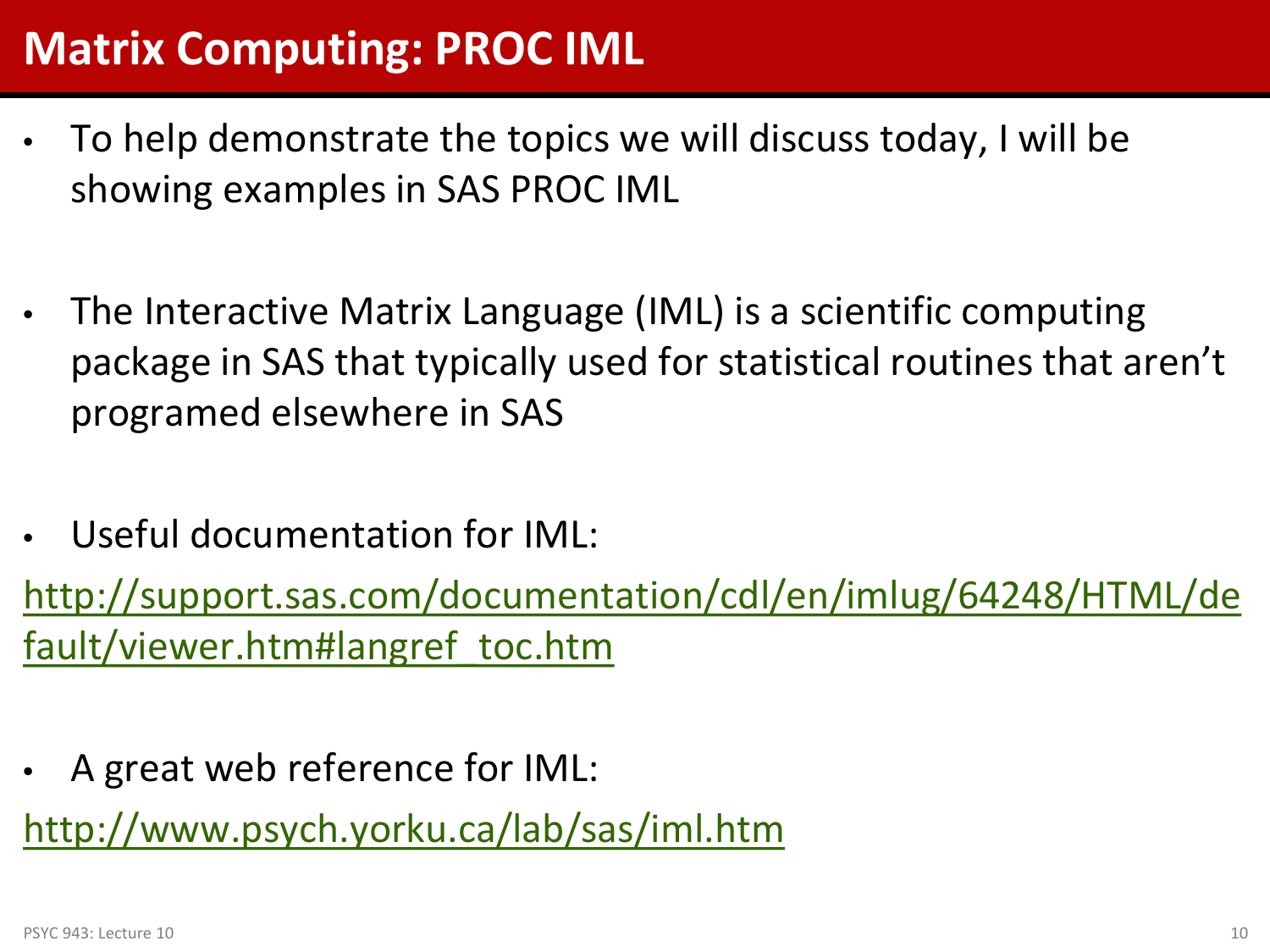#### **PROC IML Basics**

- Proc IML is a proc step in SAS that runs without needing to use a preliminary data step
- To use IML the following lines of syntax are placed in a SAS file:

```
\Box PROC IML:
RESET PRINT;
*IML SYNTAX GOES IN HERE:
QUIT:
```
- The "reset print;" line makes every result get printed in the output window
- The IML syntax will go between the "reset print;" and the "quit;"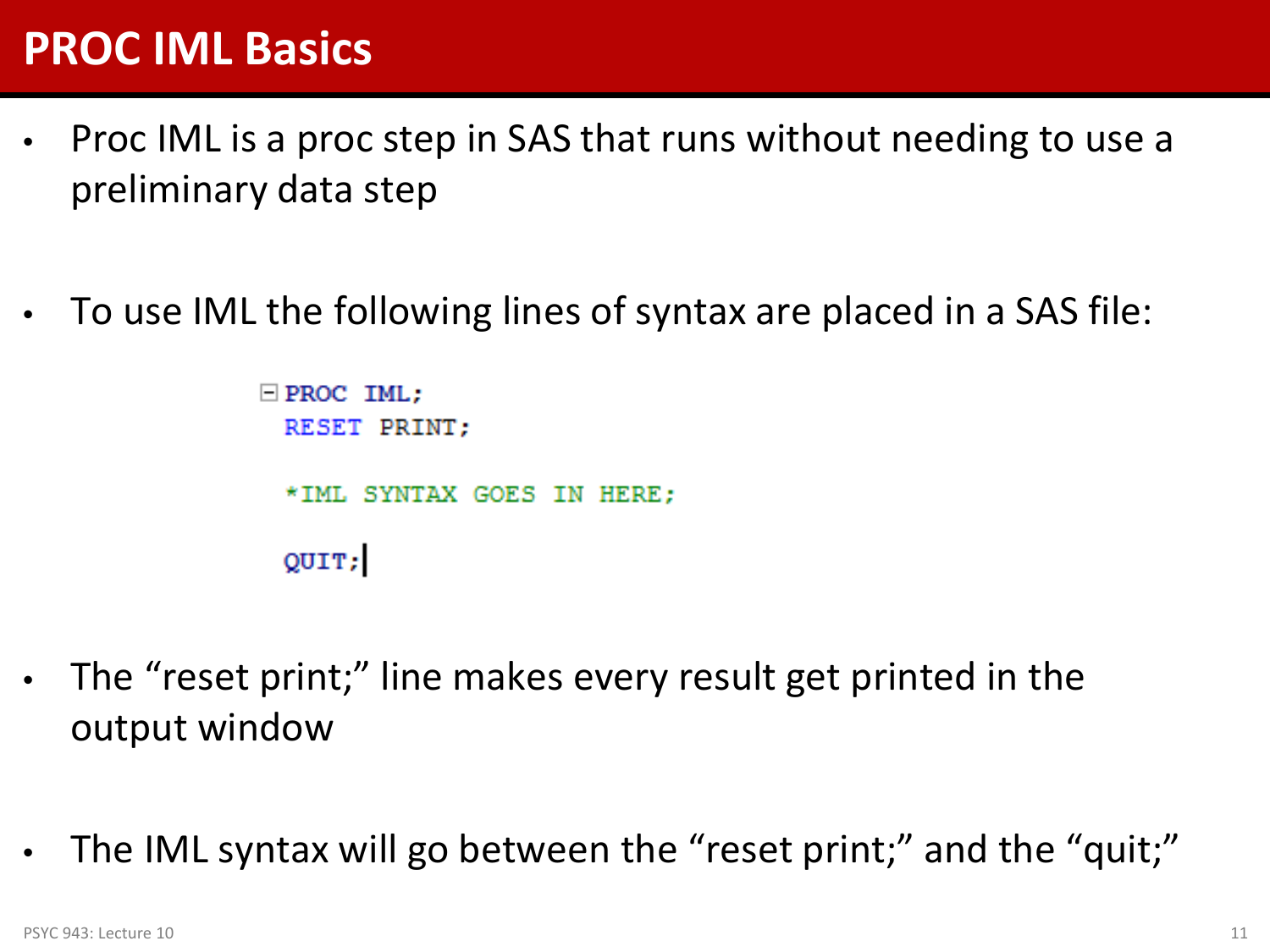# **DEFINITIONS OF MATRICES, VECTORS, AND SCALARS**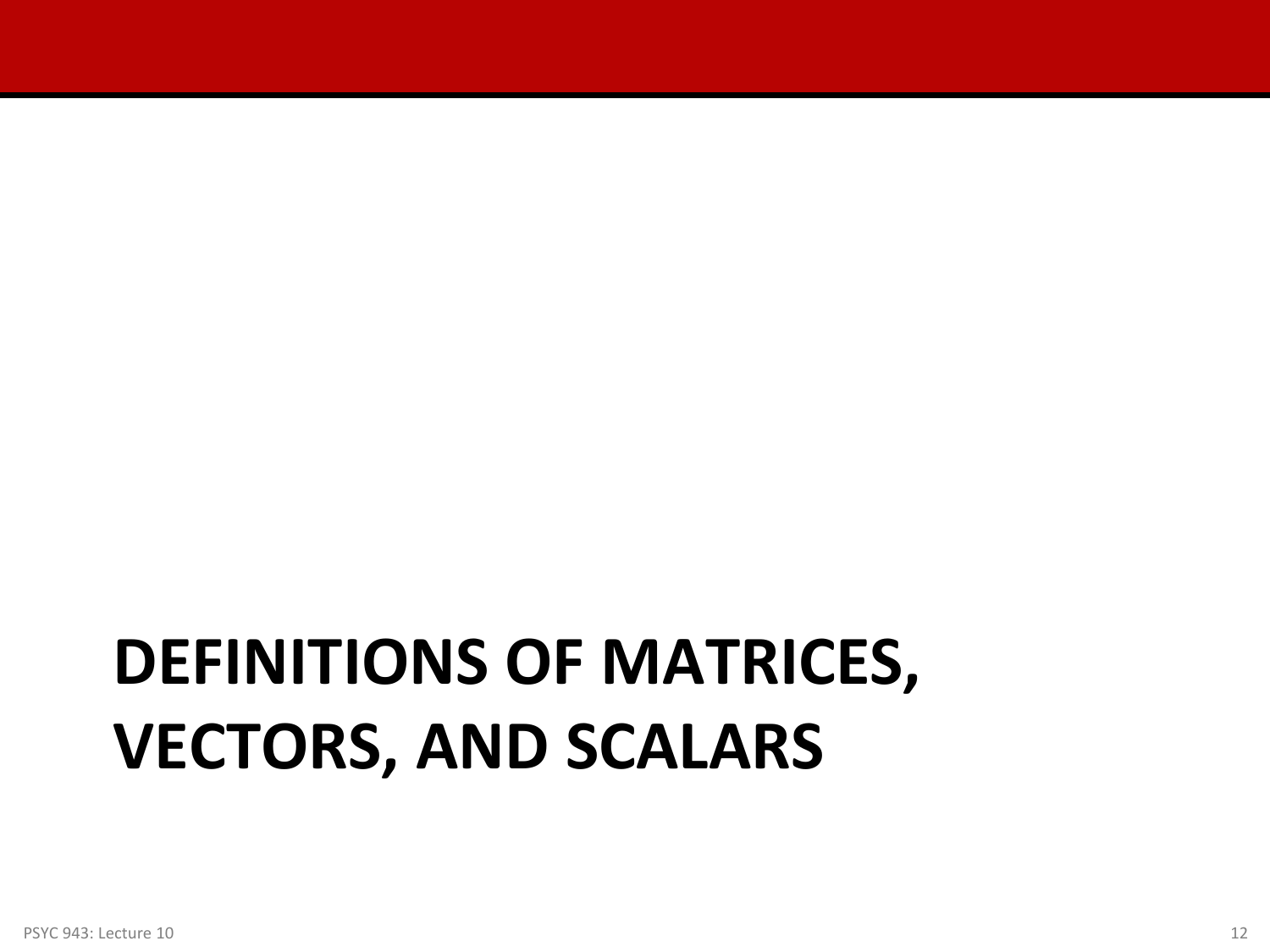#### **Matrices**

- A matrix is a rectangular array of data
	- $\triangleright$  Used for storing numbers
- Matrices can have unlimited dimensions
	- $\triangleright$  For our purposes all matrices will have two dimensions:
		- Row
		- Columns
- Matrices are symbolized by **boldface** font in text, typically with capital letters SAT Verbal SAT Math
	- $\triangleright$  Size (r rows x c columns)  $X =$  $520^{6}$  580 520 550  $\ddot{\bullet}$ 540  $660J_{(1000 \, x \, 2)}$ (Column 1) (Column 2)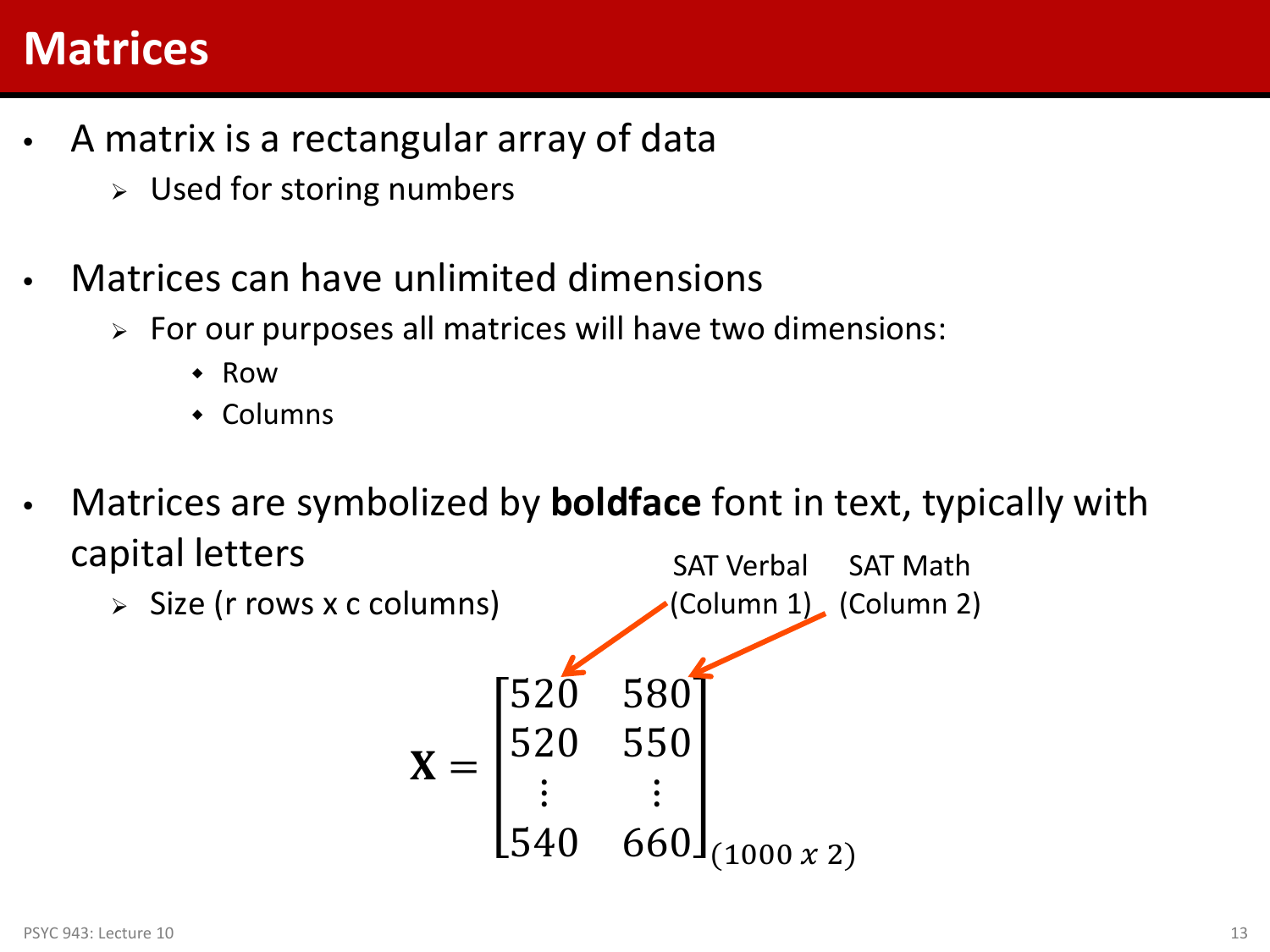#### **Vectors**

- A vector is a matrix where one dimension is equal to size 1
	- $\triangleright$  Column vector: a matrix of size  $r \times 1$

$$
x_{\cdot 1} = \begin{bmatrix} 520 \\ 520 \\ \vdots \\ 540 \end{bmatrix}_{1000 \times 1}
$$

 $\triangleright$  Row vector: a matrix of size 1 x c

 $x_1 = [520 \quad 580]_{1 \times 2}$ 

- Vectors are typically written in **boldface** font text, usually with lowercase letters
- The dots in the subscripts  $\mathbf{x}_{11}$  and  $\mathbf{x}_{11}$  represent the dimension aggregated across in the vector
	- 1∙ is the first row and **all** columns of
	- ∙1 is the first column and **all** rows of
- $\triangleright$  Sometimes the rows and columns are separated by a comma (making it possible to read double-digits in either dimension) provided to read double-digits in either dimension)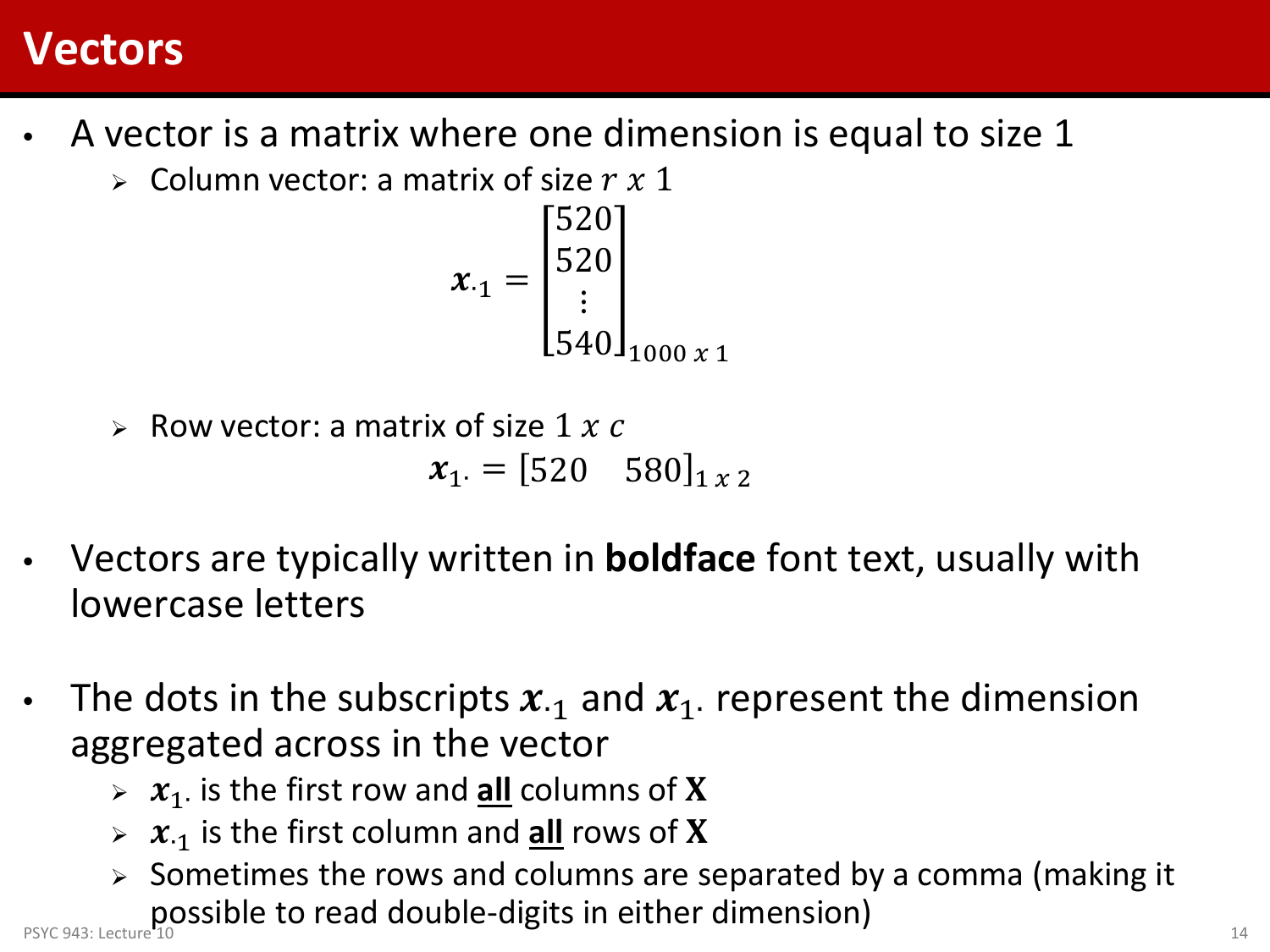#### **Matrix Elements**

- A matrix (or vector) is composed of a set of elements
	- $\triangleright$  Each element is denoted by its position in the matrix (row and column)
- For our matrix of data  $X$  (size 1000 rows and 2 columns), each element is denoted by:

#### $x_{ij}$

- $\triangleright$  The first subscript is the index for the rows: i = 1,...,r (= 1000)
- $\triangleright$  The second subscript is the index for the columns:  $j = 1,...,c$  (= 2)

$$
\mathbf{X} = \begin{bmatrix} x_{11} & x_{12} \\ x_{21} & x_{22} \\ \vdots & \vdots \\ x_{1000,1} & x_{1000,2} \end{bmatrix}_{(1000 \times 2)}
$$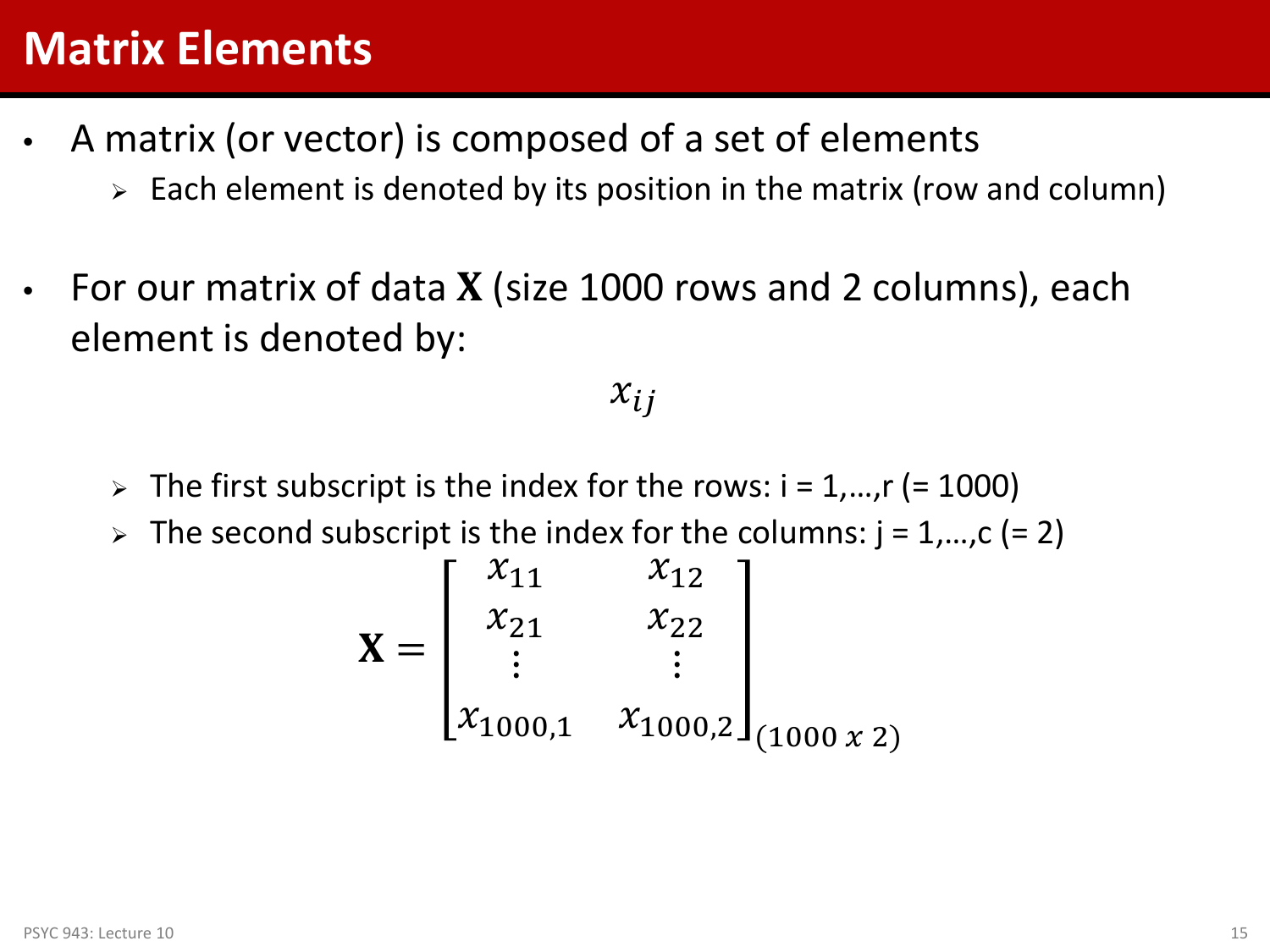#### **Scalars**

- A scalar is just a single number
- The name scalar is important: the number "scales" a vector it can make a vector "longer" or "shorter"
- Scalars are typically written without boldface:

 $x_{11} = 520$ 

• Each element of a matrix is a scalar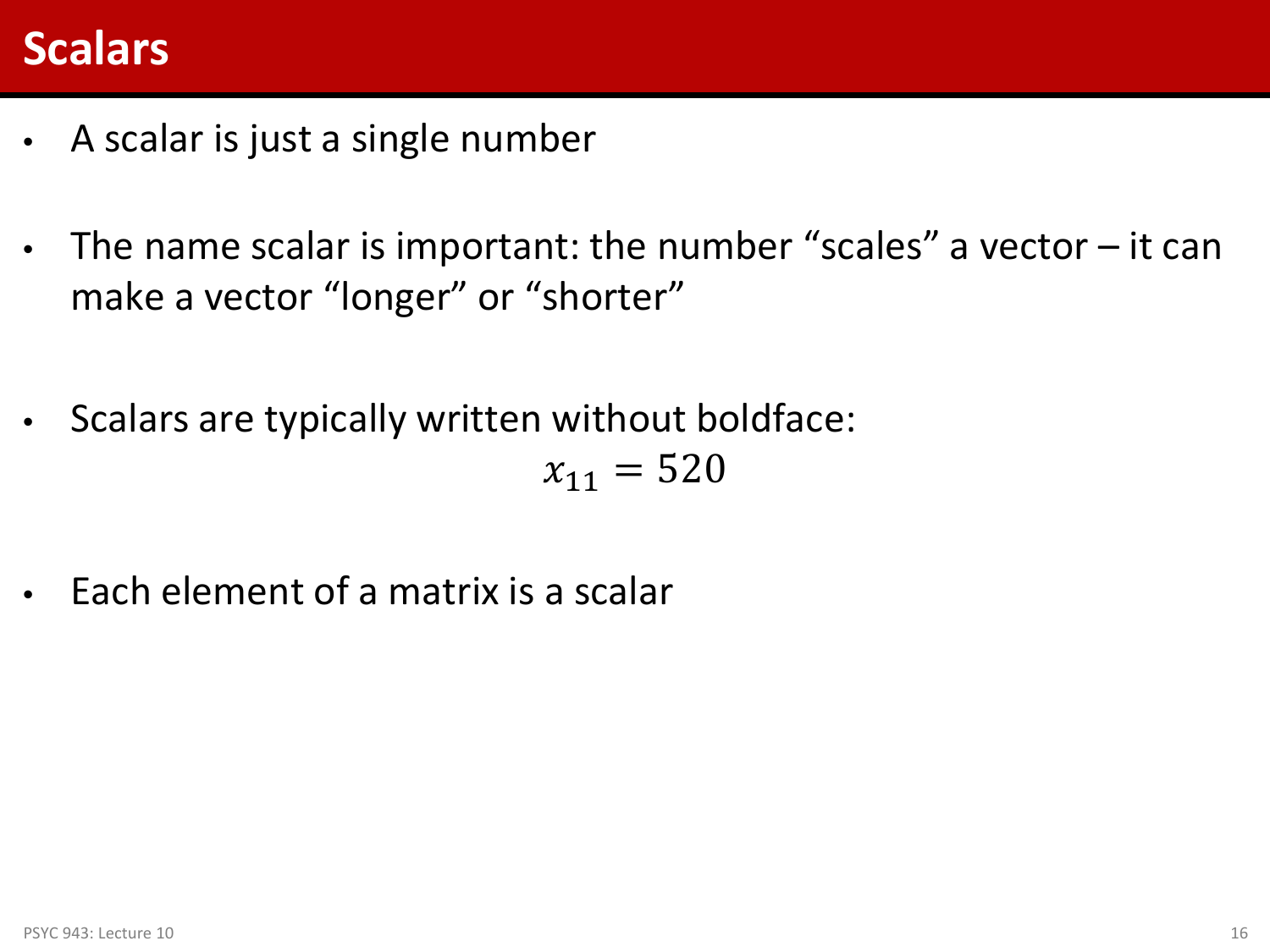#### **Matrix Transpose**

• The transpose of a matrix is a reorganization of the matrix by switching the indices for the rows and columns

$$
\mathbf{X} = \begin{bmatrix} 520 & 580 \\ 520 & 550 \\ \vdots & \vdots \\ 540 & 660 \end{bmatrix}_{(1000 \, x \, 2)}
$$

$$
\mathbf{X}^T = \begin{bmatrix} 520 & 520 & \cdots & 540 \\ 580 & 550 & \cdots & 660 \end{bmatrix}_{(2 \times 1000)}
$$

- An element  $x_{ij}$  in the original matrix **X** is now  $x_{ji}$  in the transposed matrix  $X^T$
- **Transposes are used to align matrices for operations where the sizes of matrices matter (such as matrix multiplication)** PSYC 943: Lecture 10 **17** 17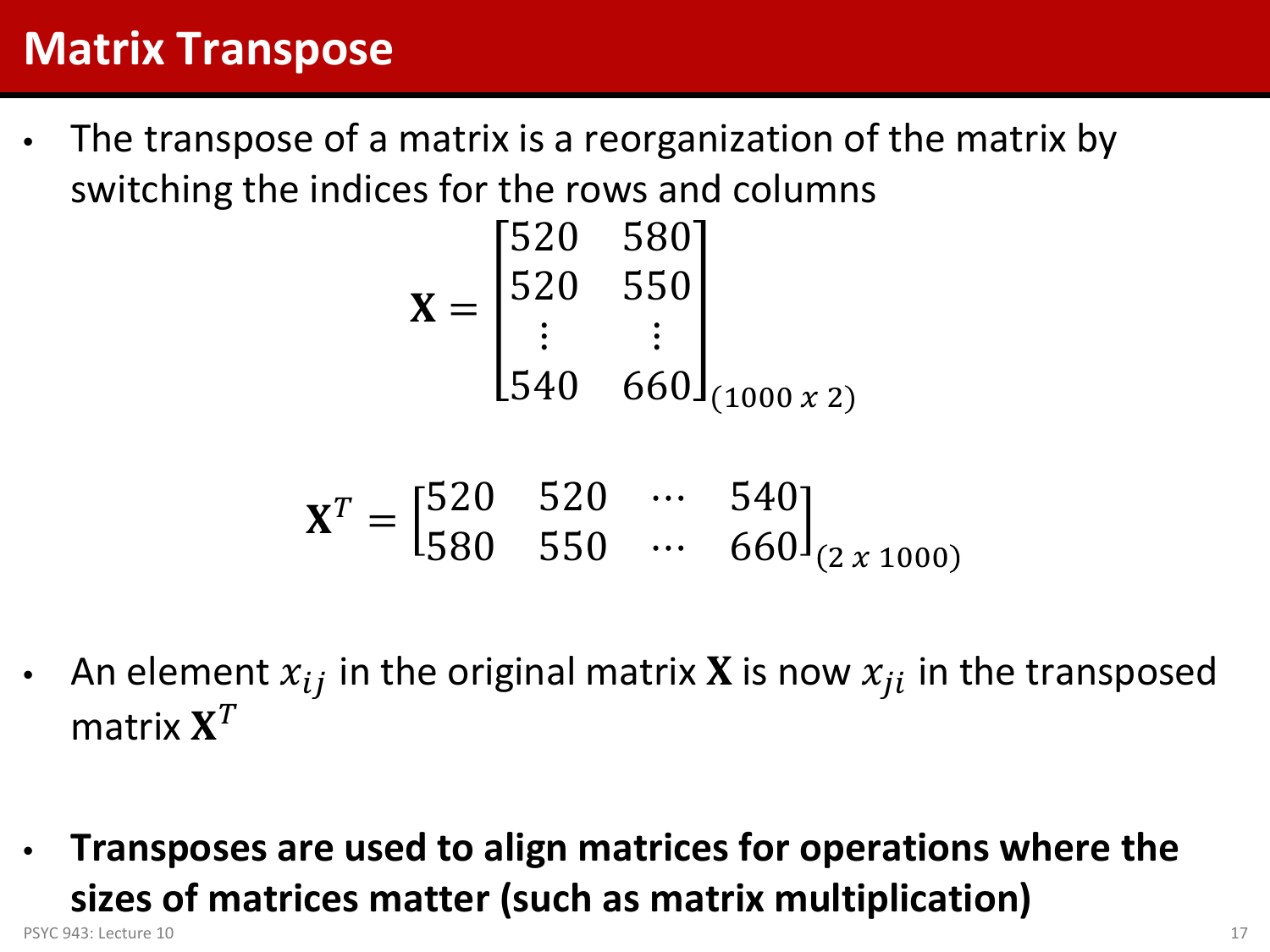### **Types of Matrices**

- **Square Matrix:** A square matrix has the same number of rows and columns
	- $\triangleright$  Correlation/covariance matrices are square matrices
- **Diagonal Matrix:** A diagonal matrix is a square matrix with non-zero diagonal elements ( $x_{ij} \neq 0$  for  $i = j$ ) and zeros on the off-diagonal elements  $(x_{ij} = 0$  for  $i \neq j$ :

$$
\mathbf{A} = \begin{bmatrix} 2.759 & 0 & 0 \\ 0 & 1.643 & 0 \\ 0 & 0 & 0.879 \end{bmatrix}
$$

- $\triangleright$  We will use diagonal matrices to form correlation matrices
- **Symmetric Matrix:** A symmetric matrix is a square matrix where all elements are reflected across the diagonal  $(a_{ij} = a_{ji})$ 
	- $\triangleright$  Correlation and covariance matrices are symmetric matrices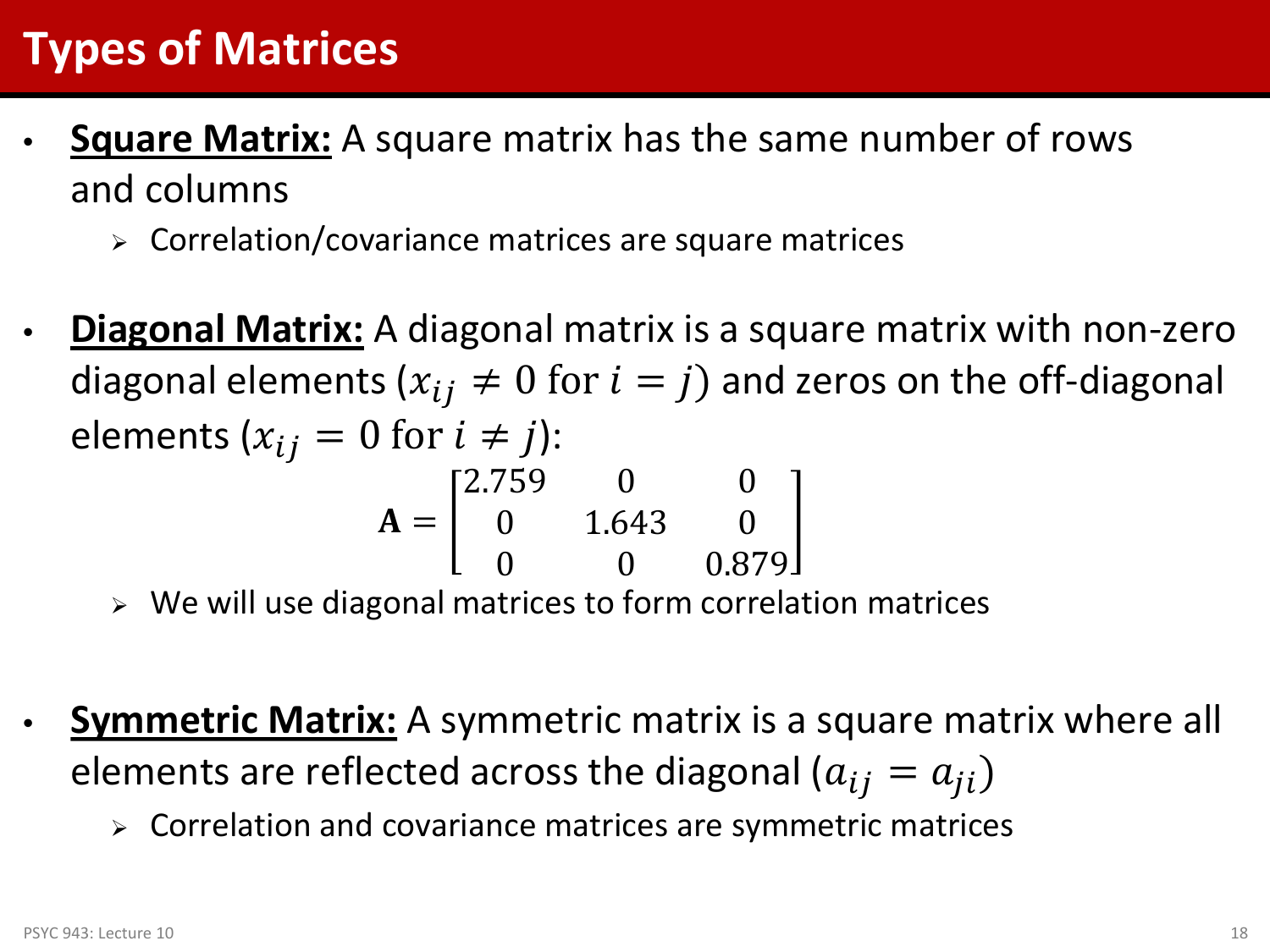### **VECTORS**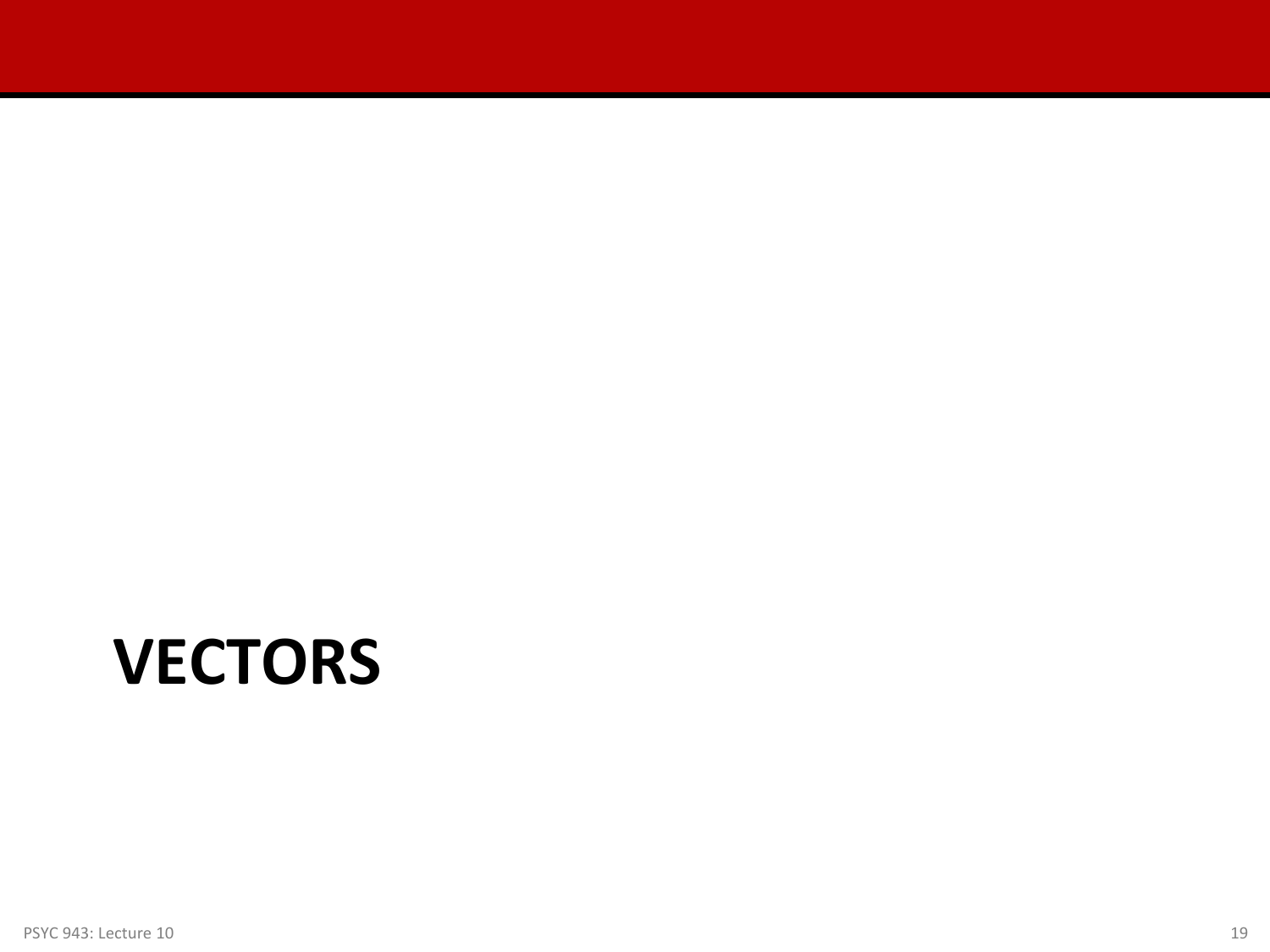#### **Vectors in Space…**

- Vectors (row or column) can be represented as lines on a Cartesian coordinate system (a graph)
- Consider the vectors:  $a =$ 1  $\begin{bmatrix} 1 \\ 2 \end{bmatrix}$  and **b** = 2 3
- A graph of these vectors would be:



• **Question:** how would a column vector for each of our example variables (SATM and SATV) be plotted?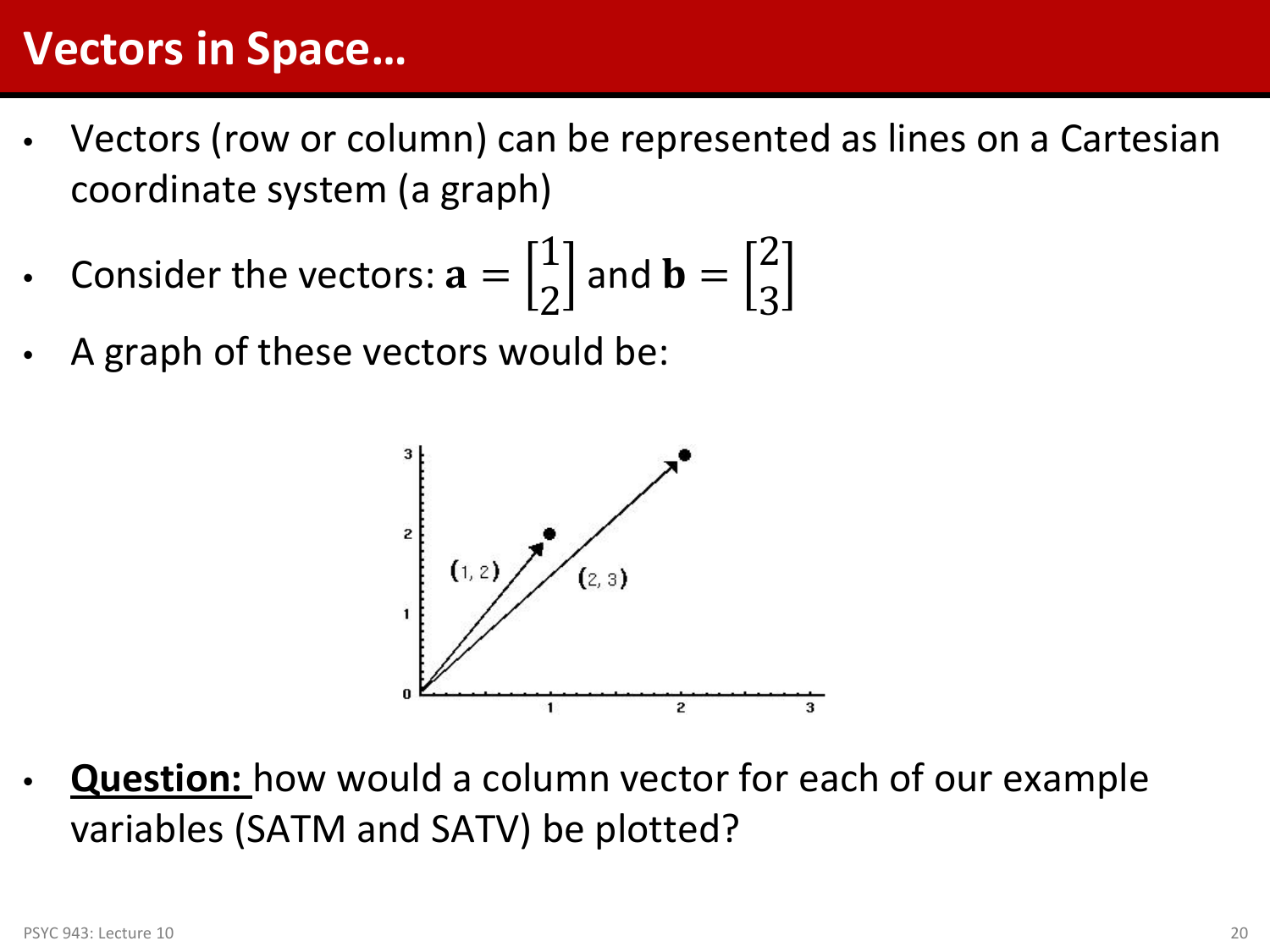#### **Vector Length**

- The length of a vector emanating from the origin is given by the Pythagorean formula
	- $\triangleright$  This is also called the Euclidean distance between the endpoint of the vector and the origin

$$
L_{\mathbf{x}} = \sqrt{x_{11}^2 + x_{21}^2 + \dots + x_{r1}^2} = ||\mathbf{x}||
$$

- From the last slide:  $\|\mathbf{a}\| = \sqrt{5} = 2.24$ ;  $\|\mathbf{b}\| = \sqrt{13} = 3.61$
- From our data:  $||SATV|| = 15,868.138; ||SATM|| = 15,964.42$
- In data: length is an analog to the standard deviation
	- $>$  In mean-centered variables, the length is the square root of the sum of mean deviations (not quite the SD, but close)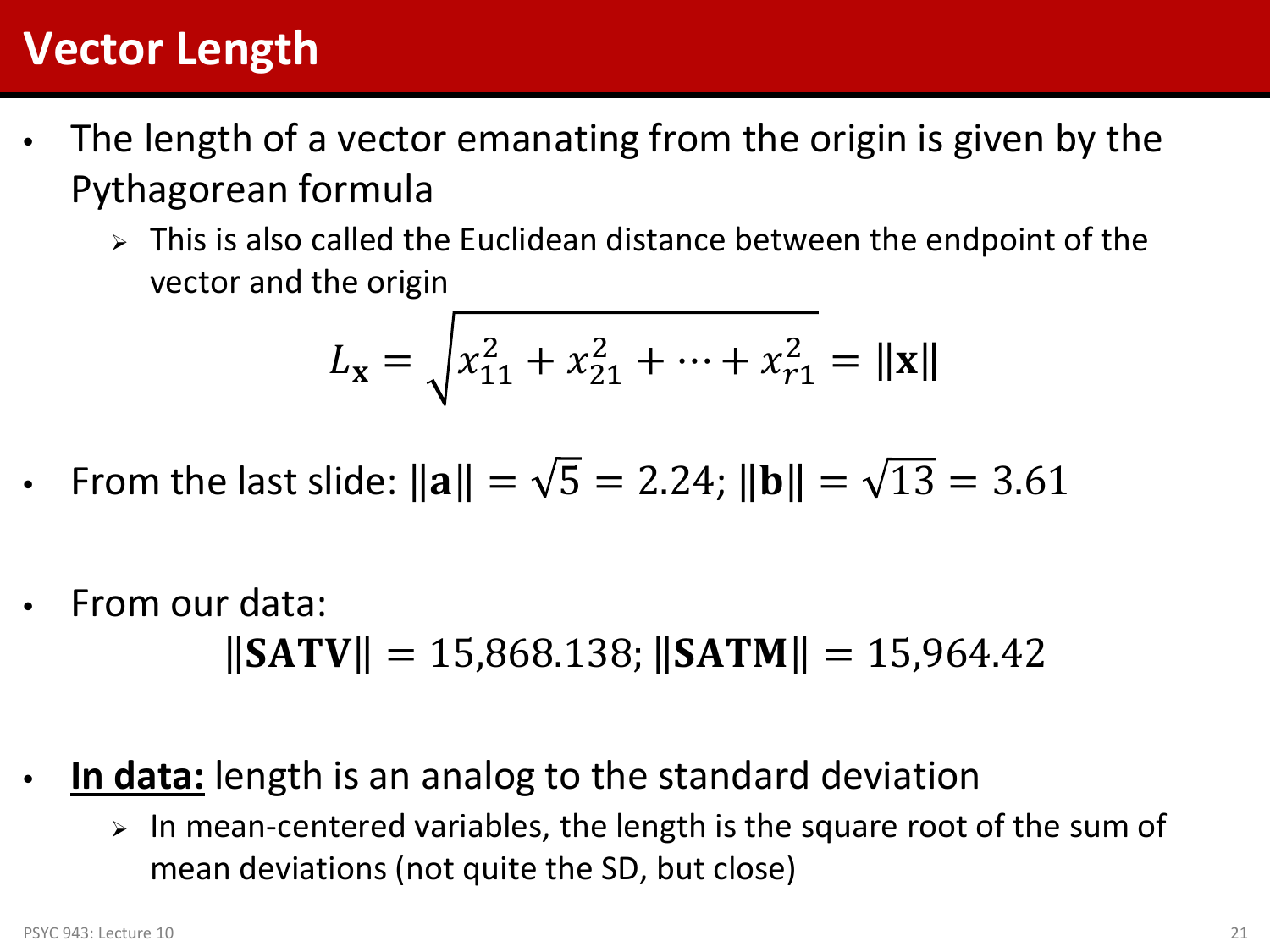#### **Vector Addition**

- Vectors can be added together so that a new vector is formed
- Vector addition is done element-wise, by adding each of the respective elements together:
	- $\triangleright$  The new vector has the same number of rows and columns

$$
\mathbf{c} = \mathbf{a} + \mathbf{b} = \begin{bmatrix} 1 \\ 2 \end{bmatrix} + \begin{bmatrix} 2 \\ 3 \end{bmatrix} = \begin{bmatrix} 3 \\ 5 \end{bmatrix}
$$

- $\triangleright$  Geometrically, this creates a new vector along either of the previous two
	- Starting at the origin and ending at a new point in space
- **In Data:** a new variable (say, SAT total) is the result of vector addition

$$
\mathbf{SAT}_{\mathbf{TOT}AL} = \mathbf{x}_{.1} + \mathbf{x}_{.2}
$$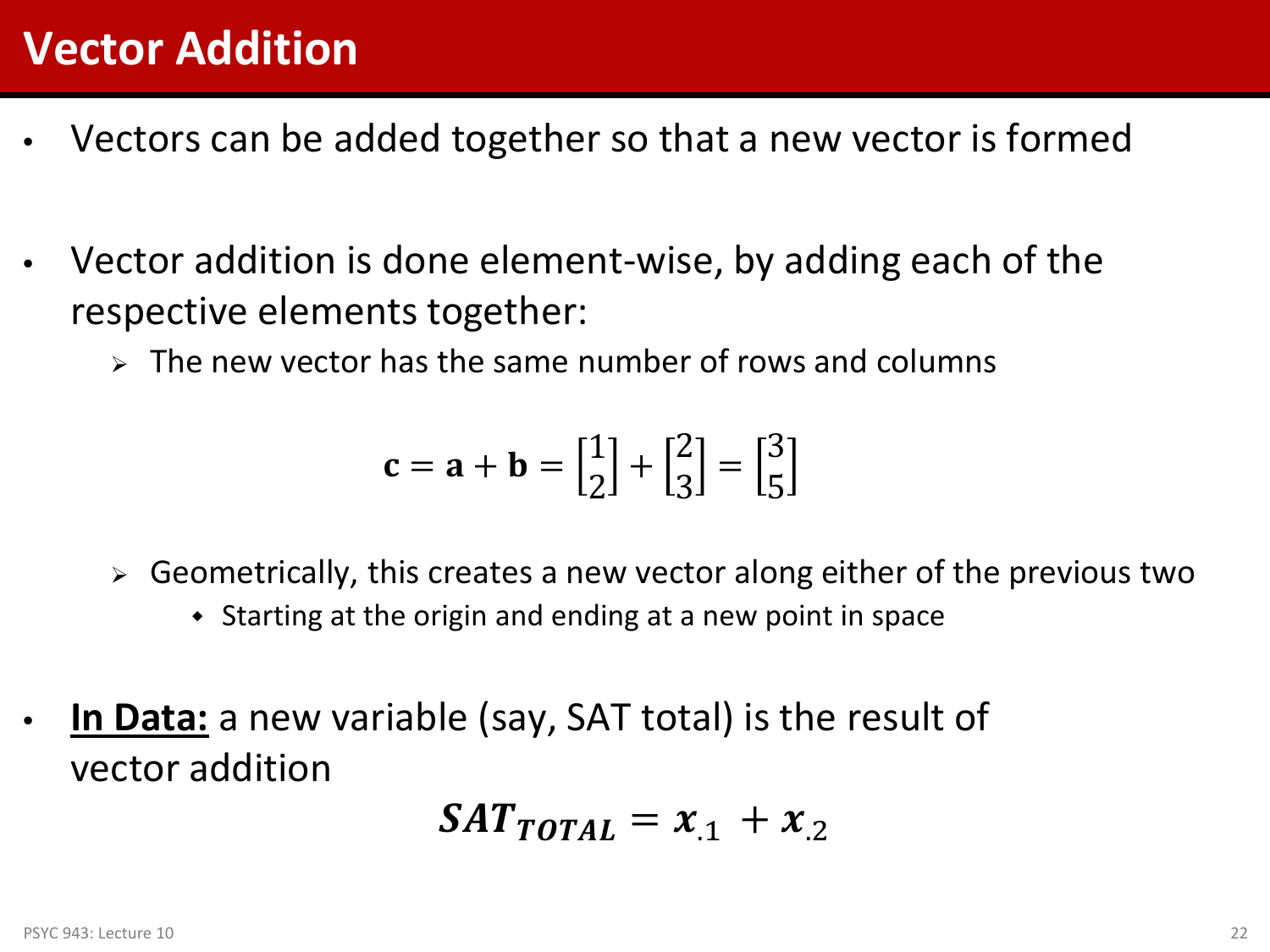#### **Vector Addition: Geometrically**

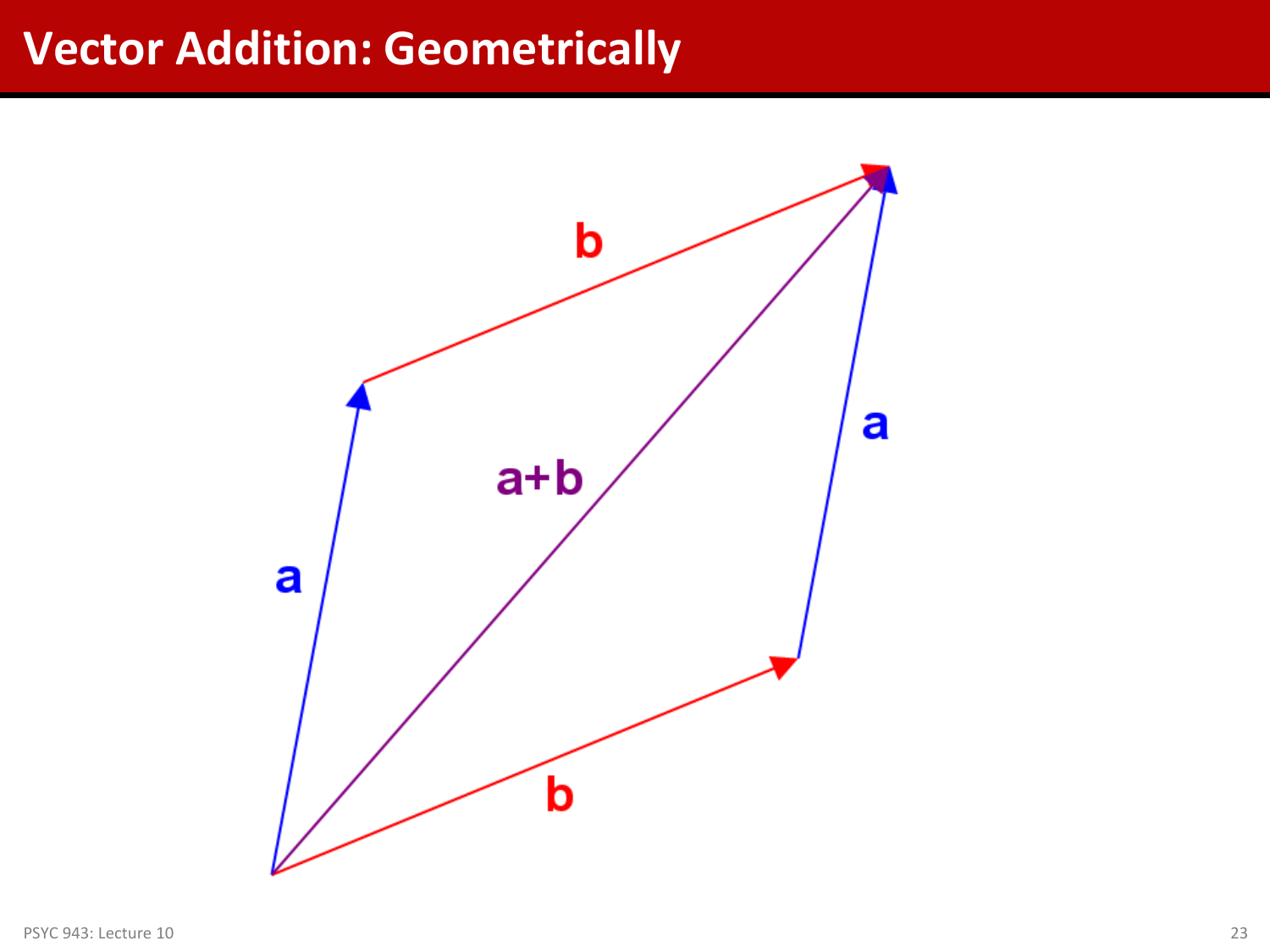#### **Vector Multiplication by Scalar**

- Vectors can be multiplied by scalars
	- $\triangleright$  All elements are multiplied by the scalar

$$
\mathbf{d} = 2\mathbf{a} = 2\begin{bmatrix} 1 \\ 2 \end{bmatrix} = \begin{bmatrix} 2 \\ 4 \end{bmatrix}
$$

• Scalar multiplication changes the length of the vector:

$$
\|\mathbf{d}\| = \sqrt{2^2 + 4^2} = \sqrt{20} = 4.47
$$

- This is where the term scalar comes from: a scalar ends up "rescaling" (resizing) a vector
- **In Data:** the GLM (where **X** is a matrix of data) the fixed effects (slopes) are scalars multiplying the data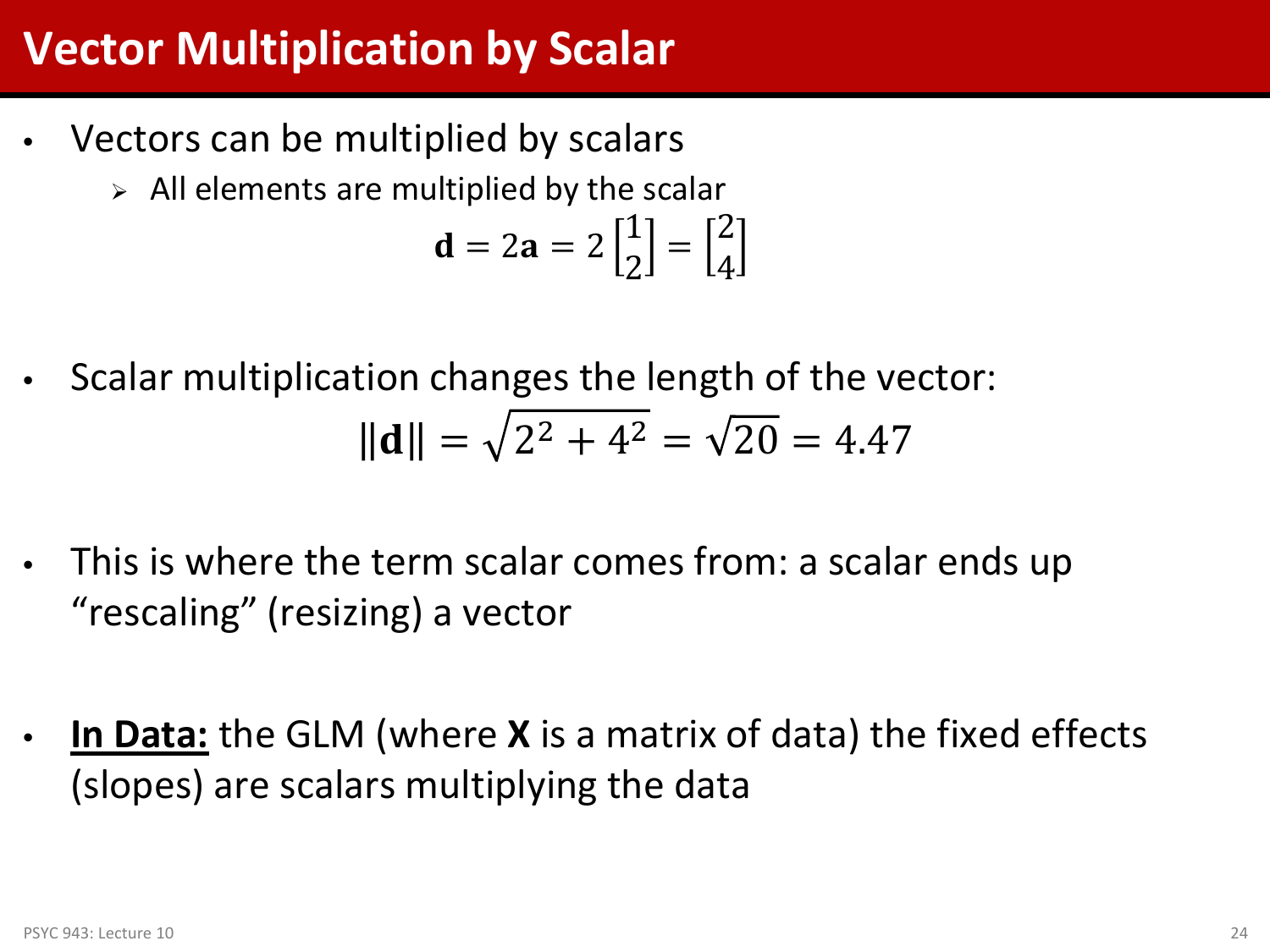#### **Scalar Multiplication: Geometrically**

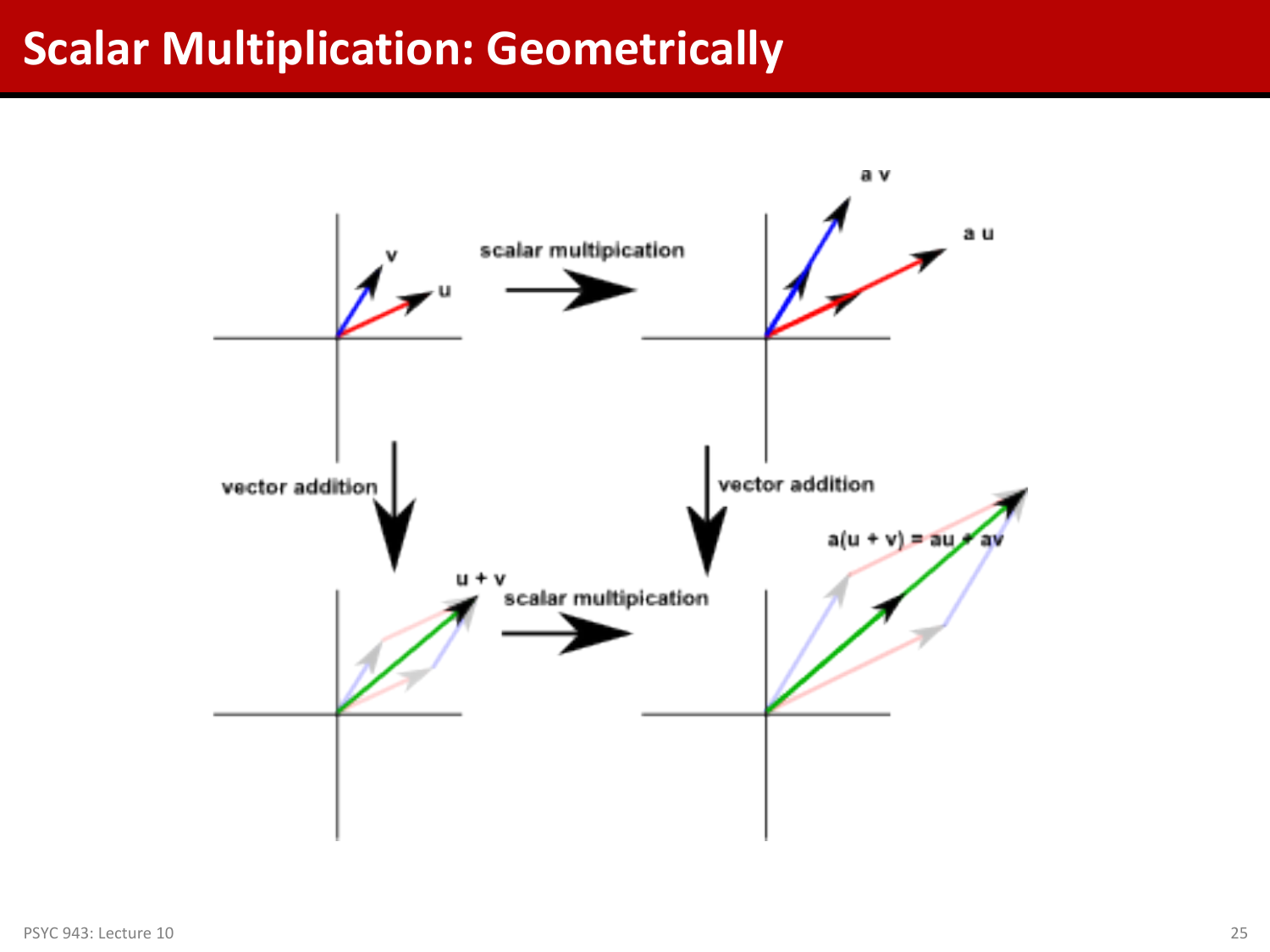#### **Linear Combinations**

• Addition of a set of vectors (all multiplied by scalars) is called a linear combination:

$$
\mathbf{y} = a_1 \mathbf{x}_1 + a_2 \mathbf{x}_2 + \dots + a_k \mathbf{x}_k
$$

- Here,  $\bf{y}$  is the linear combination
	- For all *k* vectors, the set of all possible linear combinations is called their span
	- $\triangleright$  Typically not thought of in most analyses but when working with things that don't exist (latent variables) becomes somewhat important
- **In Data:** linear combinations happen frequently:
	- $\triangleright$  Linear models (i.e., Regression and ANOVA)
	- Principal components analysis (later today)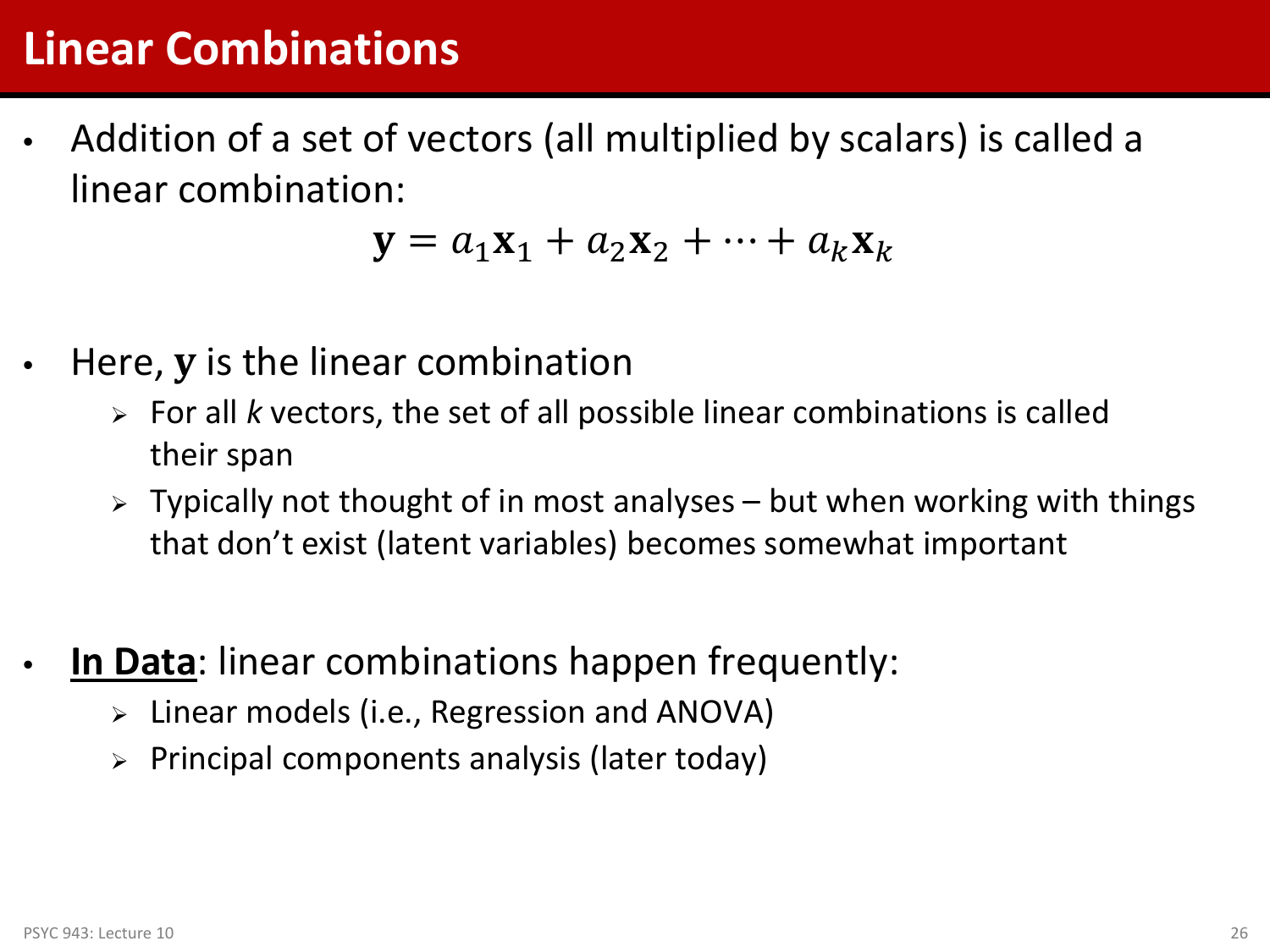#### **Linear Dependencies**

- A set of vectors are said to be linearly dependent if  $a_1 \mathbf{x}_1 + a_2 \mathbf{x}_2 + \cdots + a_k \mathbf{x}_k = 0$ -and  $a_1, a_2, ..., a_k$  are all **not** zero
- Example: let's make a new variable SAT Total:  $SAT_{total} = 1 * SATV + 1 * SATM$
- The new variable is linearly dependent with the others:  $1 * SATV + 1 * SATM - 1 * SAT_{total} = 0$
- **In Data**: (multi) collinearity is a linear dependency. Linear dependencies are bad for statistical analyses that use matrix inverses (discussed soon).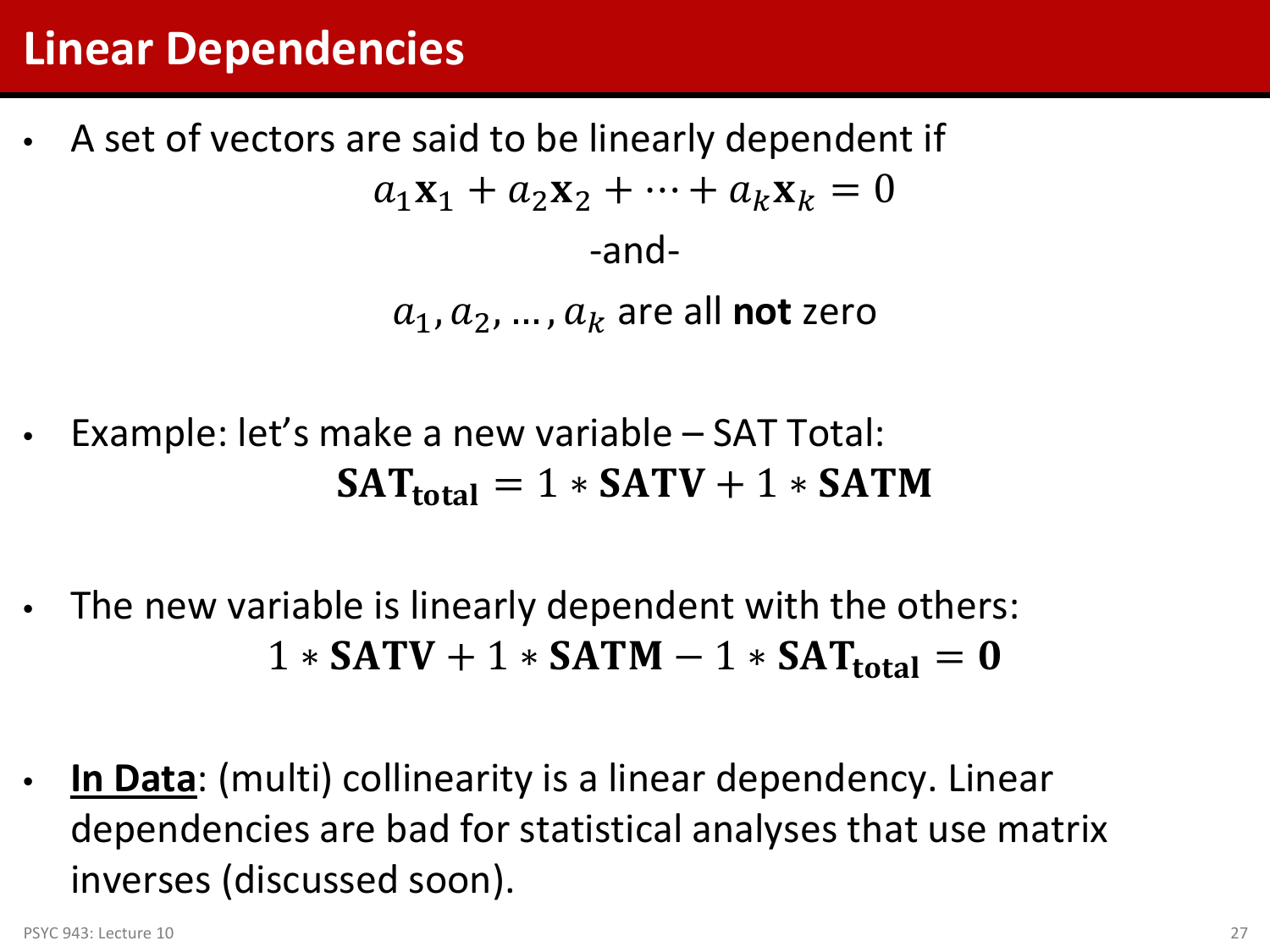#### **Normalizing Vectors**

• Normalizing vectors is the process of rescaling a vector (multiplication by scalar) so that the length of the vector is equal to one:

$$
\mathbf{x}_{norm} = \frac{\mathbf{x}}{\|\mathbf{x}\|}
$$

• From our example vector:

$$
\mathbf{a}_{norm} = \frac{\mathbf{a}}{\|\mathbf{a}\|} = \frac{1}{\sqrt{5}} \begin{bmatrix} 1 \\ 2 \end{bmatrix} = \begin{bmatrix} \frac{1}{\sqrt{5}} \\ \frac{2}{\sqrt{5}} \end{bmatrix}
$$

As such, the length of the vector is:

$$
\|\mathbf{a}\| = \sqrt{\left(\frac{1}{\sqrt{5}}\right)^2 + \left(\frac{2}{\sqrt{5}}\right)^2} = 1
$$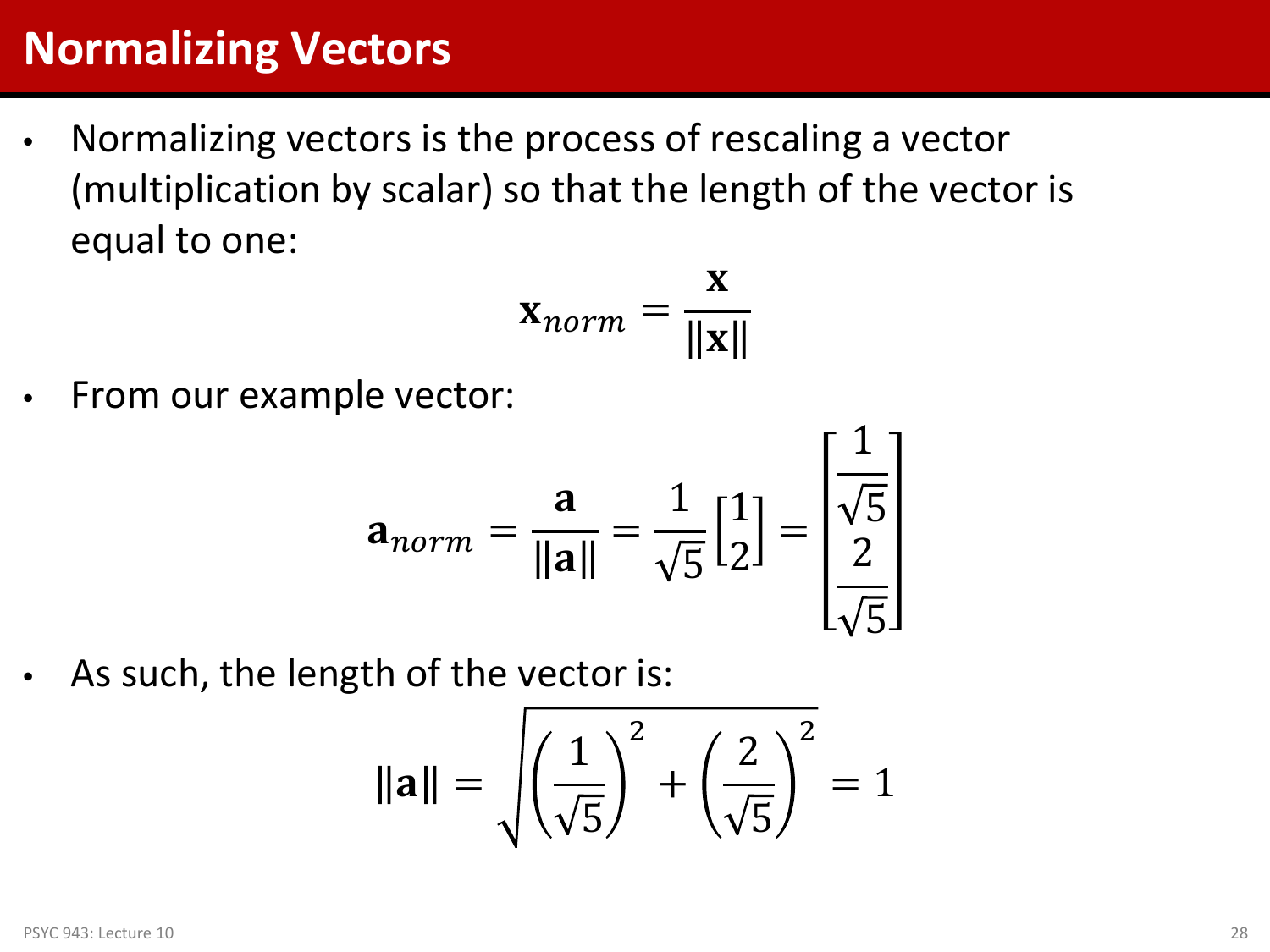- We will encounter normalized vectors later today in principal components analysis
- Generally speaking, entities that have no real space (such as principal components and "latent" factors) have corresponding vectors that are normalized
	- $\triangleright$  Normalization allows for a solution to be found
	- $\triangleright$  It's an arbitrary standard (but one that is well agreed upon)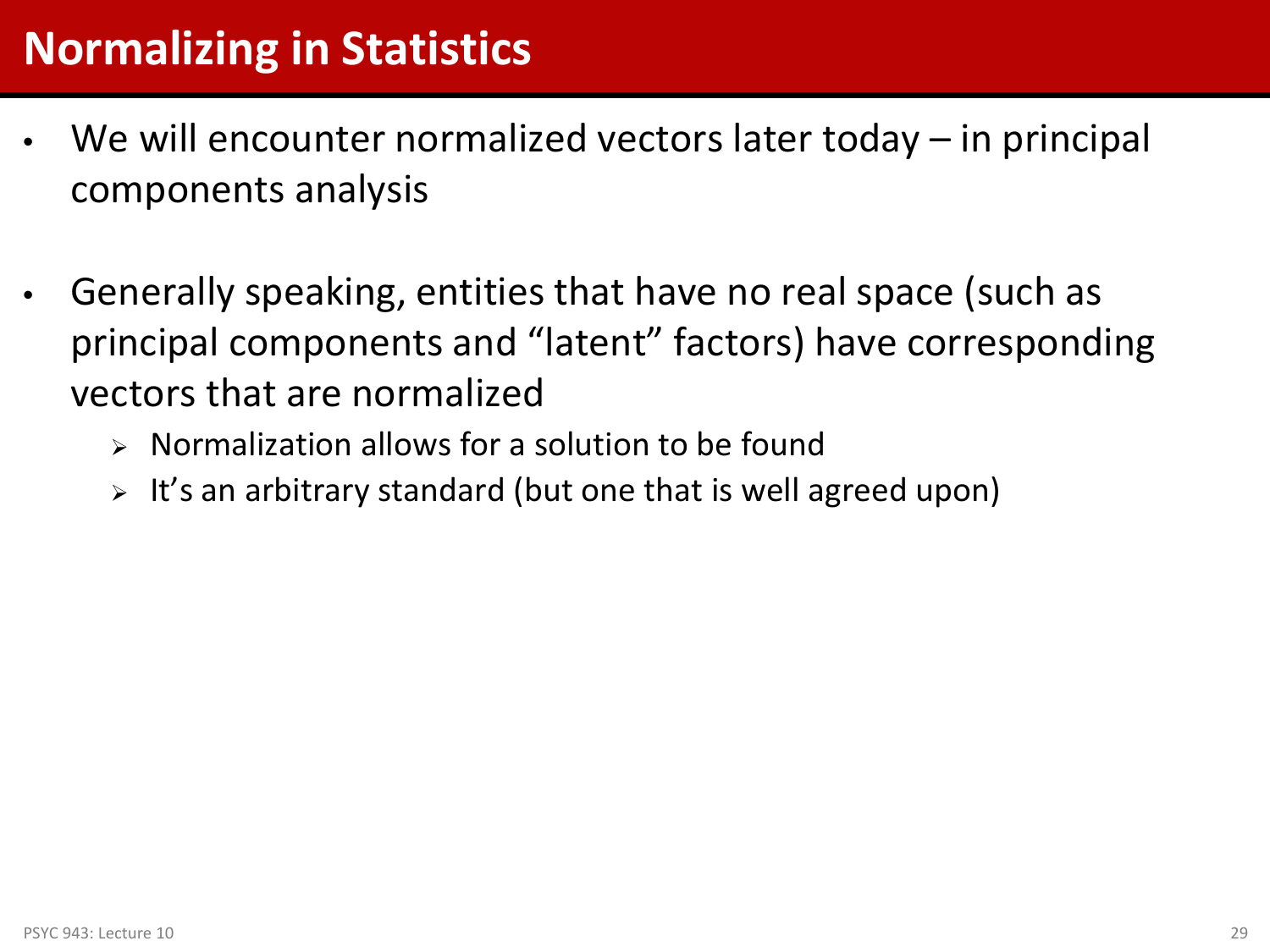#### **Inner (Dot) Product of Vectors**

- An important concept in vector geometry is that of the inner product of two vectors
	- $\triangleright$  The inner product is also called the dot product

$$
\mathbf{a} \cdot \mathbf{b} = \mathbf{a}^T \mathbf{b} = a_{11}b_{11} + a_{21}b_{21} + \dots + a_{N1}b_{N1} = \sum_{i=1}^N a_{i1}b_{i1}
$$

- The dot or inner product is related to the angle between vectors and to the projection of one vector onto another
- From our example:  $\mathbf{a} \cdot \mathbf{b} = 1 * 2 + 2 * 3 = 8$
- From our data:  $x_1 \cdot x_2 = 251,928,400$
- **In data:** the angle between vectors is related to the correlation between variables and the projection is related to regression/ANOVA/linear models

 $\mathbf{M}$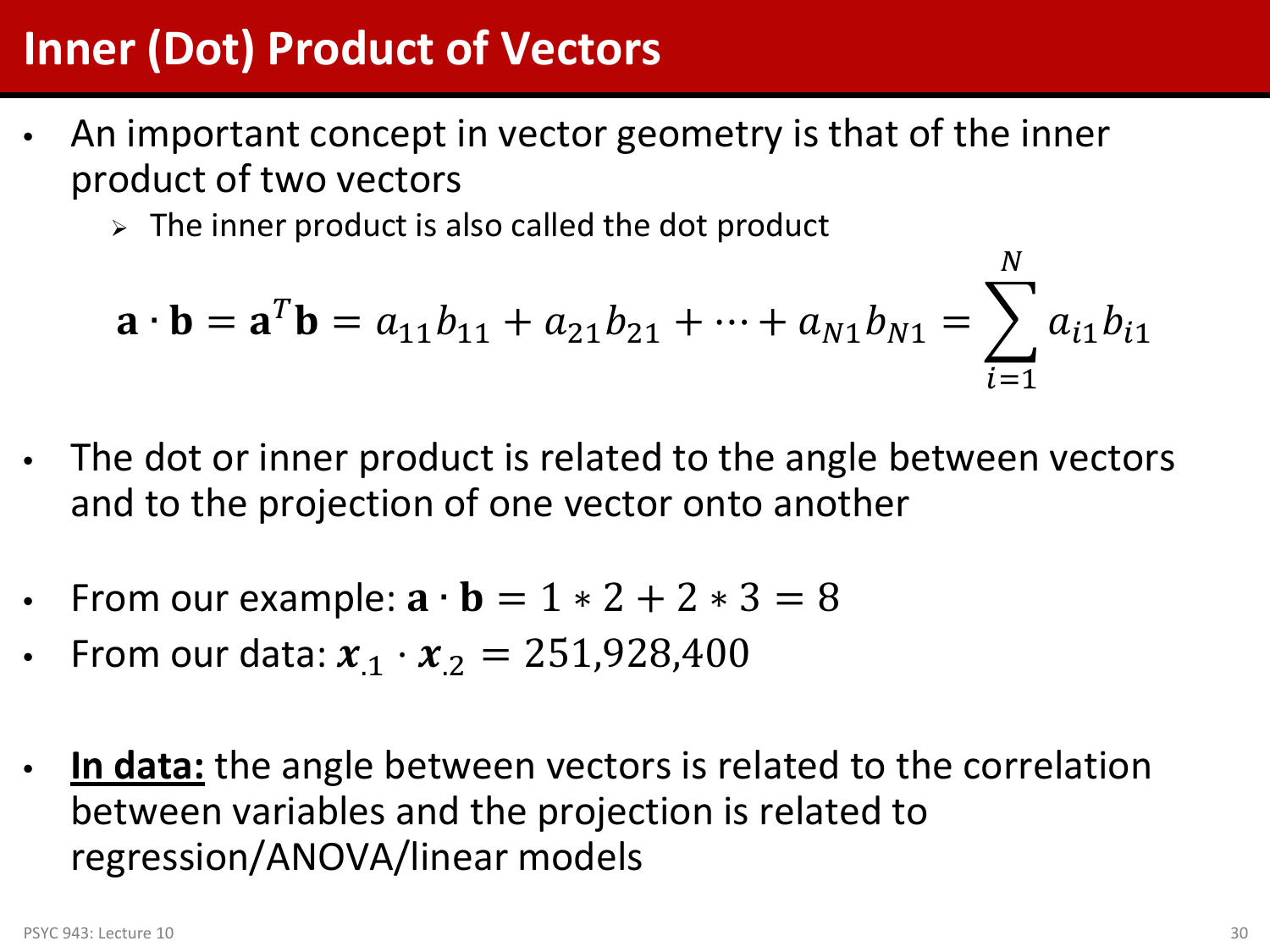#### **Angle Between Vectors**

• As vectors are conceptualized geometrically, the angle between two vectors can be calculated

$$
\theta_{ab} = \cos^{-1}\left(\frac{\mathbf{a} \cdot \mathbf{b}}{\|\mathbf{a}\| \|\mathbf{b}\|}\right)
$$

• From the example:

$$
\theta_{ab} = \cos^{-1}\left(\frac{8}{\sqrt{5}\sqrt{13}}\right) = 0.12
$$

• From our data:

$$
\theta_{SATV,SATM} = \cos^{-1}\left(\frac{251,928,400}{\sqrt{15,868.138}\sqrt{15,946.42}}\right) = 0.105
$$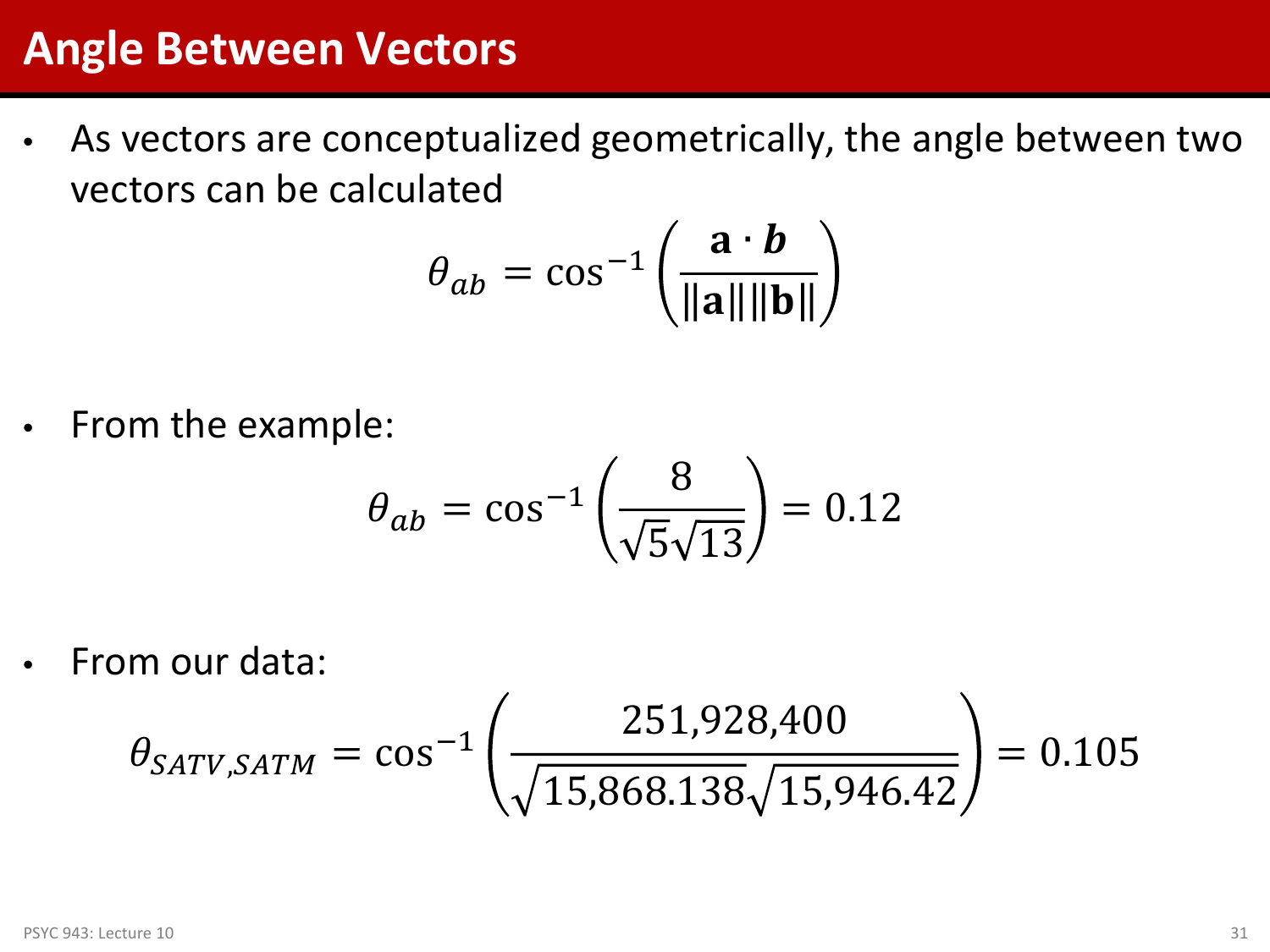#### **In Data: Cosine Angle = Correlation**

- If you have data that are:
	- $\triangleright$  Placed into vectors
	- $\triangleright$  Centered by the mean (subtract the mean from each observation)
- …then the cosine of the angle between those vectors is the correlation between the variables:

$$
r_{ab} = cos(\theta_{ab}) = \frac{\mathbf{a} \cdot \mathbf{b}}{\|\mathbf{a}\| \|\mathbf{b}\|} = \frac{\sum_{i=1}^{N} (a_{i1} - \bar{a})(b_{i1} - \bar{b})}{\sqrt{\sum_{i=1}^{N} (a_{i1} - \bar{a})^2} \sqrt{\sum_{i=1}^{N} (b_{i1} - \bar{b})^2}}
$$

For the SAT example data (using mean centered variables):

$$
r_{SATV,SATM} = \cos(\theta_{SATVc,SATMc}) = \cos\left(\frac{3,132,223.6}{1,573.956 * 2,567.0425}\right)
$$
  
= .775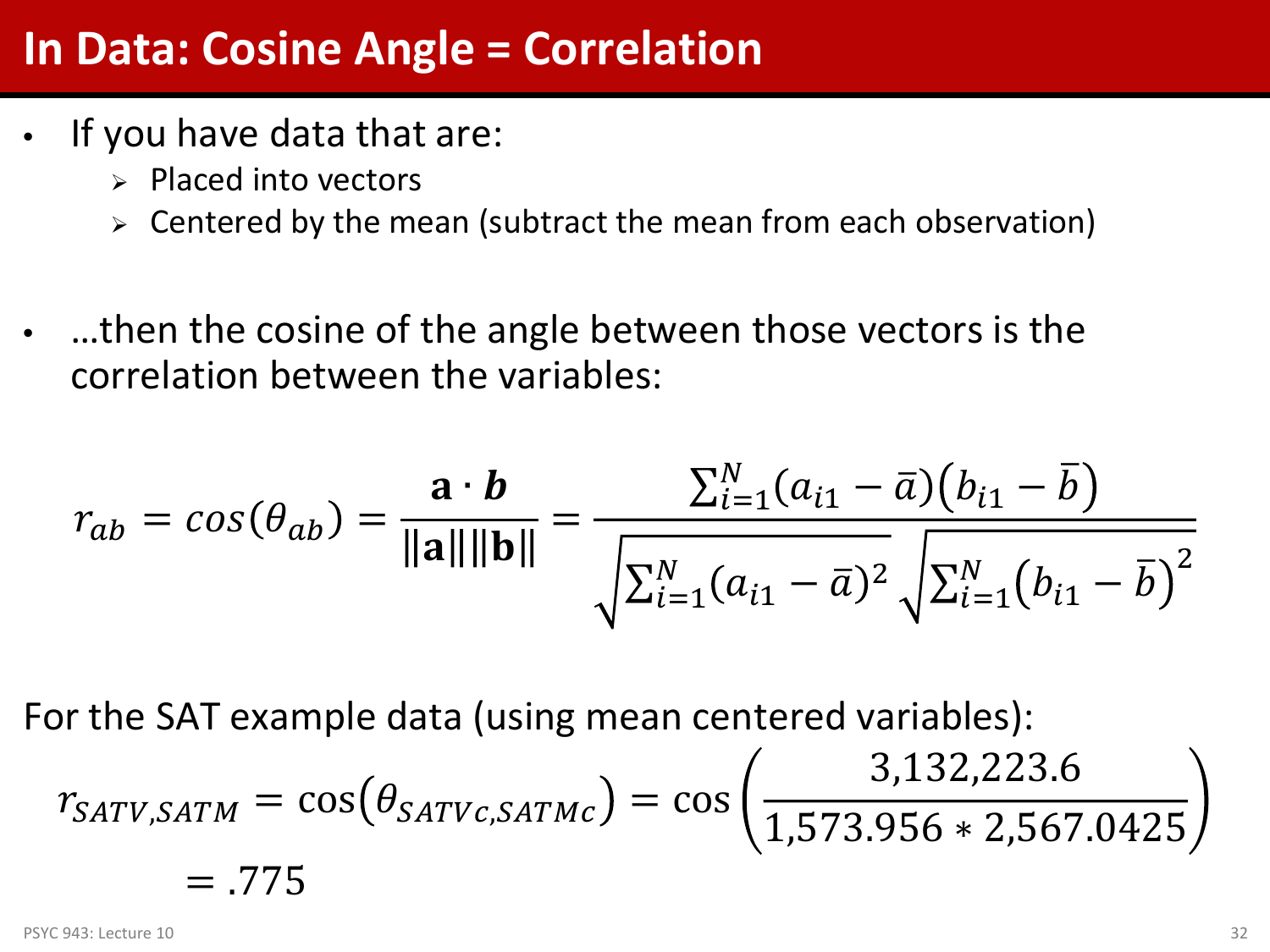#### **Vector Projections**

- A final vector property that shows up in statistical terms frequently is that of a projection
- The **projection** of a vector **a** onto **b** is the orthogonal projection of **a** onto the straight line defined by **b** 
	- $\triangleright$  The projection is the "shadow" of one vector onto the other:

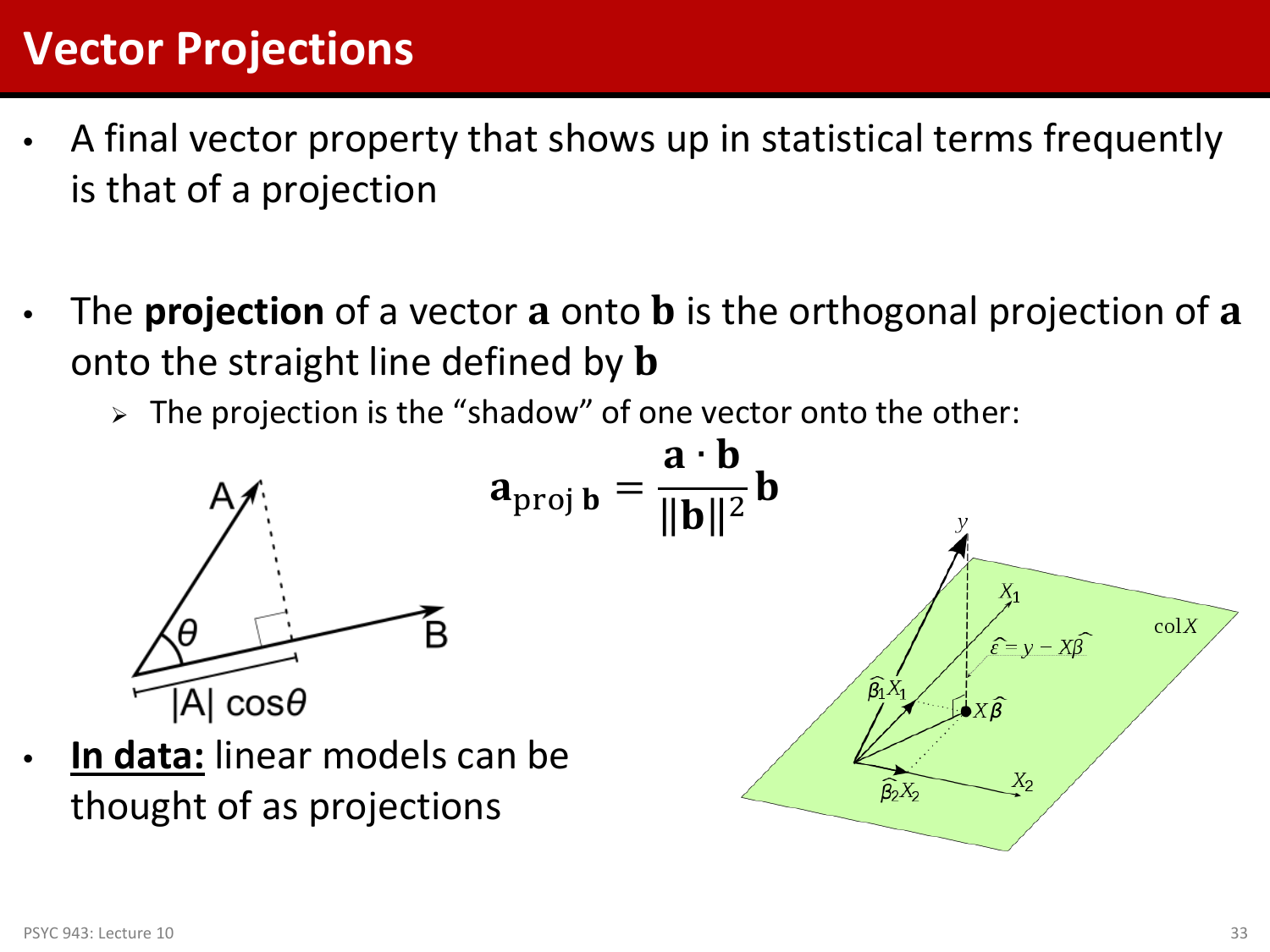#### **Vector Projections Example**

• To provide a bit more context for vector projections, let's consider the projection of SATV onto SATM:

$$
SATV_{\text{proj }SATM} = \frac{SATV \cdot SATM}{\|SATM\|^2} SATM
$$

The first portion turns out to be:

*SATV ∙ SATM*  $\bm{SATM}$ ||<sup>2</sup> = 251,928,400  $15,964.42$ <sup>2</sup>  $=$  .475

This is also the regression slope  $\beta_1$ :  $X_1$  $SATV_p = \beta_0 + \beta_1 SATM_p + e_p$  $colX$  $\hat{\varepsilon} = y - X\hat{\beta}$  $\widehat{\beta_1}$ X The GLM Procedure Dependent Variable: satv Parameter Estimate  $X_2$  $\widehat{\beta_2}X_2$ Intercept 262.4819995 0.4753206 satm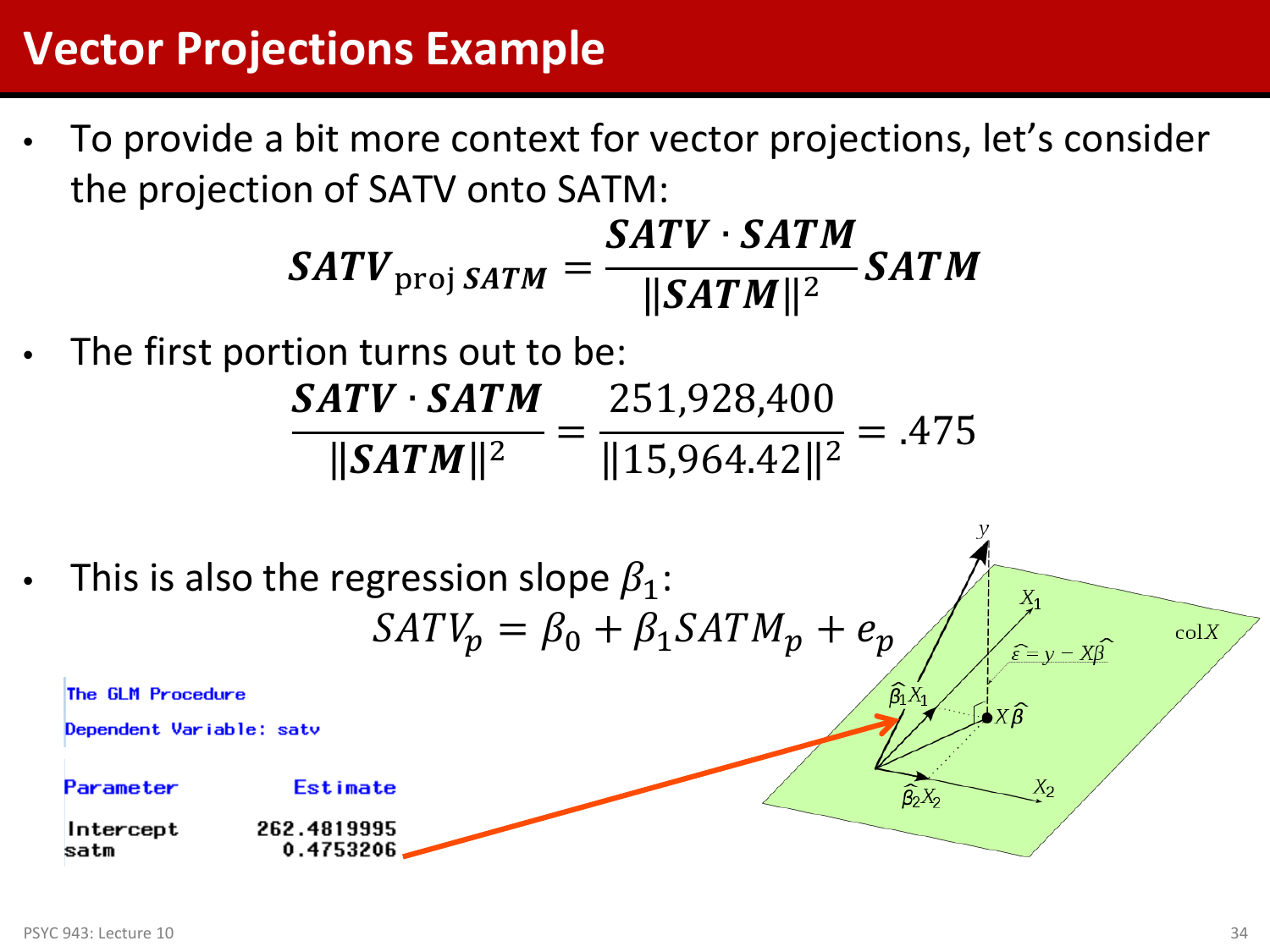### **MATRIX ALGEBRA**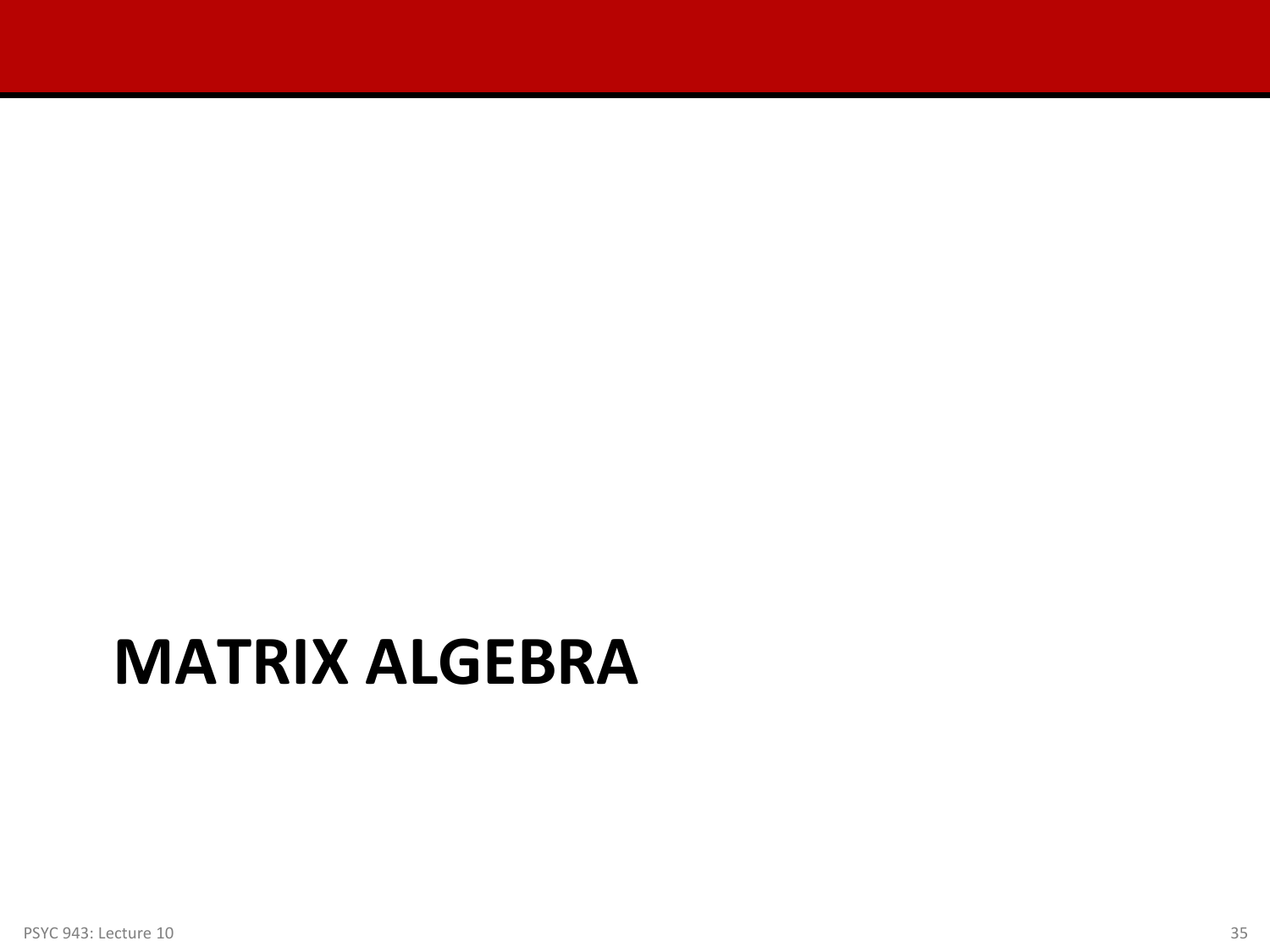#### **Moving from Vectors to Matrices**

- A matrix can be thought of as a collection of vectors
	- $\triangleright$  Matrix operations are vector operations on steroids
- Matrix algebra defines a set of operations and entities on matrices
	- > I will present a version meant to mirror your previous algebra experiences
- Definitions:
	- Identity matrix
	- Zero vector
	- Ones vector
- Basic Operations:
	- $\triangleright$  Addition
	- Subtraction
	- Multiplication
	- "Division"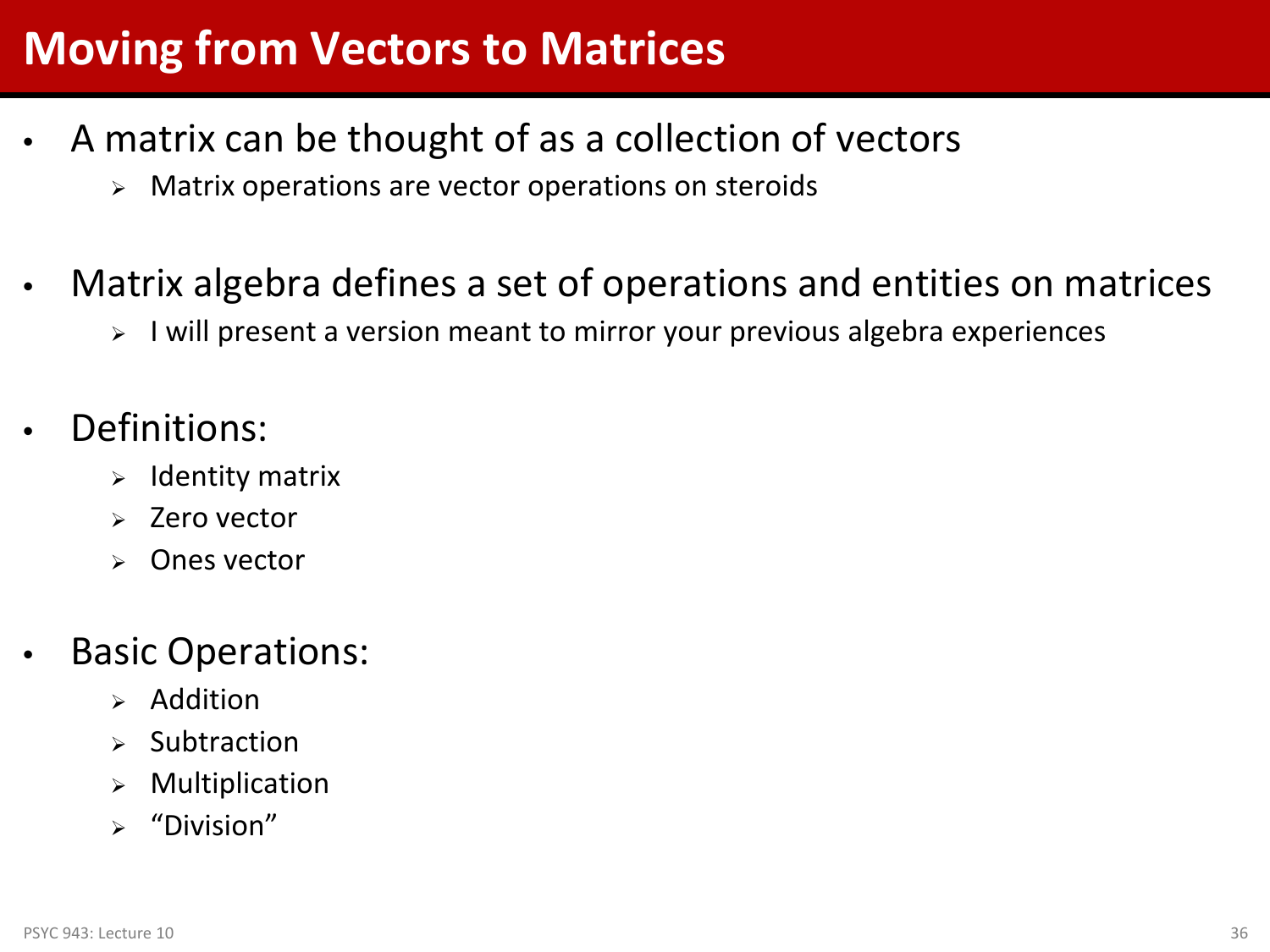#### **Matrix Addition and Subtraction**

- Matrix addition and subtraction are much like vector addition/subtraction
- Rules:
	- Matrices must be the same size (rows and columns)
- Method:
	- $\triangleright$  The new matrix is constructed of element-by-element addition/subtraction of the previous matrices
- Order:
	- $\triangleright$  The order of the matrices (pre- and post-) does not matter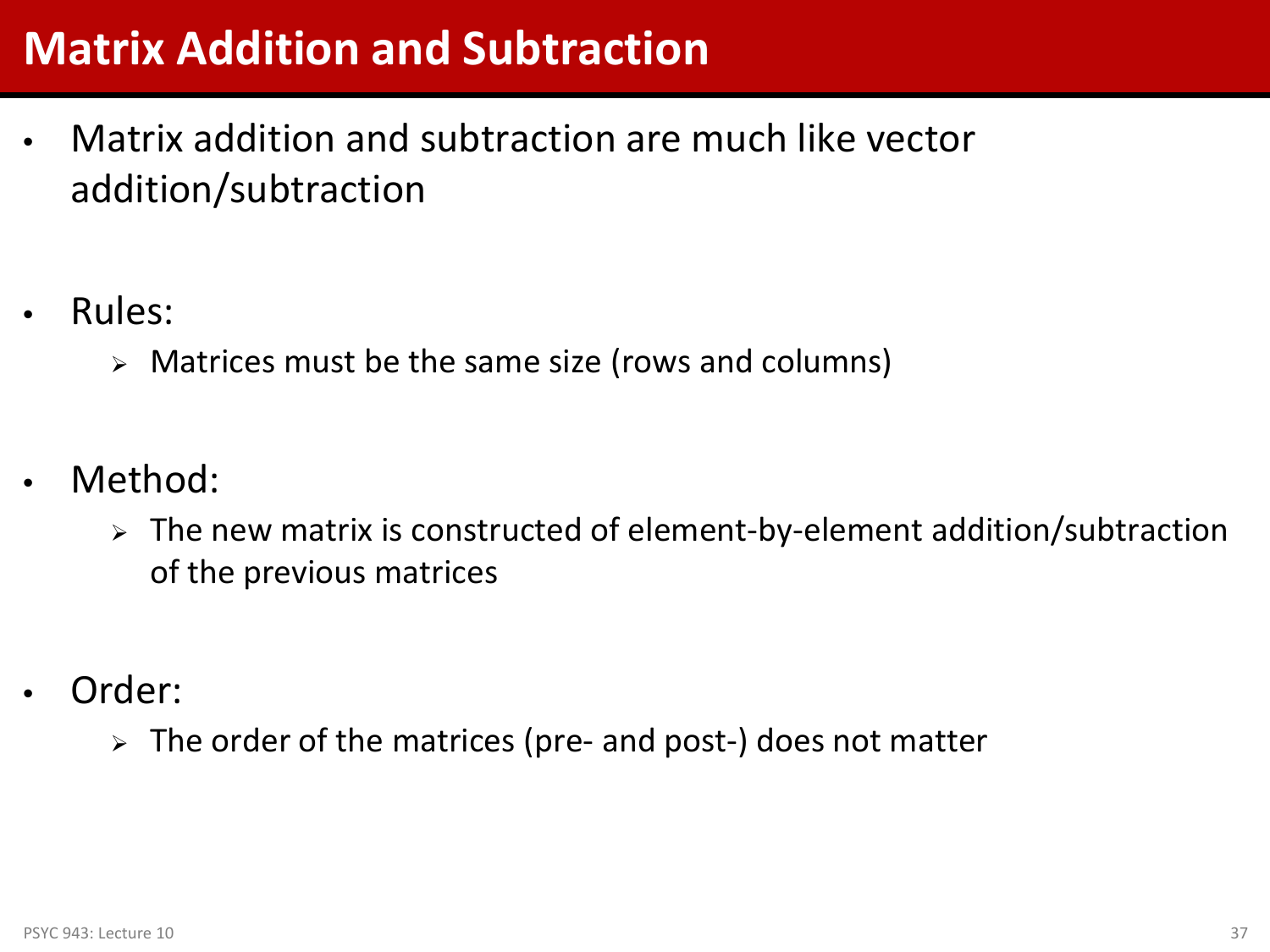#### **Matrix Addition/Subtraction**

$$
\mathbf{A} = \begin{bmatrix} a_{11} & a_{12} \\ a_{21} & a_{22} \\ a_{31} & a_{32} \\ a_{41} & a_{42} \end{bmatrix} \qquad \qquad \mathbf{B} = \begin{bmatrix} b_{11} & b_{12} \\ b_{21} & b_{22} \\ b_{31} & b_{32} \\ b_{41} & b_{42} \end{bmatrix}
$$

$$
\mathbf{A} + \mathbf{B} = \begin{bmatrix} a_{11} + b_{11} & a_{12} + b_{12} \\ a_{21} + b_{21} & a_{22} + b_{22} \\ a_{31} + b_{31} & a_{32} + b_{32} \\ a_{41} + b_{41} & a_{42} + b_{42} \end{bmatrix} \qquad \mathbf{A} - \mathbf{B} = \begin{bmatrix} a_{11} - b_{11} & a_{12} - b_{12} \\ a_{21} - b_{21} & a_{22} - b_{22} \\ a_{31} - b_{31} & a_{32} - b_{32} \\ a_{41} - b_{41} & a_{42} - b_{42} \end{bmatrix}
$$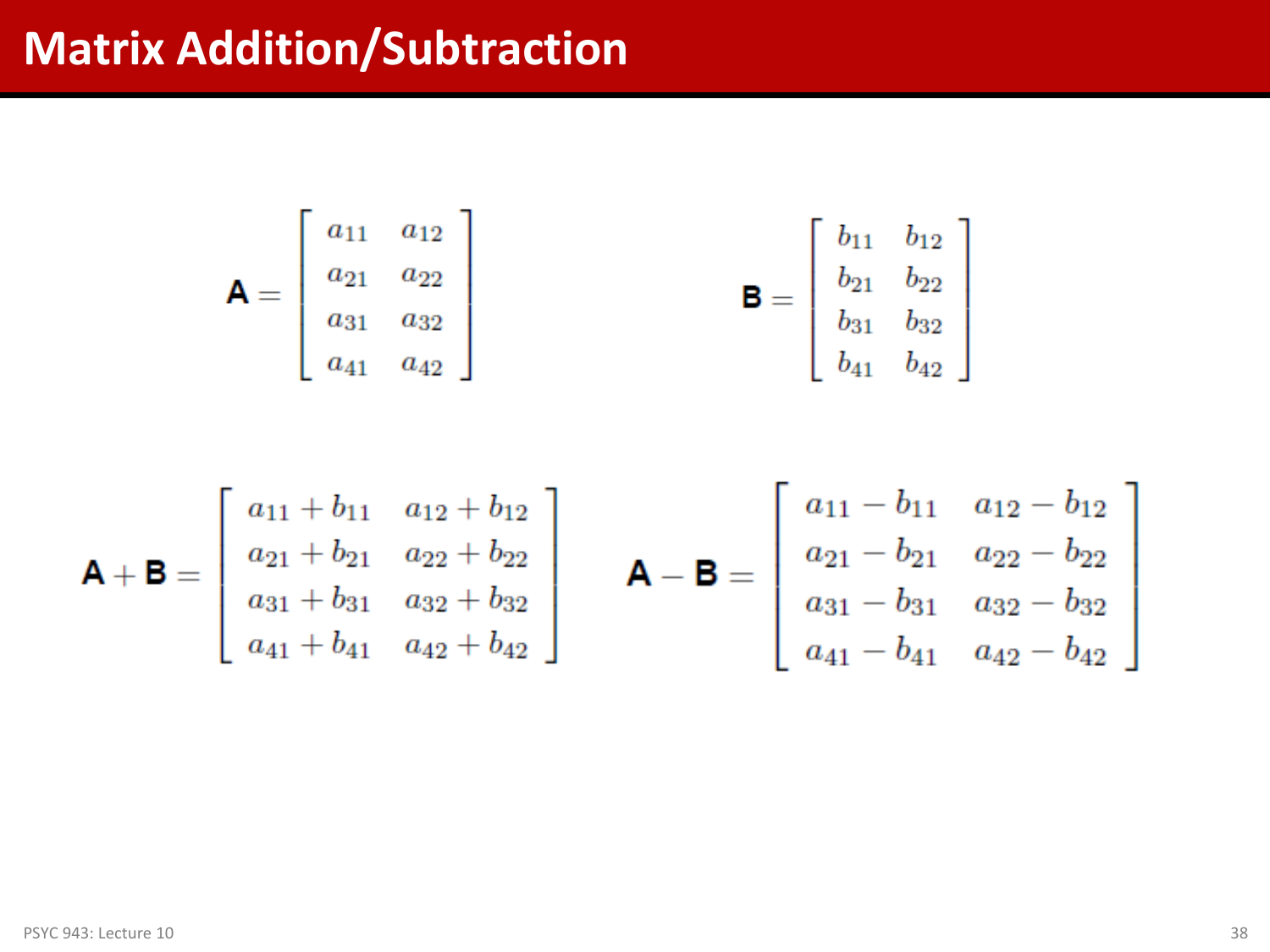#### **Matrix Multiplication**

- Matrix multiplication is a bit more complicated
	- The new matrix may be a different size from either of the two multiplying matrices

$$
\mathbf{A}_{(r\,x\,c)}\mathbf{B}_{(c\,x\,k)}=\mathbf{C}_{(r\,x\,k)}
$$

- Rules:
	- $\triangleright$  Pre-multiplying matrix must have number of columns equal to the number of rows of the post-multiplying matrix
- Method:
	- $\triangleright$  The elements of the new matrix consist of the inner (dot) product of the row vectors of the pre-multiplying matrix and the column vectors of the post-multiplying matrix
- Order:
	- $\triangleright$  The order of the matrices (pre- and post-) matters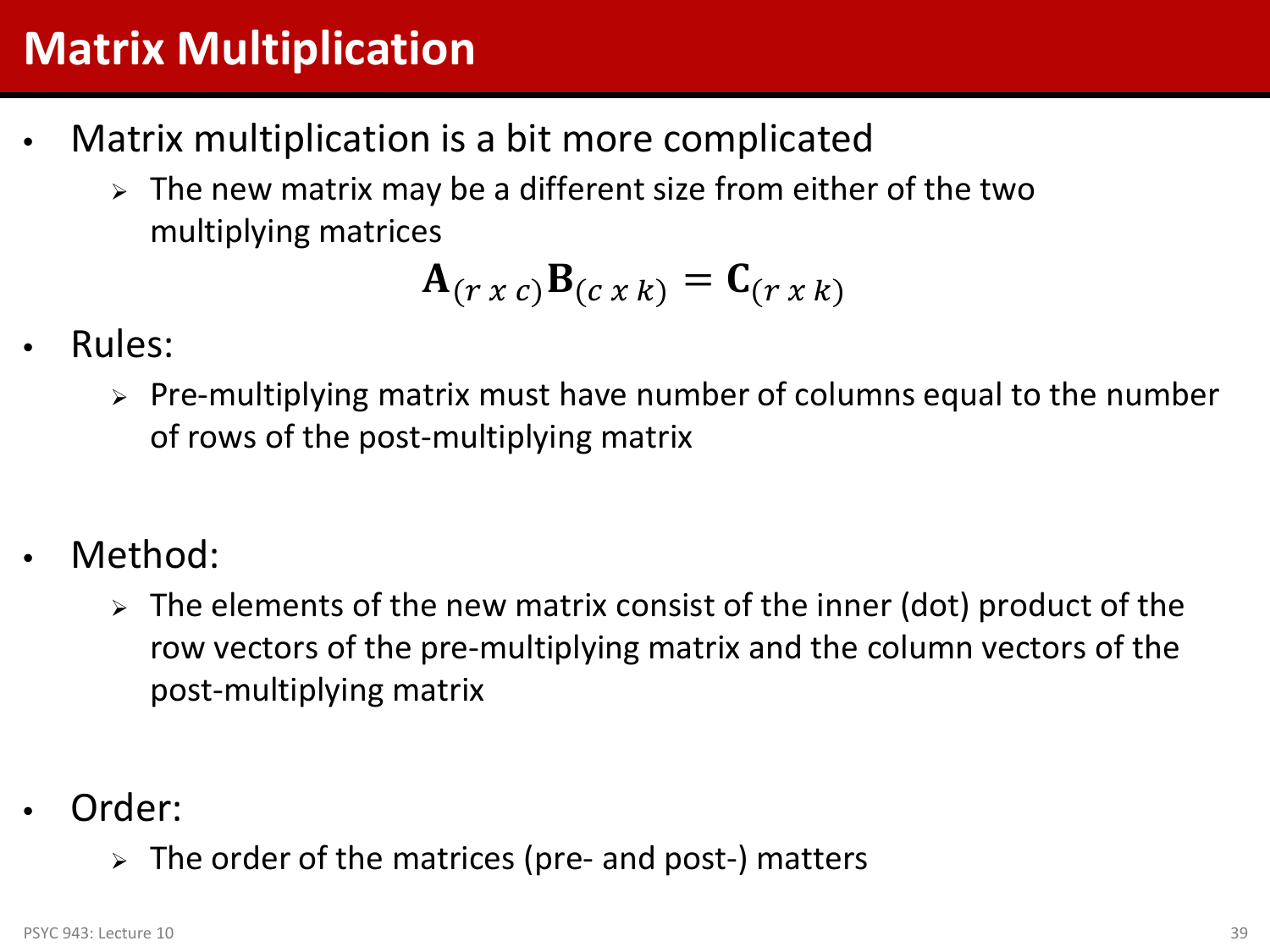#### **Matrix Multiplication**

$$
\mathbf{A} = \begin{bmatrix} a_{11} & a_{12} \\ a_{21} & a_{22} \\ a_{31} & a_{32} \\ a_{41} & a_{42} \end{bmatrix} \quad \mathbf{B} = \begin{bmatrix} b_{11} & b_{12} & b_{13} \\ b_{21} & b_{22} & b_{23} \end{bmatrix}
$$

$$
\mathsf{AB} = \begin{bmatrix} a_{11}b_{11} + a_{12}b_{21} & a_{11}b_{12} + a_{12}b_{22} & a_{11}b_{13} + a_{12}b_{23} \\ a_{21}b_{11} + a_{22}b_{21} & a_{21}b_{12} + a_{22}b_{22} & a_{21}b_{13} + a_{22}b_{23} \\ a_{31}b_{11} + a_{32}b_{21} & a_{31}b_{12} + a_{32}b_{22} & a_{31}b_{13} + a_{32}b_{23} \\ a_{41}b_{11} + a_{42}b_{21} & a_{41}b_{12} + a_{42}b_{22} & a_{41}b_{13} + a_{42}b_{23} \end{bmatrix}
$$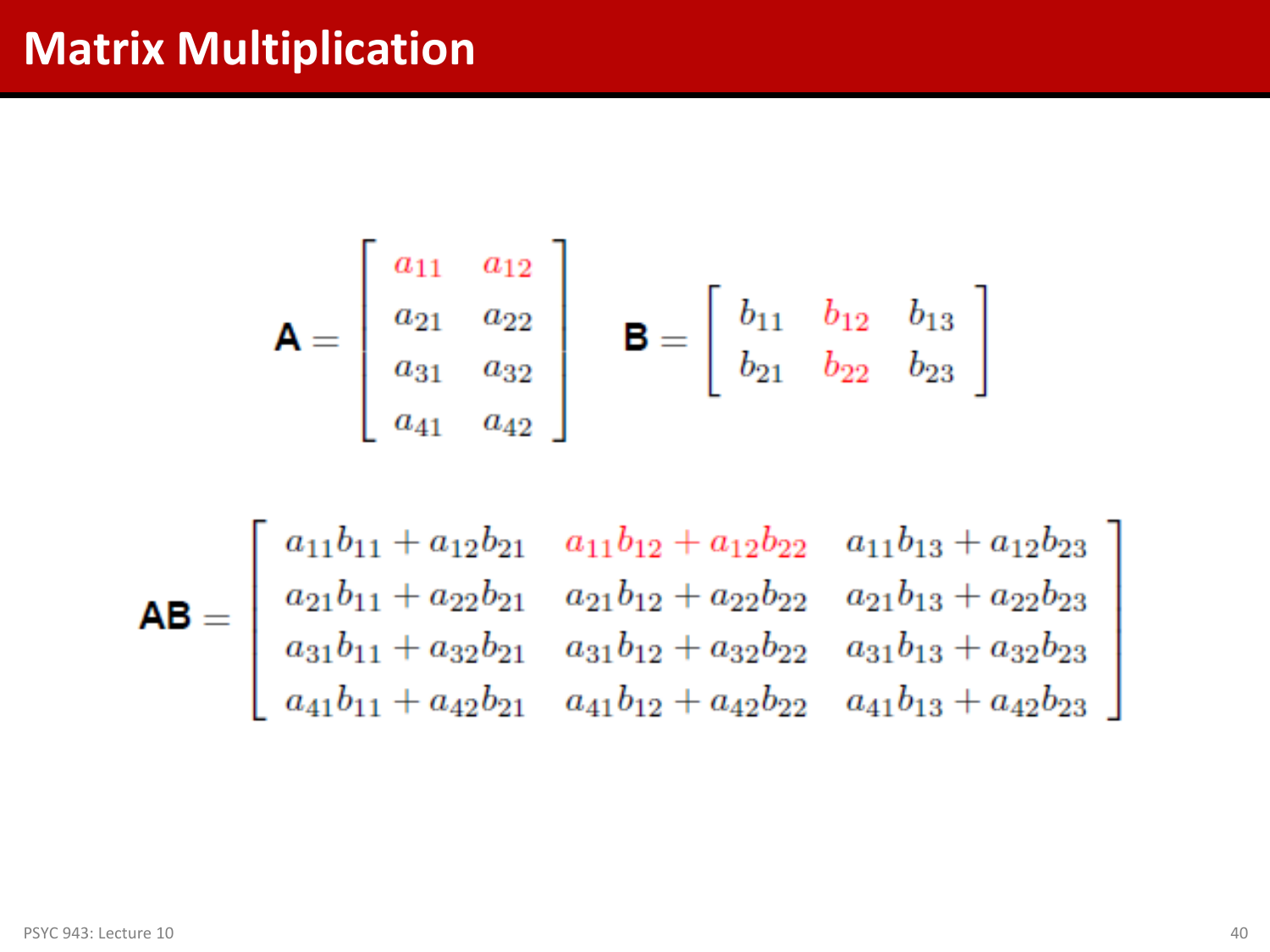### **Multiplication in Statistics**

- Many statistical formulae with summation can be re-expressed with matrices
- A common matrix multiplication form is:  $X^T X$ 
	- > Diagonal elements:  $\sum_{i=1}^{N} X_i^2$  $\frac{l-1}{-}$
	- ≻ Off-diagonal elements:  $\sum_{i=1}^{N} X_{ia} X_i$  $l=1$
- For our SAT example:

$$
\mathbf{X}^T \mathbf{X} = \begin{bmatrix} \sum_{i=1}^N SATV_i^2 & \sum_{i=1}^N SATV_iSATM_i \\ \sum_{i=1}^N SATV_iSATM_i & \sum_{i=1}^N SATM_i^2 \\ = \begin{bmatrix} 251,797,800 & 251,928,400 \\ 251,928,400 & 254,862,700 \end{bmatrix} \end{bmatrix}
$$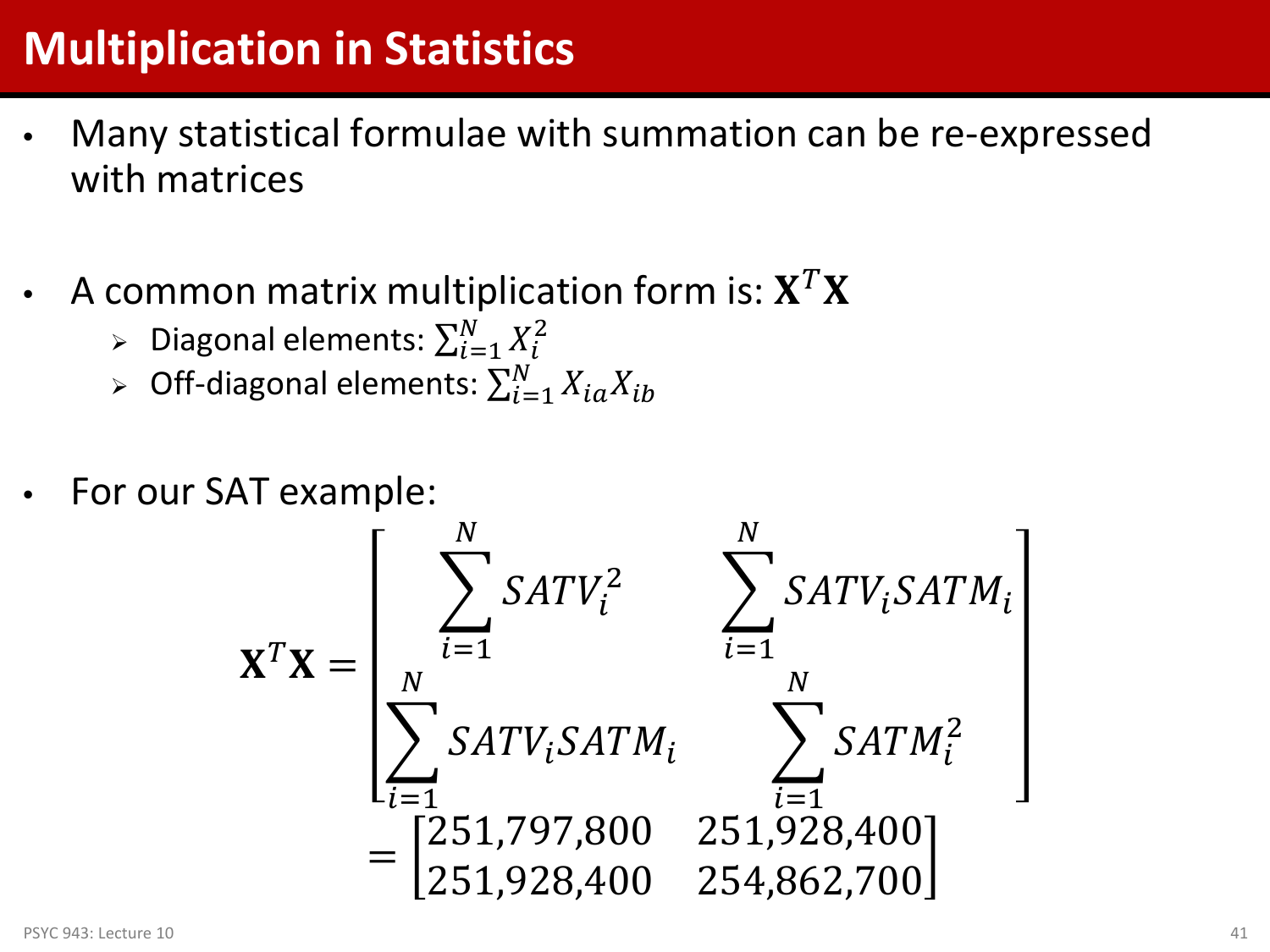#### **Identity Matrix**

• The identity matrix is a matrix that, when pre- or post- multiplied by another matrix results in the original matrix:

```
AI = AIA = A
```
- The identity matrix is a square matrix that has:
	- $\triangleright$  Diagonal elements = 1
	- $\geq$  Off-diagonal elements = 0

$$
I_{(3x3)} = \begin{bmatrix} 1 & 0 & 0 \\ 0 & 1 & 0 \\ 0 & 0 & 1 \end{bmatrix}
$$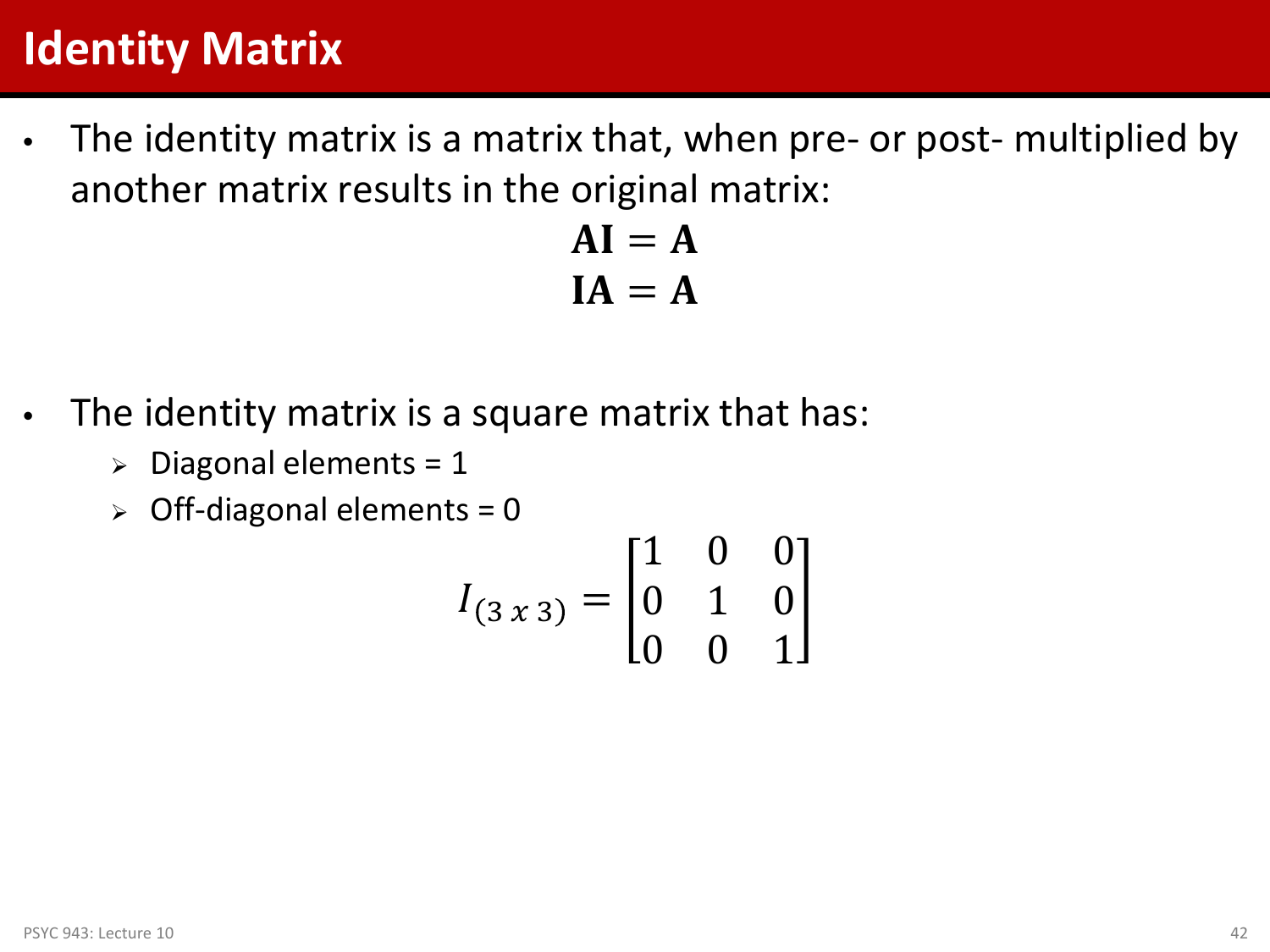#### **Zero Vector**

- The zero vector is a column vector of zeros  $\mathbf{0}_{(3x1)} =$  $\boldsymbol{0}$  $\boldsymbol{0}$  $\boldsymbol{0}$
- When pre- or post- multiplied the result is the zero vector:

$$
AO = 0
$$
  

$$
OA = 0
$$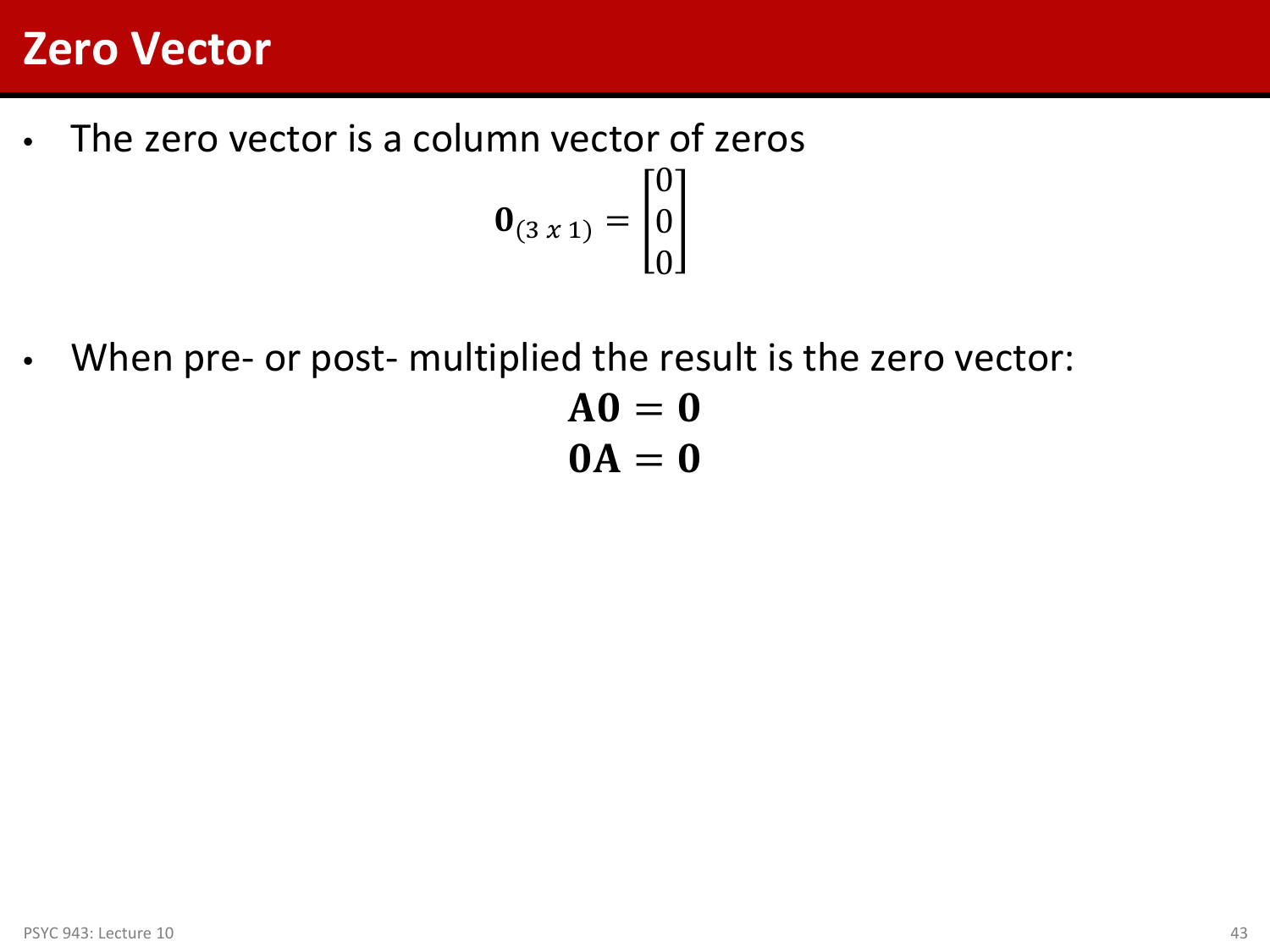#### **Ones Vector**

• A ones vector is a column vector of 1s:  ${\bf 1}_{(3x1)} =$ 1 1

• The ones vector is useful for calculating statistical terms, such as the mean vector and the covariance matrix

1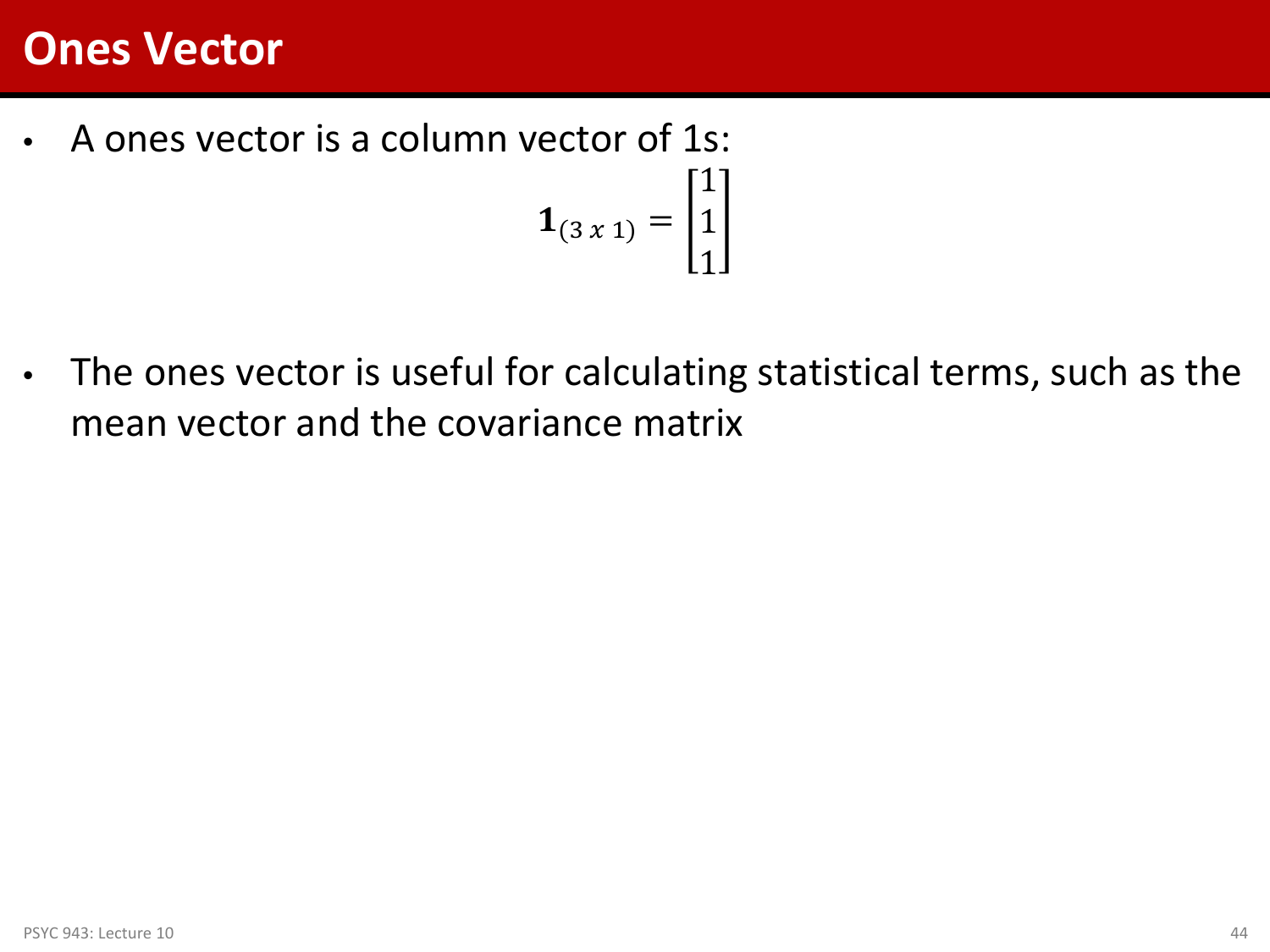#### **Matrix "Division": The Inverse Matrix**

• Division from algebra:

► First: 
$$
\frac{a}{b} = \frac{1}{b}a = b^{-1}a
$$
  
\n> > Second:  $\frac{a}{a} = 1$ 

- "Division" in matrices serves a similar role
	- $\triangleright$  For square and symmetric matrices, an inverse matrix is a matrix that when pre- or post- multiplied with another matrix produces the identity matrix:

$$
A^{-1}A = I
$$

$$
AA^{-1} = I
$$

- Calculation of the matrix inverse is complicated
	- $\triangleright$  Even computers have a tough time
- Not all matrices can be inverted
	- $\triangleright$  Non-invertible matrices are called singular matrices
- In statistics, singular matrices are commonly caused by linear dependencies PSYC 943: Lecture 10 and the state of the state of the state of the state of the state of the state of the state of the state of the state of the state of the state of the state of the state of the state of the state of th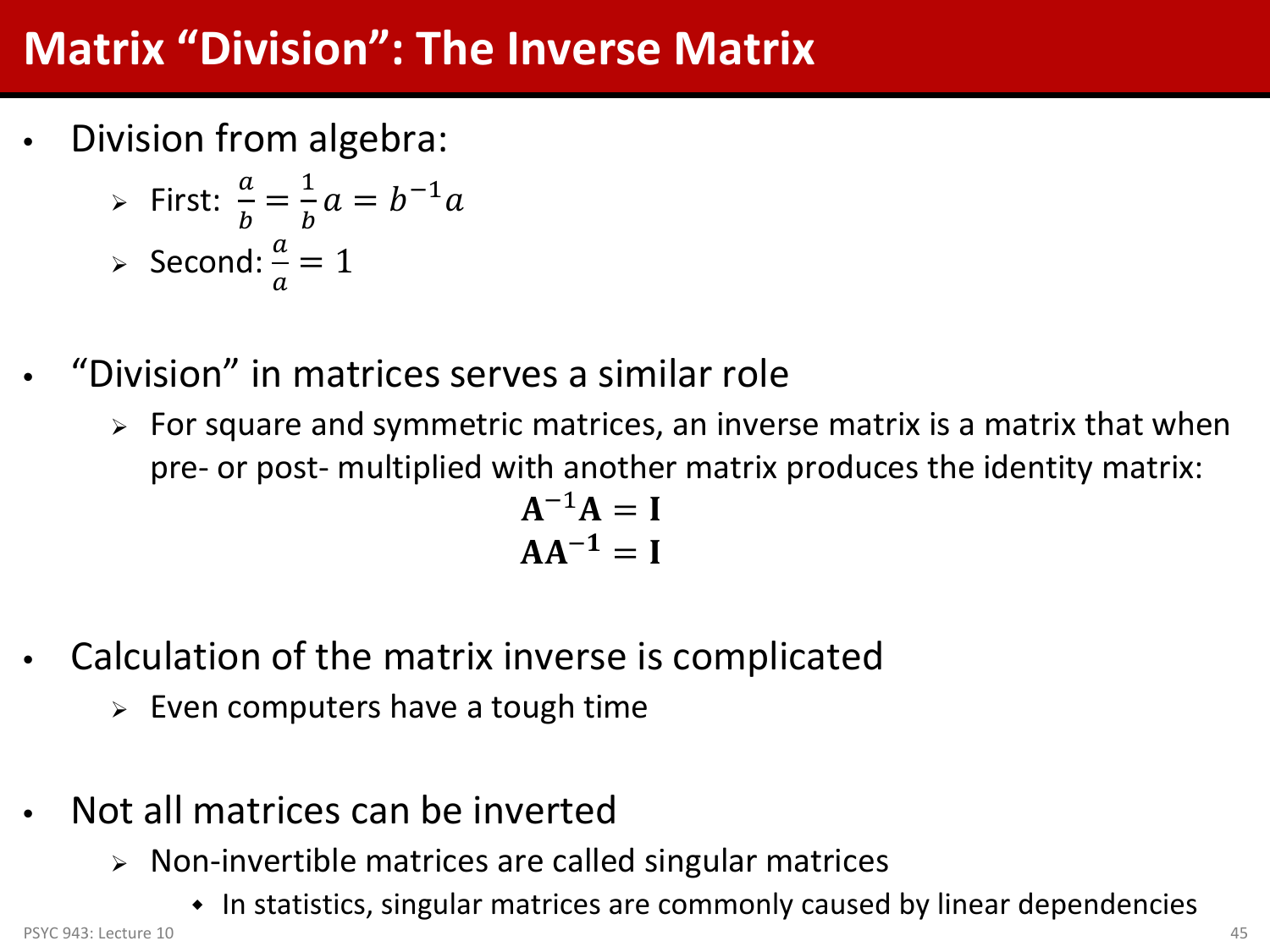#### **The Inverse**

- In data: the inverse shows up constantly in statistics
	- Models which assume some type of (multivariate) normality need an inverse covariance matrix
- Using our SAT example
	- $\triangleright$  Our data matrix was size (1000 x 2), which is not invertible
	- $\triangleright$  However  $X^T X$  was size (2 x 2) square, and symmetric  $X^T X = \begin{bmatrix} 251,797,800 & 251,928,400 \\ 251,928,400 & 254,862,700 \end{bmatrix}$ 251,928,400 254,862,700
	- $\triangleright$  The inverse is:

$$
(\mathbf{X}^T \mathbf{X})^{-1} = \begin{bmatrix} 3.61E - 7 & -3.57E - 7 \\ -3.57E - 7 & 3.56E - 7 \end{bmatrix}
$$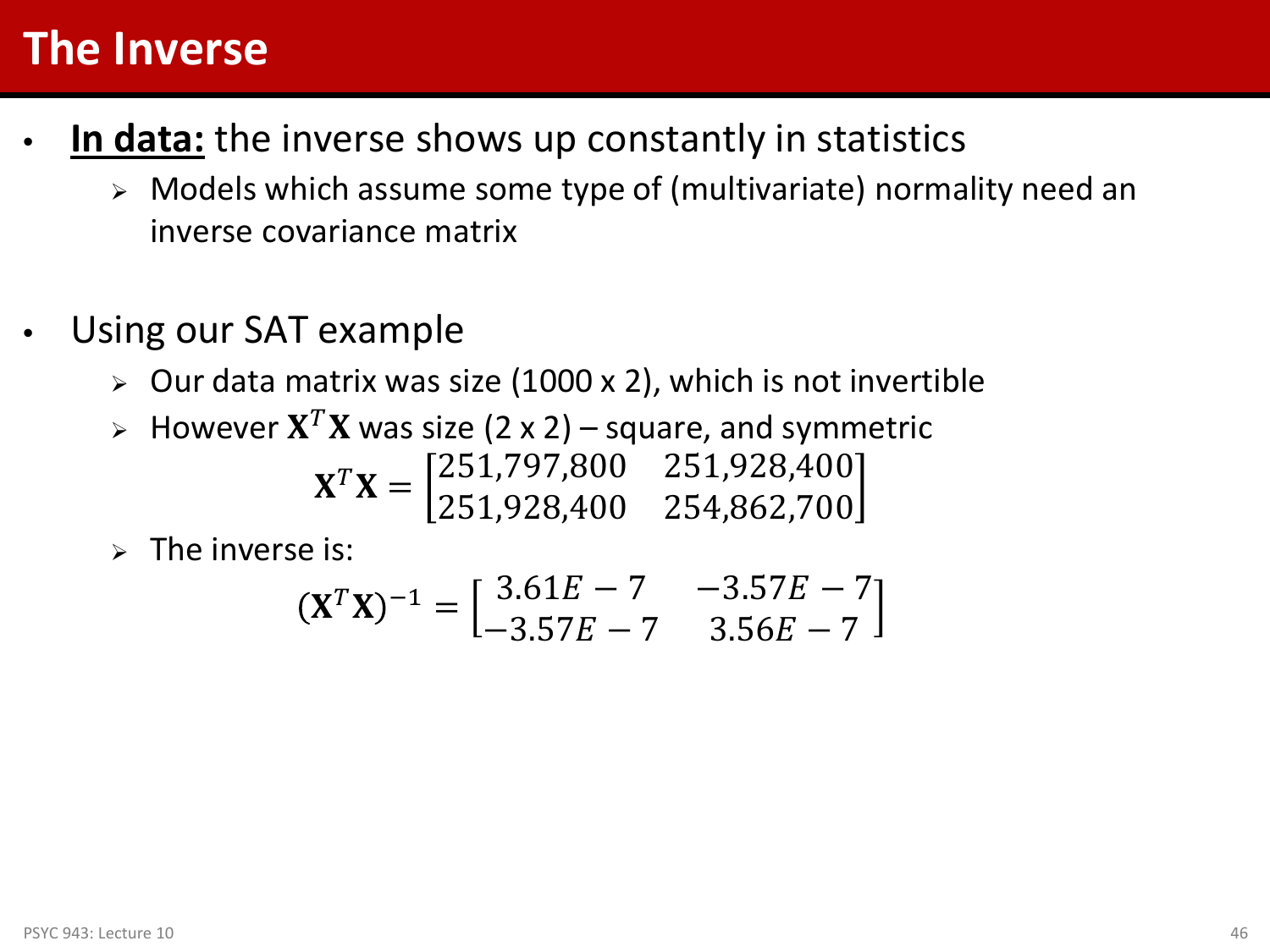#### **Matrix Algebra Operations**

- $(A + B) + C =$  $A + (B + C)$
- $A + B = B + A$
- $c(A + B) = cA + cB$
- $(c + d)$ **A** =  $c$ **A** +  $d$ **A**
- $({\bf A} + {\bf B})^T = {\bf A}^T + {\bf B}^T$
- $(cd)A = c(dA)$
- $(cA)^T = cA^T$
- $c(AB) = (cA)B$
- $\bullet$  A(BC) = (AB)C
- $A(B+C) = AB + AC$
- $(AB)^T = B^T A^T$
- For  $x_i$  such that  $Ax_i$  exists:  $\sum A x_j =$ <u>N</u>  $=1$  $A \nearrow X$ <u>N</u>  $=1$  $\sum_{j}$   $(\mathbf{A}\mathbf{x}_{j})(\mathbf{A}\mathbf{x}_{j})$  $T$ = <u>N</u>  $=1$  $\mathbf{A} \big| \sum_i \mathbf{x}_j \mathbf{x}_j^T$ <u>N</u>  $=1$  ${\bf A}^T$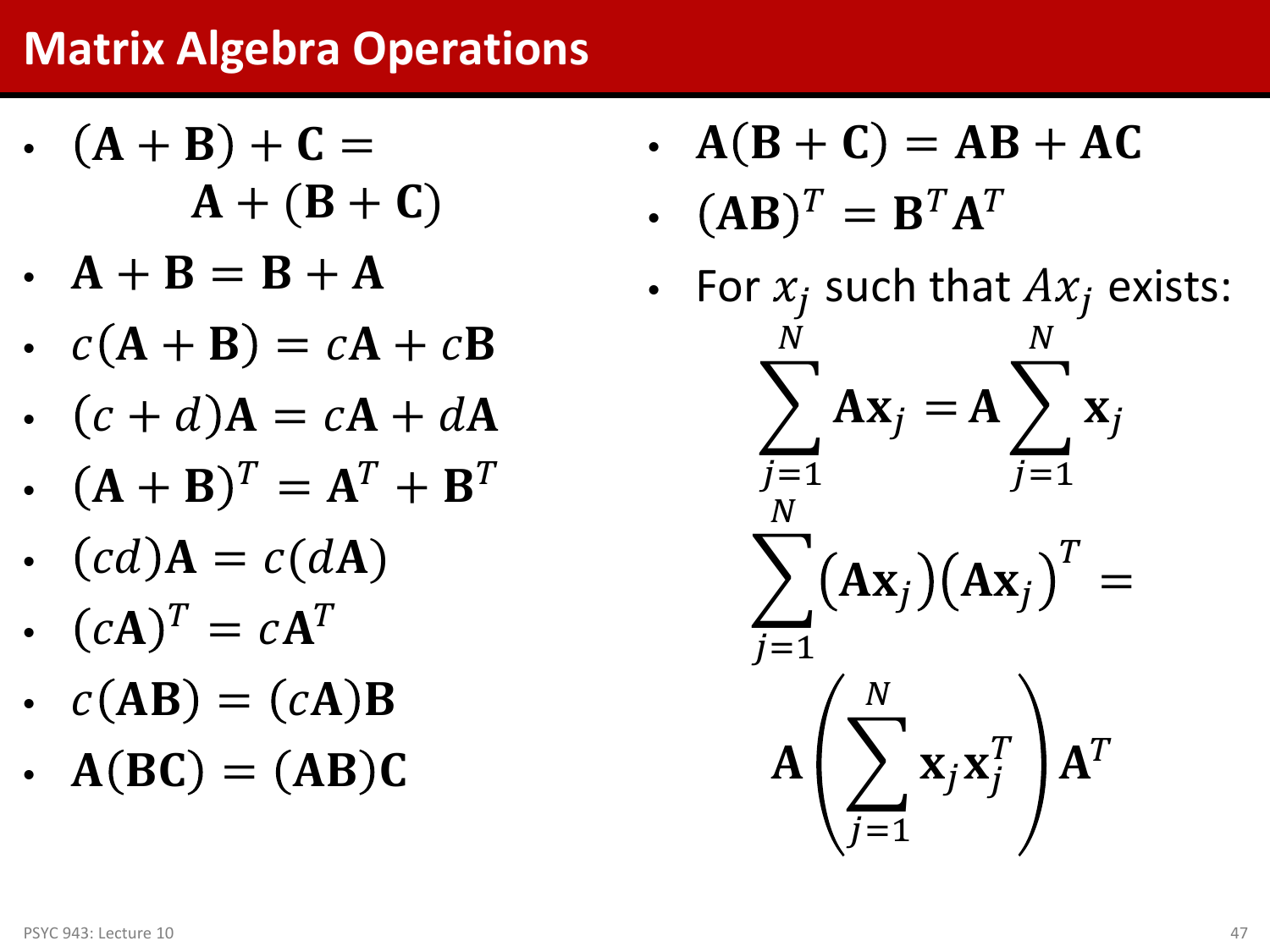# **ADVANCED MATRIX OPERATIONS**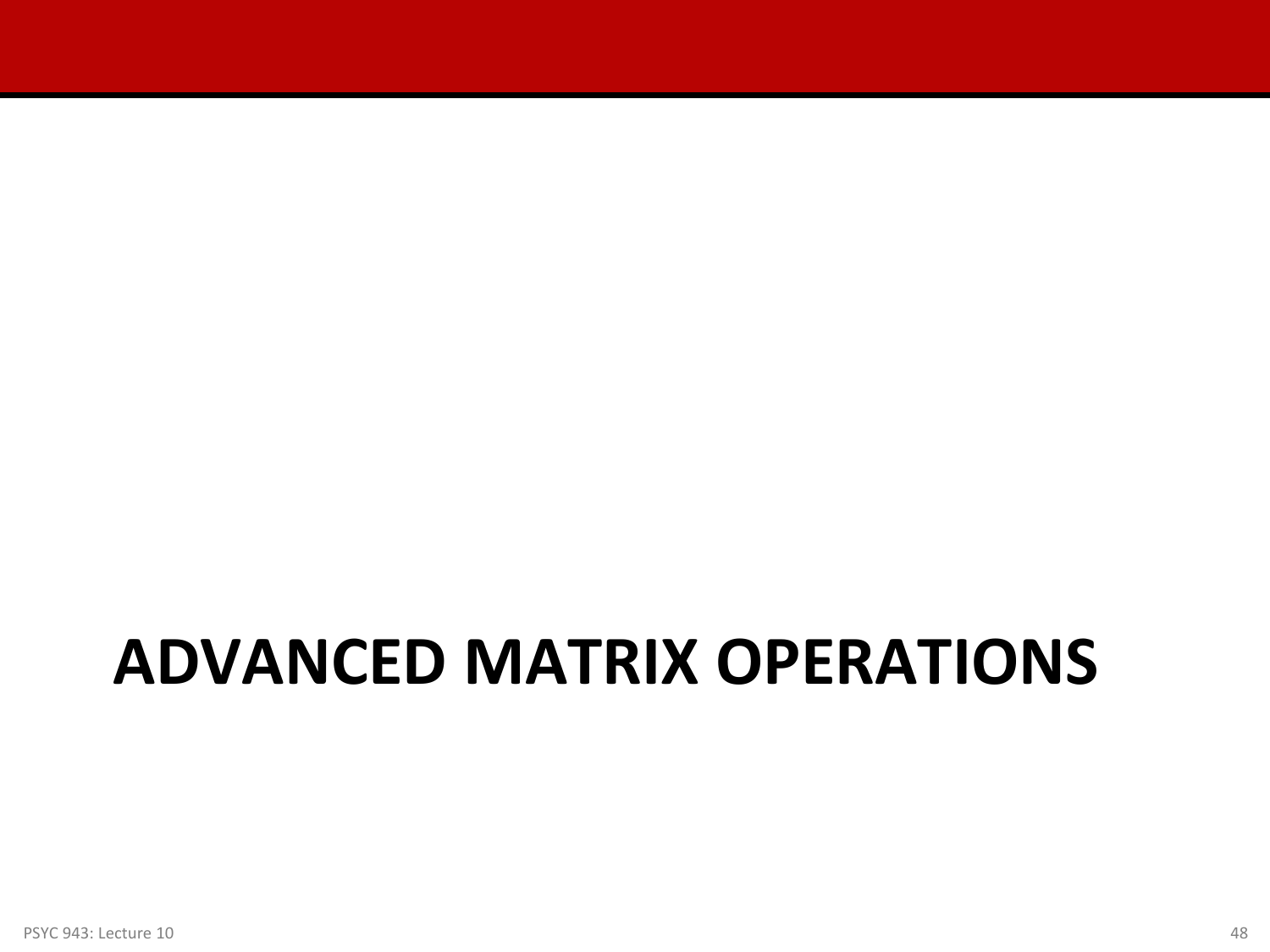#### **Advanced Matrix Functions/Operations**

- We end our matrix discussion with some advanced topics
	- $\triangleright$  All related to multivariate statistical analysis
- To help us throughout, let's consider the correlation matrix of our SAT data:

$$
\mathbf{R} = \begin{bmatrix} 1.00 & 0.78 \\ 0.78 & 1.00 \end{bmatrix}
$$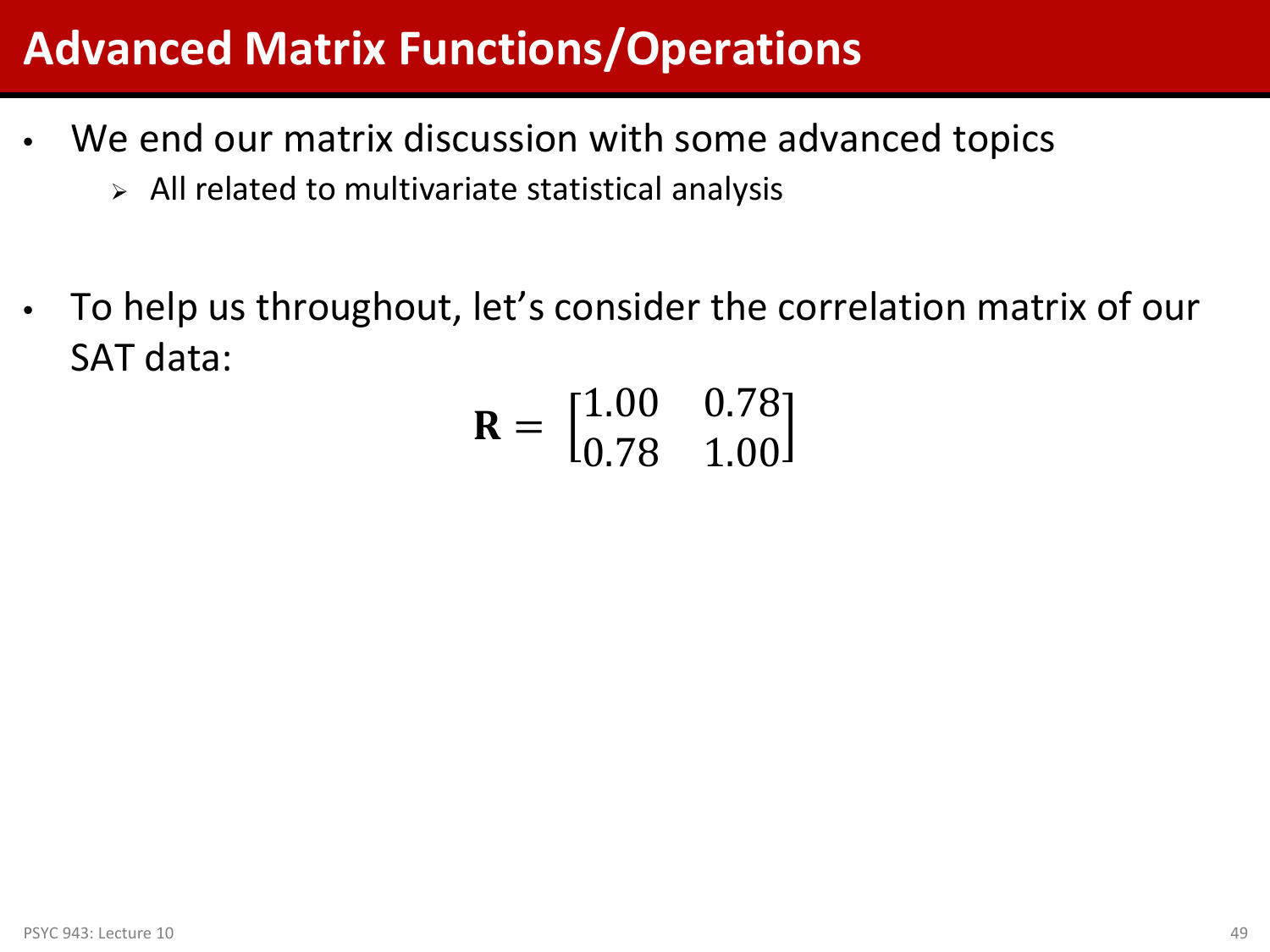#### **Matrix Trace**

For a square matrix A with p rows/columns, the trace is the sum of the diagonal elements:

$$
tr\mathbf{A} = \sum_{i=1}^{p} a_{ii}
$$

- For our data, the trace of the correlation matrix is 2
	- $\triangleright$  For all correlation matrices, the trace is equal to the number of variables because all diagonal elements are 1
- The trace is considered the total variance in multivariate statistics
	- $\triangleright$  Used as a target to recover when applying statistical models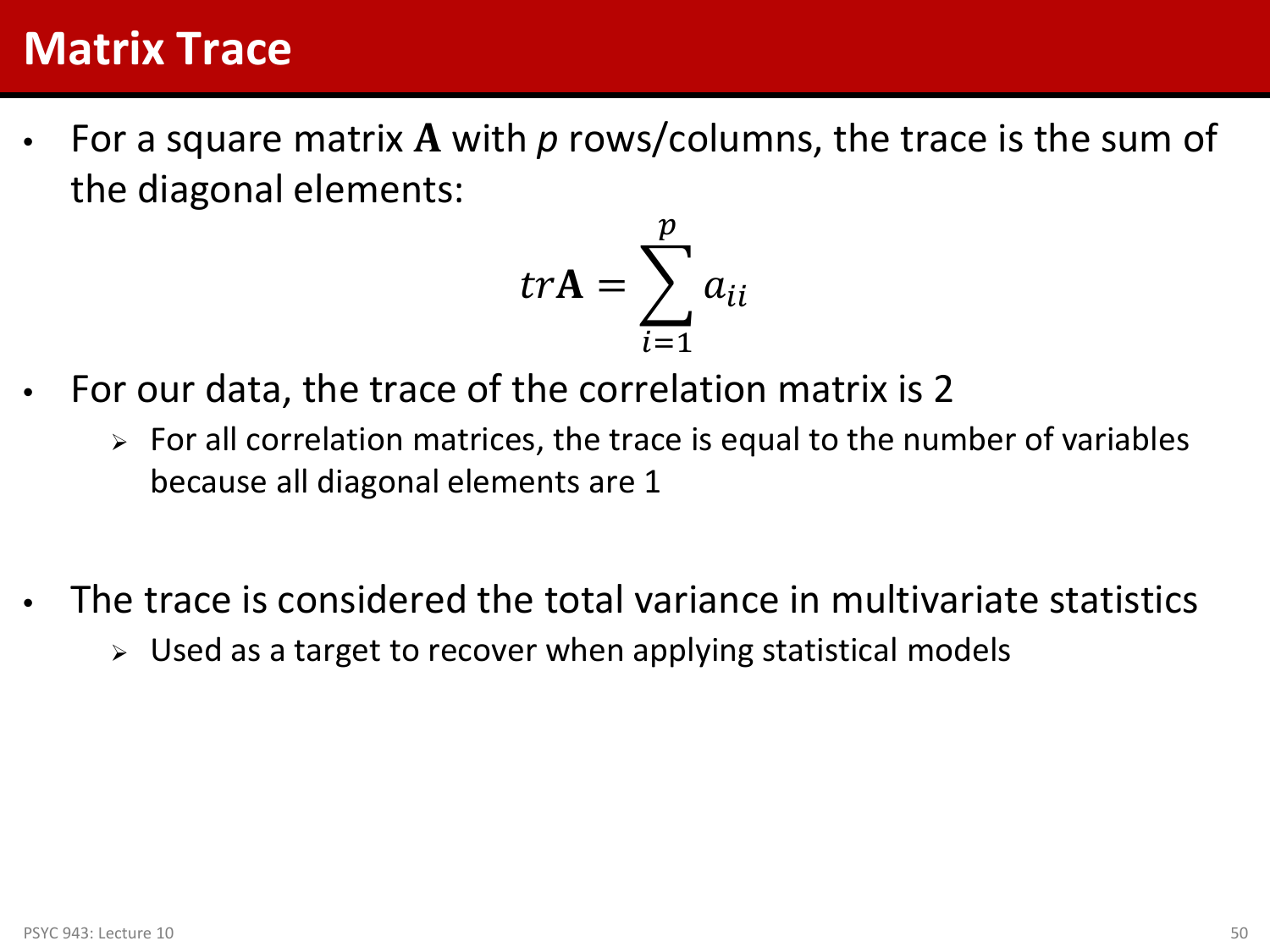#### **Matrix Determinants**

• A square matrix can be characterized by a scalar value called a determinant:

$$
\det \mathbf{A} = |\mathbf{A}|
$$

- Calculation of the determinant is tedious
	- $\triangleright$  Our determinant was 0.3916
- The determinant is useful in statistics:
	- $\triangleright$  Shows up in multivariate statistical distributions
	- $>$  Is a measure of "generalized" variance of multiple variables
- If the determinant is positive, the matrix is called **positive definite**  $\triangleright$  Is invertible
- If the determinant is not positive, the matrix is called **non-positive definite**
	- Not invertible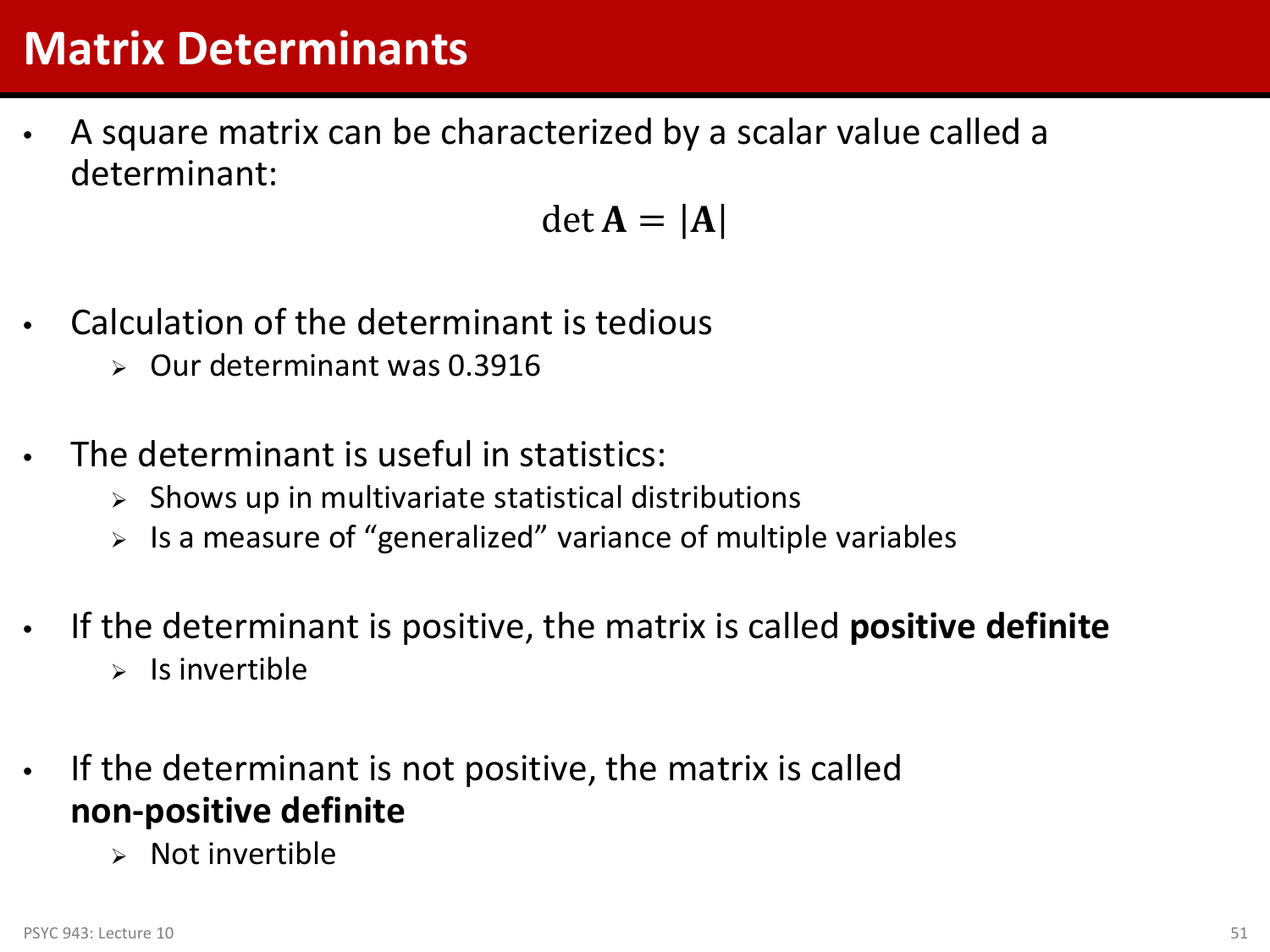#### **Matrix Orthogonality**

- A square matrix  $\bf{A}$  is said to be orthogonal if:  $AA^T = A^T A = I$
- Orthogonal matrices are characterized by two properties:
	- 1. The dot product of all row vector multiples is the zero vector
		- Meaning vectors are orthogonal (or uncorrelated)
	- 2. For each row vector, the sum of all elements is one
		- Meaning vectors are "normalized"
- The matrix above is also called **orthonormal**
- Orthonormal matrices are used in principal components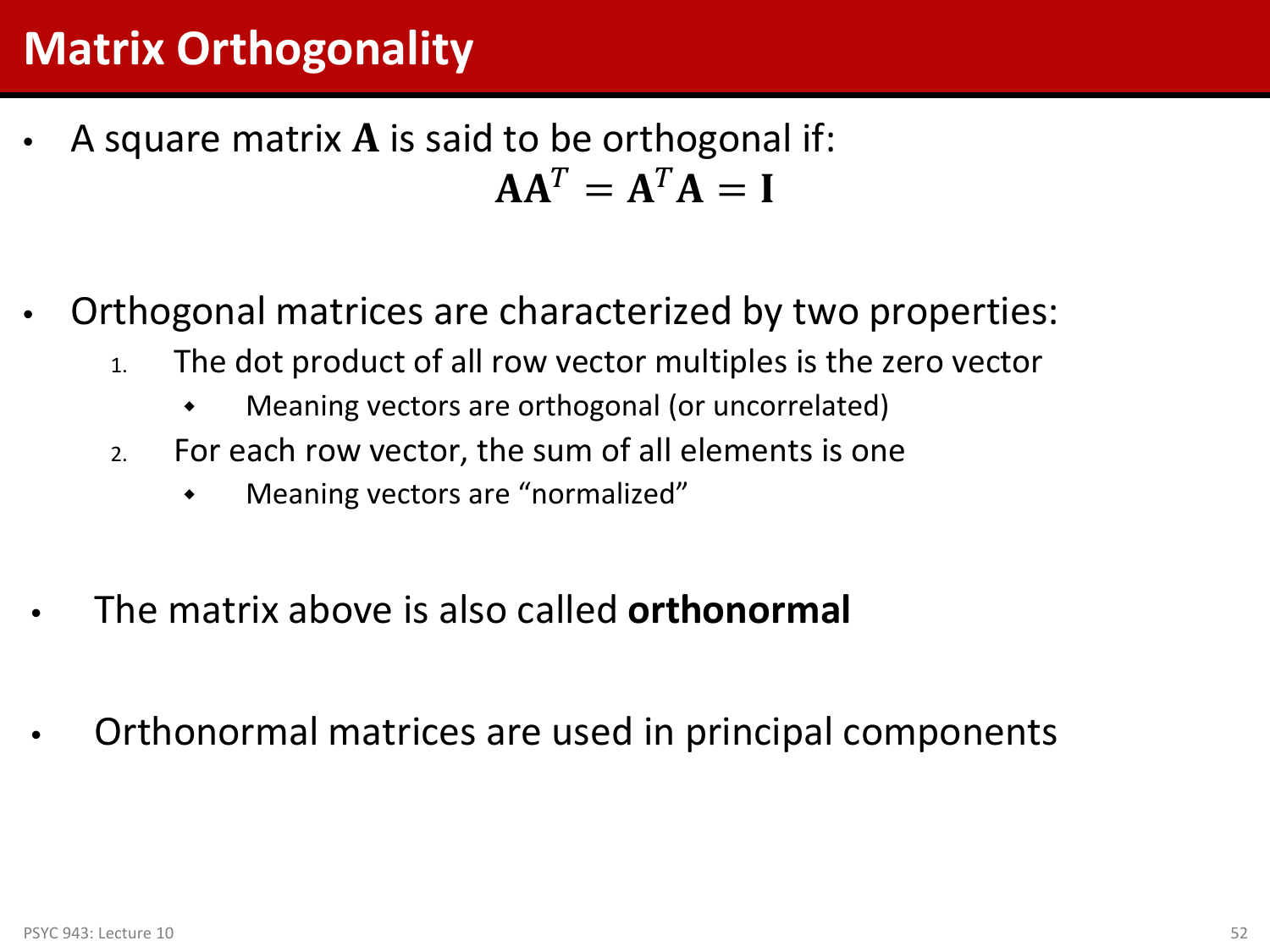#### **Eigenvalues and Eigenvectors**

A square matrix A can be decomposed into a set of eigenvalues  $\lambda$ and a set of eigenvectors e

 $Ae = \lambda e$ 

- Each eigenvalue has a corresponding eigenvector
	- $\triangleright$  The number equal to the number of rows/columns of A
	- $\triangleright$  The eigenvectors are all orthogonal
- In many classical multivariate statistics, eigenvalues and eigenvectors are used very frequently
	- $\triangleright$  We will see their use in principal components shortly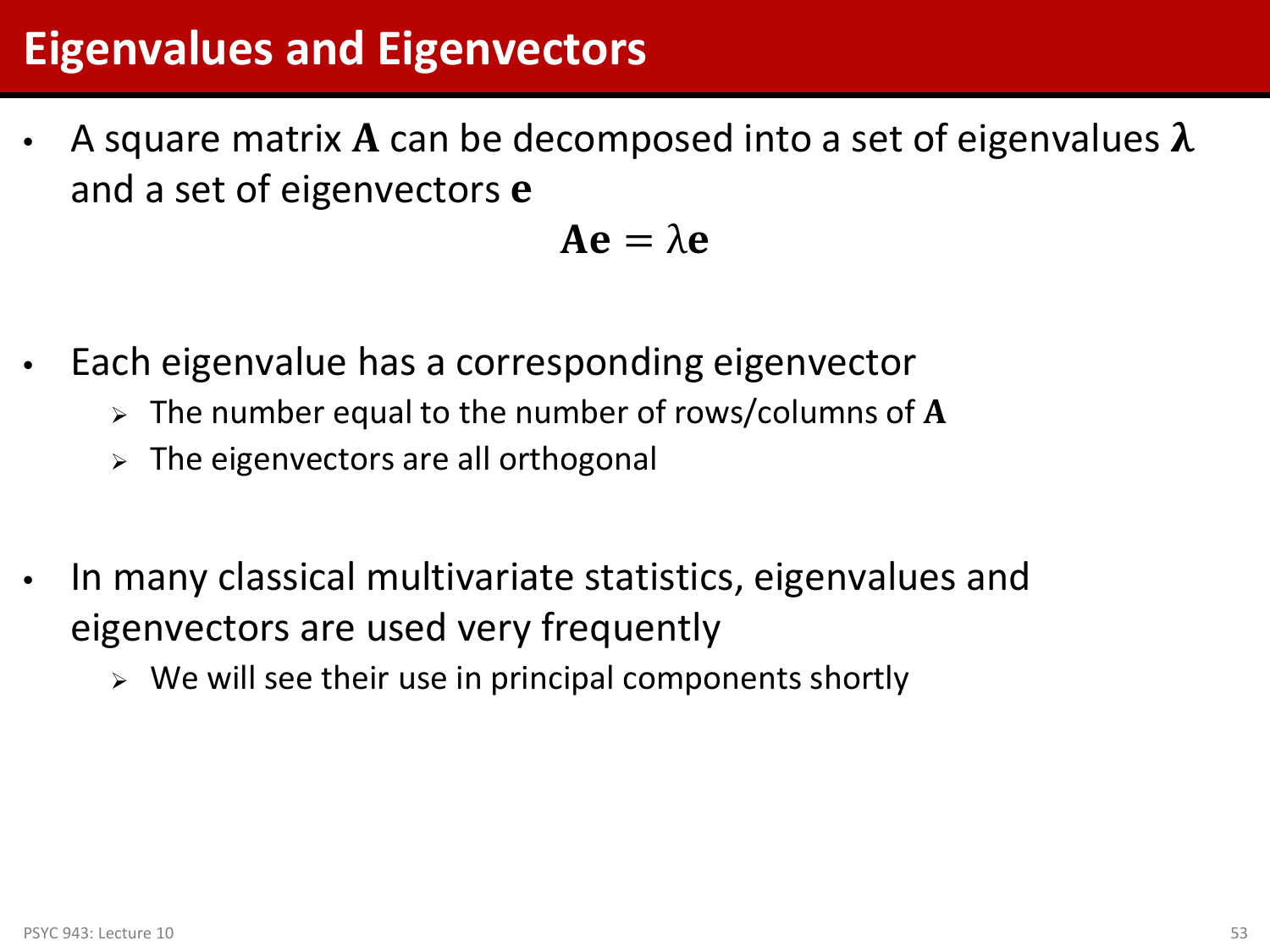#### **Eigenvalues and Eigenvectors Example**

In our SAT example, the two eigenvalues obtained were:

 $\lambda_1 = 1.78$  $\lambda_2 = 0.22$ 

The two eigenvectors obtained were:

$$
\mathbf{e}_1 = \begin{bmatrix} 0.71 \\ 0.71 \end{bmatrix}; \mathbf{e}_2 = \begin{bmatrix} 0.71 \\ -0.71 \end{bmatrix}
$$

These terms will have much greater meaning in one moment (principal components analysis)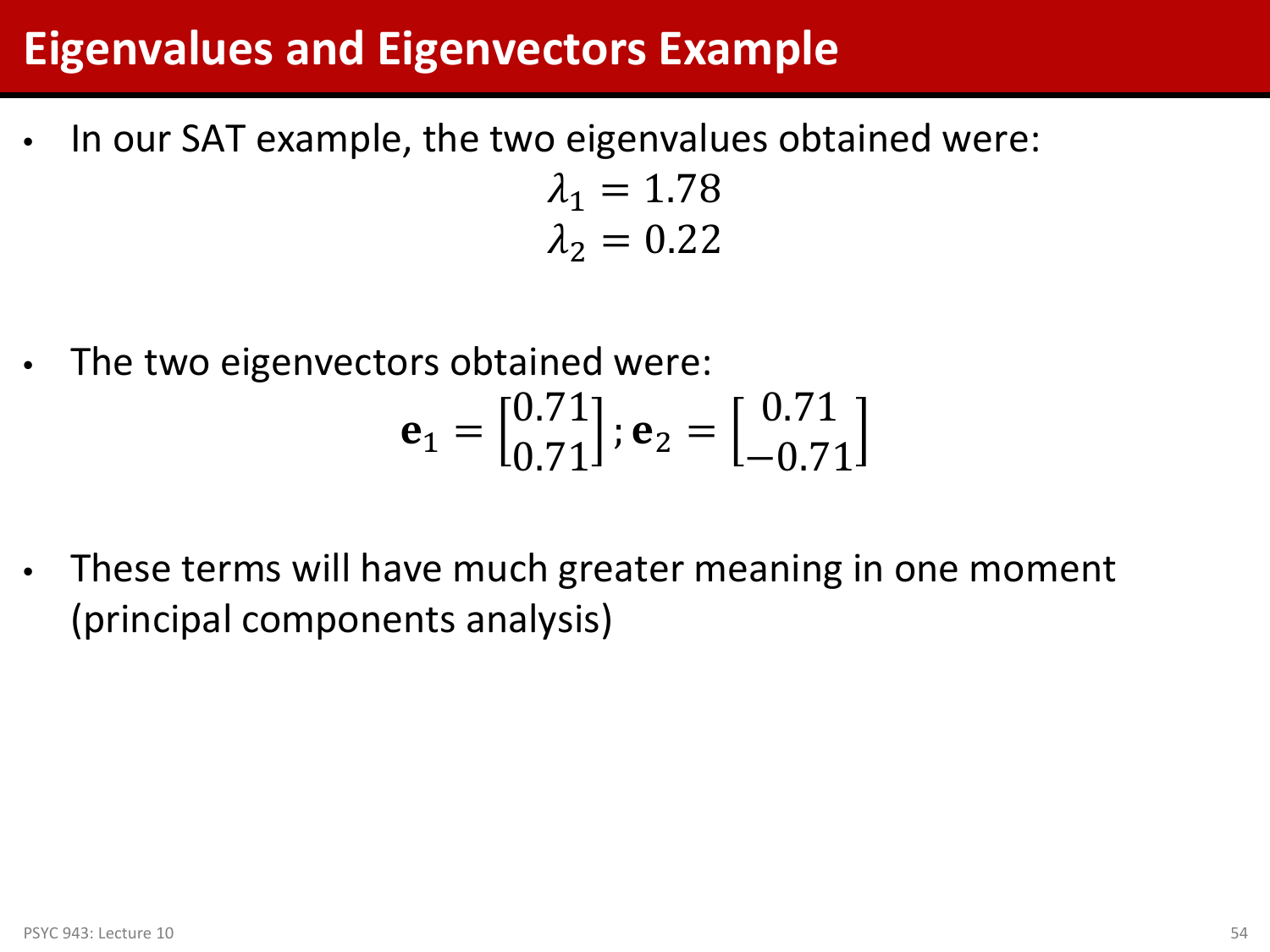#### **Spectral Decomposition**

Using the eigenvalues and eigenvectors, we can reconstruct the original matrix using a spectral decomposition:

$$
\mathbf{A} = \sum_{v=1}^{V} \lambda_v \mathbf{e}_v \mathbf{e}_v^T
$$

 $\triangleright$  Here  $v$  is the index for variable (with a total of V variables)

For our example, we can get back to our original matrix:

$$
\mathbf{R}_1 = \lambda_1 \mathbf{e}_1 \mathbf{e}_1^T = 1.78 \begin{bmatrix} .71 \\ .71 \end{bmatrix} [.71 \quad .71] = \begin{bmatrix} .89 & .89 \\ .89 & .89 \end{bmatrix}
$$

$$
\mathbf{R}_2 = \mathbf{R}_1 + \lambda_2 \mathbf{e}_2 \mathbf{e}_2^T = \begin{bmatrix} .89 & .89 \\ .89 & .89 \end{bmatrix} + 0.22 \begin{bmatrix} .71 \\ -.71 \end{bmatrix} \begin{bmatrix} .71 & -.71 \end{bmatrix}
$$

$$
= \begin{bmatrix} 1.00 & 0.78 \\ 0.78 & 1.00 \end{bmatrix}
$$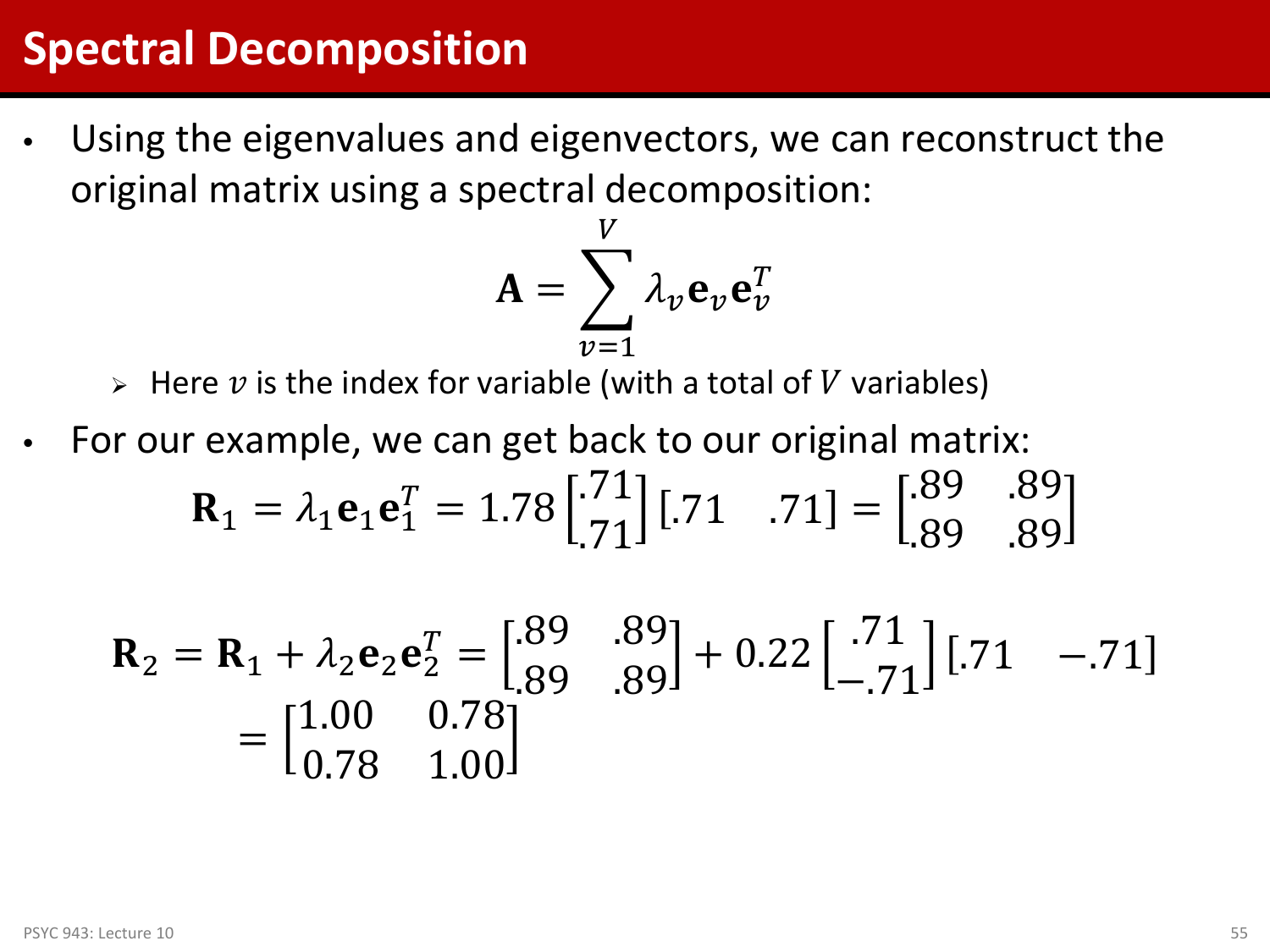#### **Additional Eigenvalue Properties**

• The matrix trace can be found by the sum of the eigenvalues:

$$
tr\mathbf{A} = \sum_{v=1}^{V} \lambda_v
$$

T T

 $\triangleright$  In our example, the  $tr$ **R** = 1.78 + .22 = 2

• The matrix determinant can be found by the product of the eigenvalues

$$
|\mathbf{A}| = \prod_{v=1}^{V} \lambda_v
$$
  
\n> In our example  $|\mathbf{R}| = 1.78 \times 22 = .3916$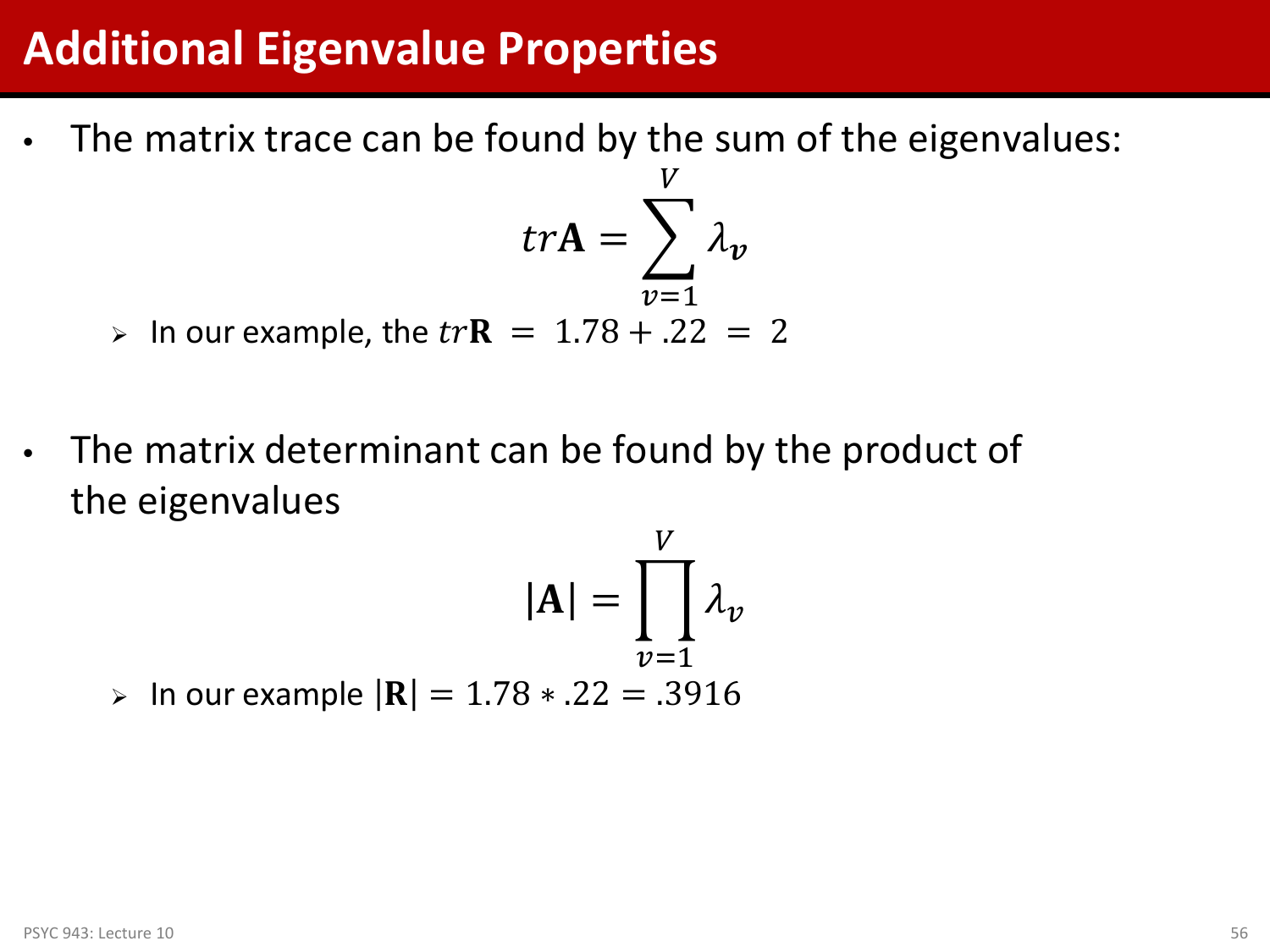# **AN INTRODUCTION TO PRINCIPAL COMPONENTS ANALYSIS**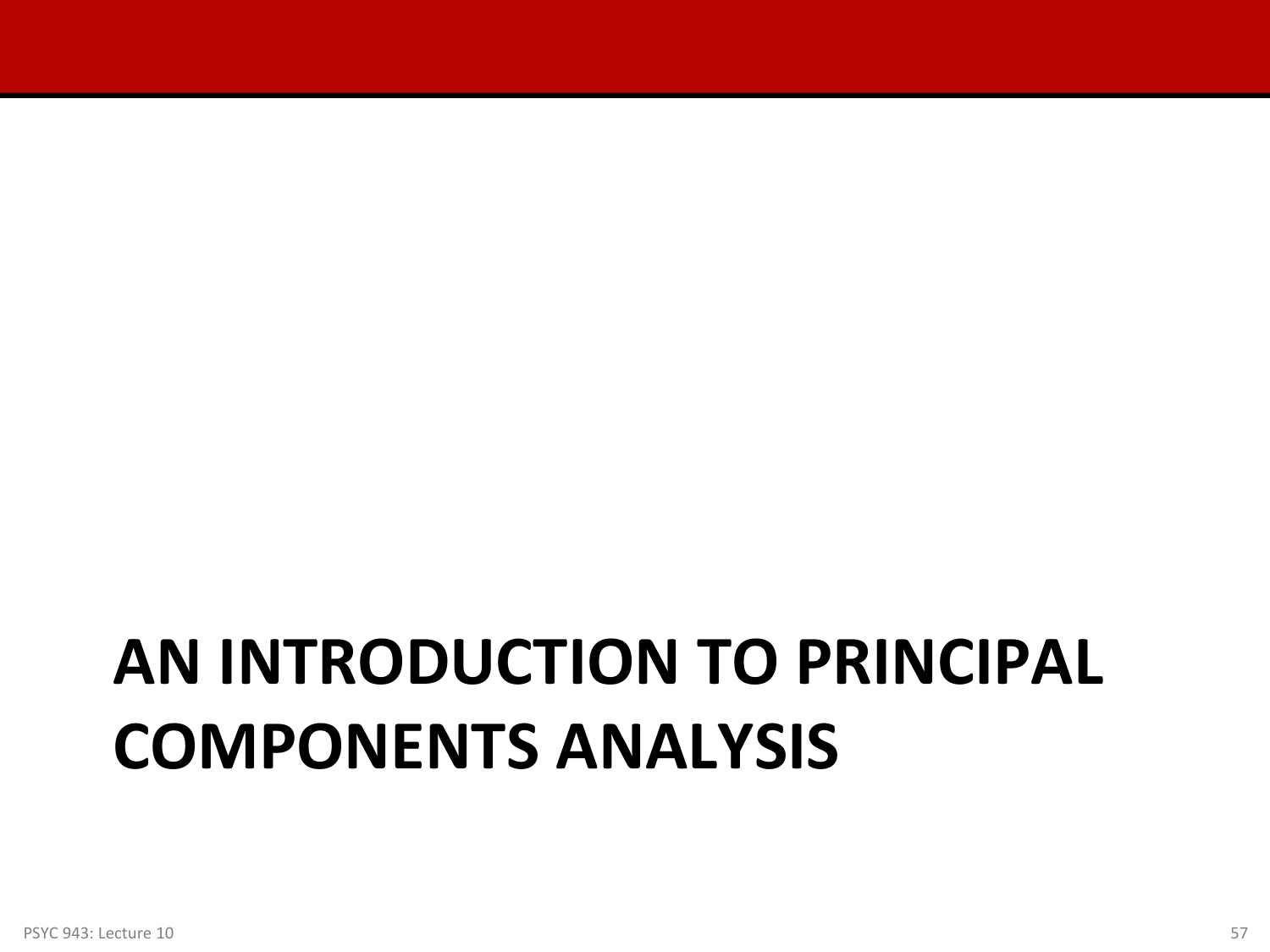#### **PCA Overview**

- Principal Components Analysis (PCA) is a method for re-expressing the covariance (correlation) between a set of variables
	- $\triangleright$  The re-expression comes from creating a set of new variables (linear combinations) of the original variables
- PCA has two objectives:
	- 1. Data reduction
		- Moving from many original variables down to a few "components"
	- 2. Interpretation
		- Determining which original variables contribute most to the new "components"
- My objective: use PCA to demonstrate eigenvalues and eigenvectors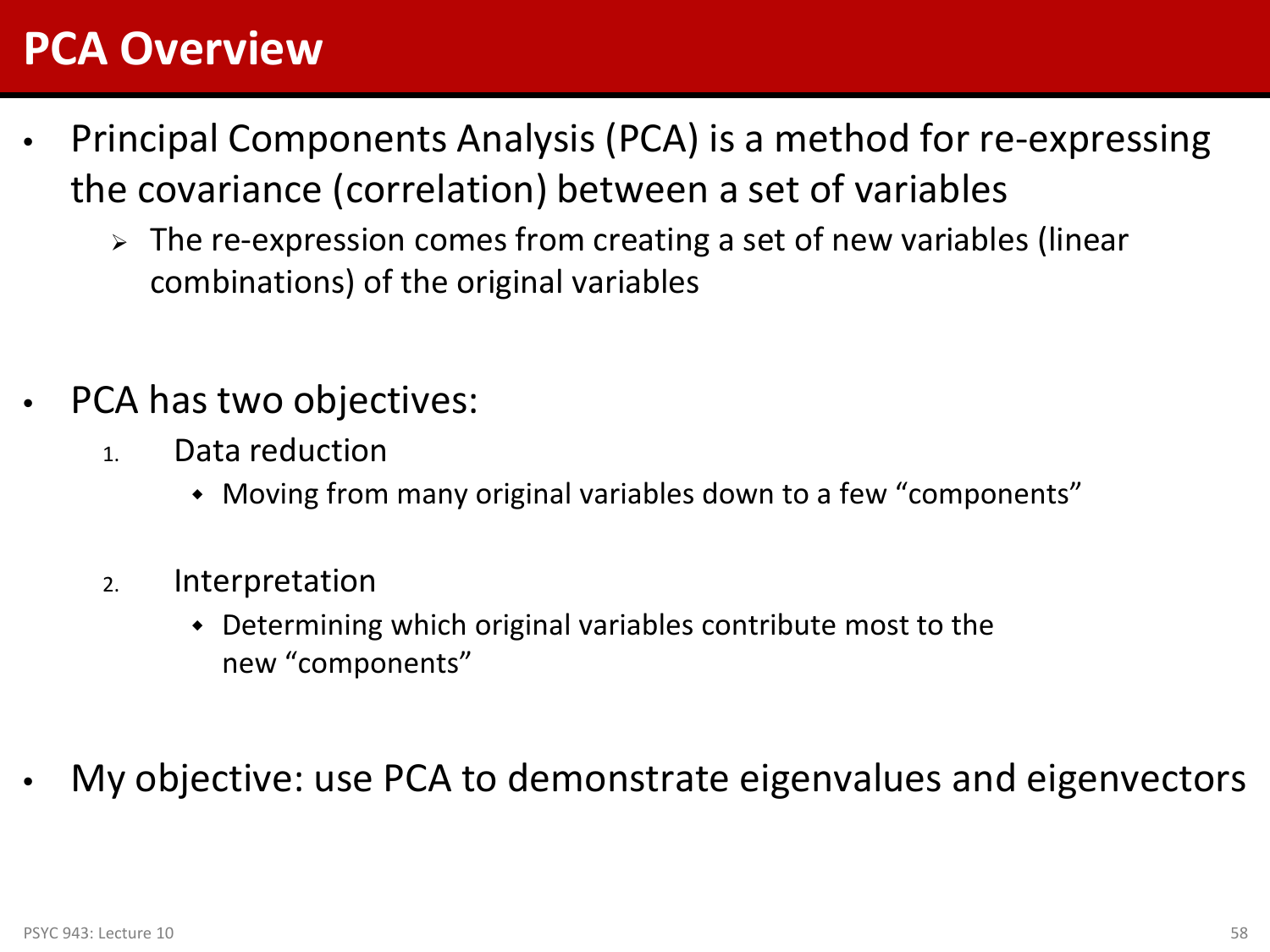#### **Goals of PCA**

- The goal of PCA is to find a set of *k* principal components (composite variables) that:
	- $\triangleright$  Is much smaller in number than the original set of V variables
	- $\triangleright$  Accounts for nearly all of the total variance
		- $\bullet$  Total variance = trace of covariance/correlation matrix
- If these two goals can be accomplished, then the set of *k* principal components contains almost as much information as the original  $V$  variables
	- $\triangleright$  Meaning the components can now replace the original variables in any subsequent analyses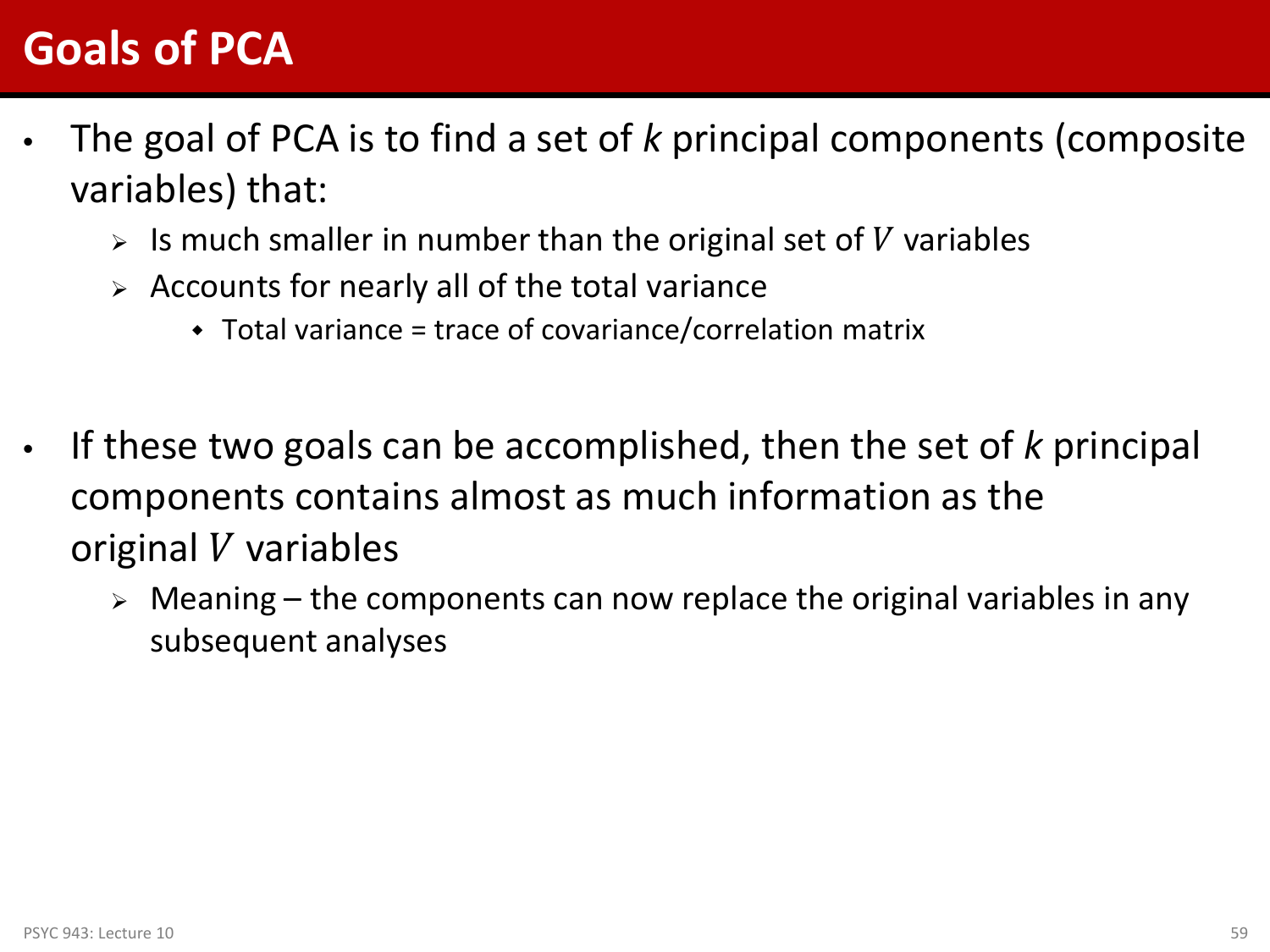#### **PCA Features**

- PCA often reveals relationships between variables that were not previously suspected
	- $\triangleright$  New interpretations of data and variables often stem from PCA
- PCA usually serves as more of a means to an end rather than an end it itself
	- Components (the new variables) are often used in other statistical techniques
		- Multiple regression
		- Cluster analysis
- PCA is often intermixed with Exploratory Factor Analysis
	- $\triangleright$  Don't. Please don't. Please help make it stop.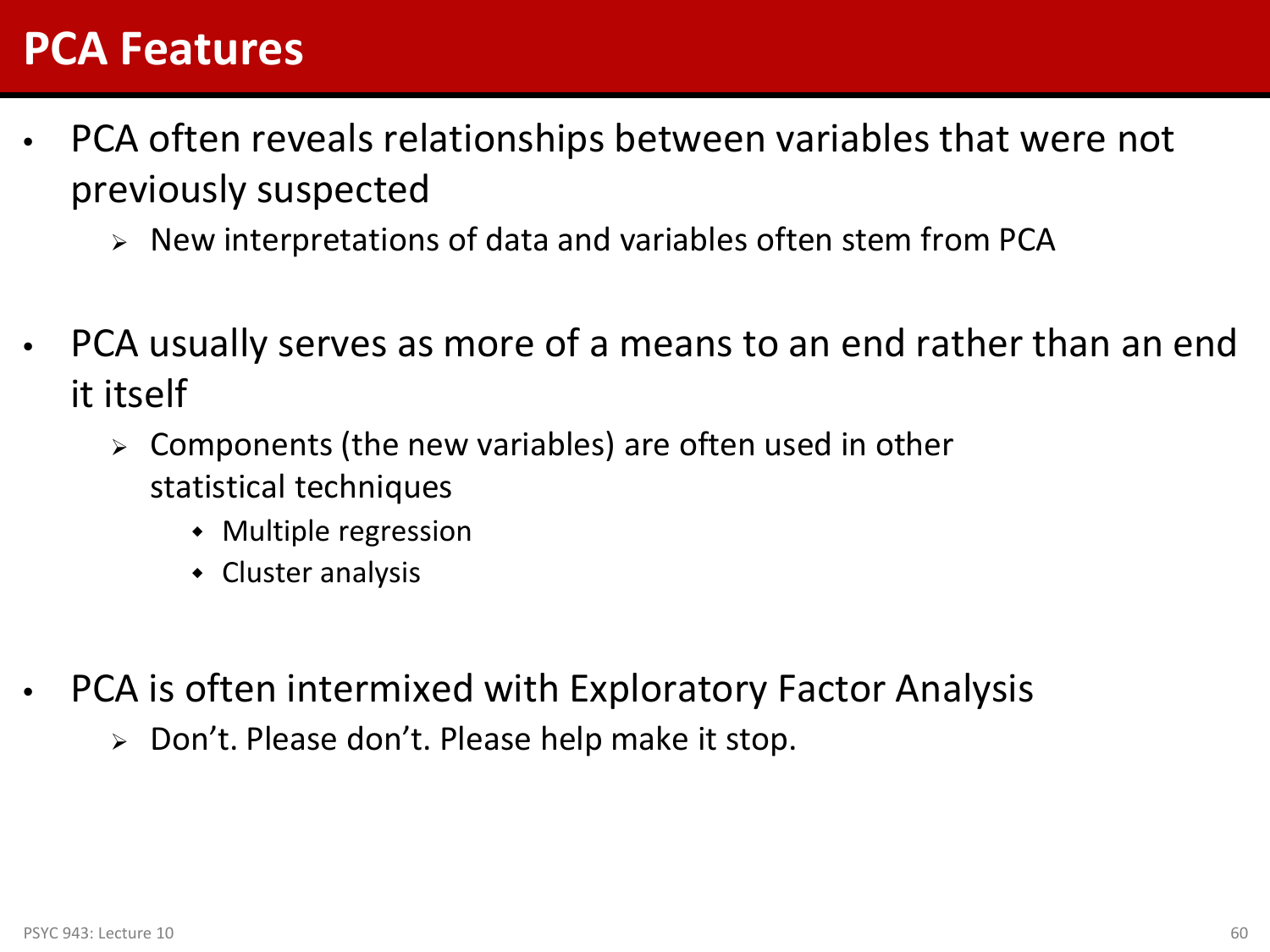#### **PCA Details**

- Notation: let  $Y$  denote our new principal components and let  $X$  be our original data matrix (with N people and V variables)
	- $\triangleright$  We will let p be our index for a person
- The new components are linear combinations:

$$
Y_{p1} = \mathbf{e}_1^T \mathbf{X} = e_{11} X_{p1} + e_{21} X_{p2} + \dots + e_{V1} X_{pV}
$$
  
\n
$$
Y_{p2} = \mathbf{e}_2^T \mathbf{X} = e_{12} X_{p1} + e_{22} X_{p2} + \dots + e_{V2} X_{pV}
$$
  
\n:  
\n:  
\n:  
\n
$$
Y_{pV} = \mathbf{e}_V^T \mathbf{X} = e_{1V} X_{p1} + e_{2V} X_{p2} + \dots + e_{VV} X_{pV}
$$

- The weights of the components  $(e_{\nu k})$  come from the eigenvectors of the covariance or correlation matrix
	- $\triangleright$  Each variable  $\nu$  has a weight for each component  $k$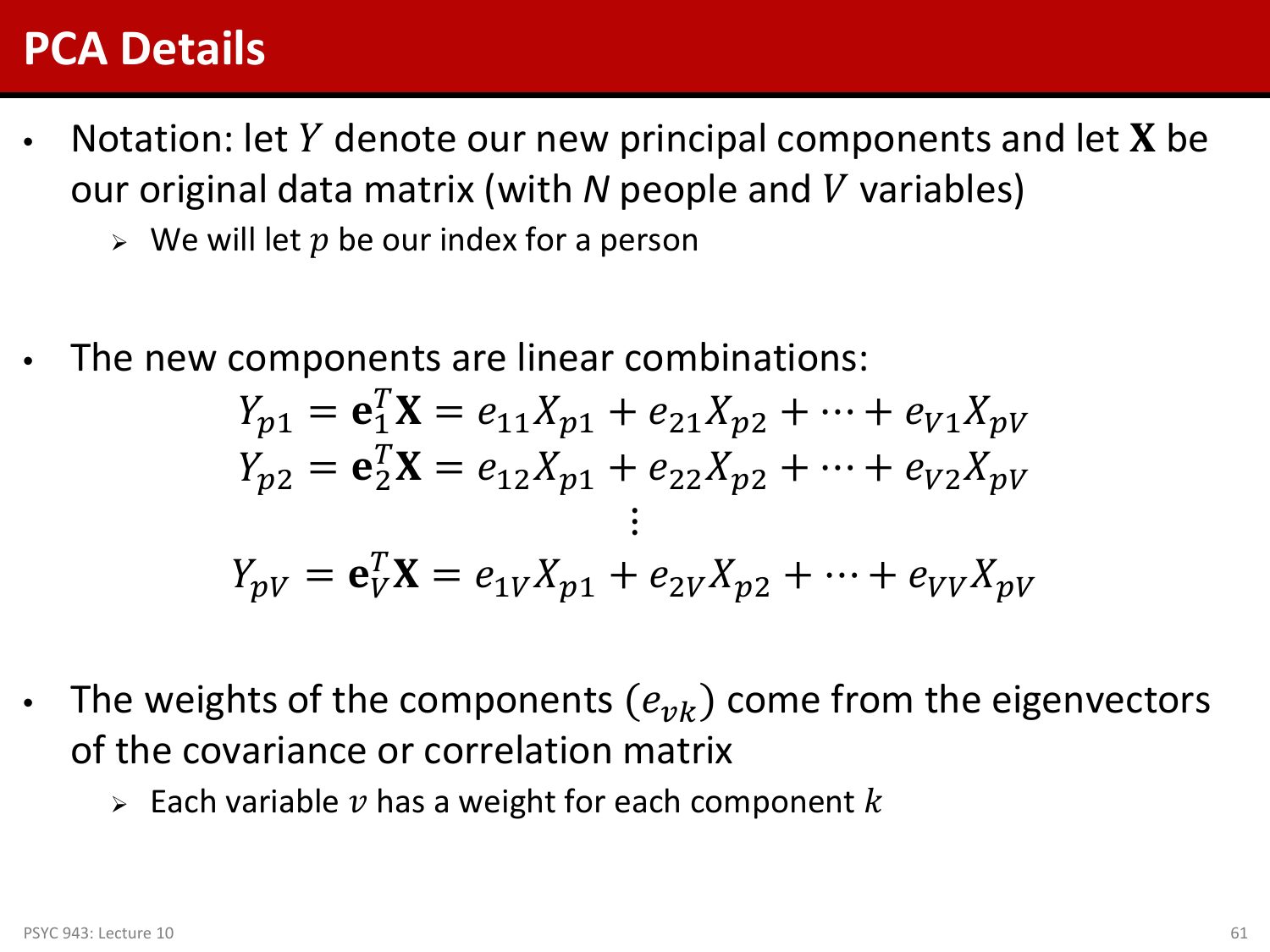#### **Details About the Components**

- The components  $(Y)$  are formed by the weights of the eigenvectors of the covariance or correlation matrix of the original data
	- $\triangleright$  The variance of a component is given by the eigenvalue associated with the eigenvector for the component
- Using the eigenvalue and eigenvectors means:
	- $\triangleright$  Each successive component has lower variance
		- $Var(Y_1) > Var(Y_2) > ... > Var(Y_n)$
	- $\triangleright$  All components are uncorrelated
	- $\triangleright$  The sum of the variances of the principal components is equal to the total variance:

$$
\sum_{v=1}^{V} Var(Y_v) = tr\mathbf{R} = \sum_{v=1}^{V} \lambda_v
$$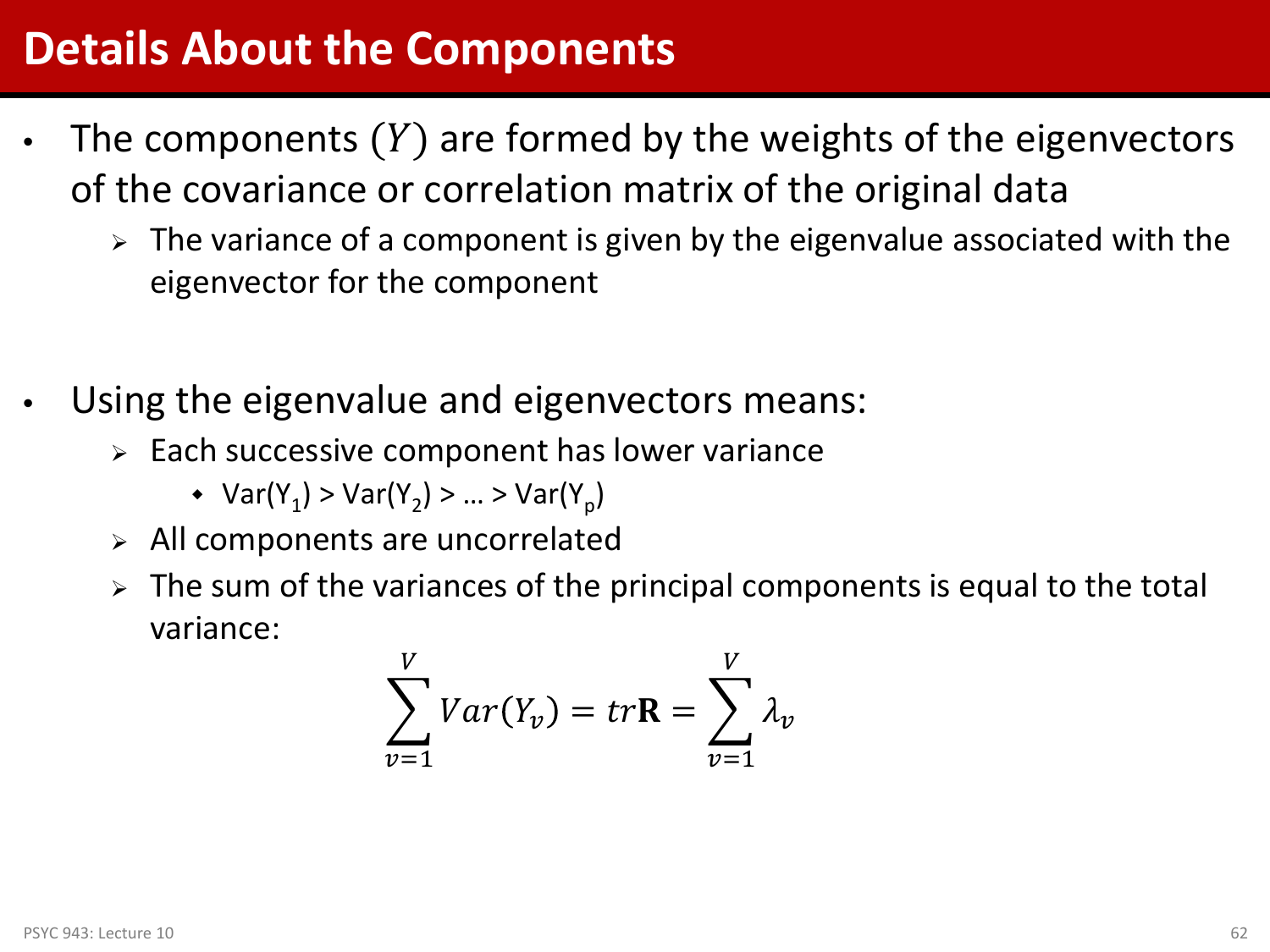#### **PCA on our Example**

- We will now conduct a PCA on the correlation matrix of our sample data
	- $\triangleright$  This example is given for demonstration purposes typically we will not do PCA on small numbers of variables



**SATV**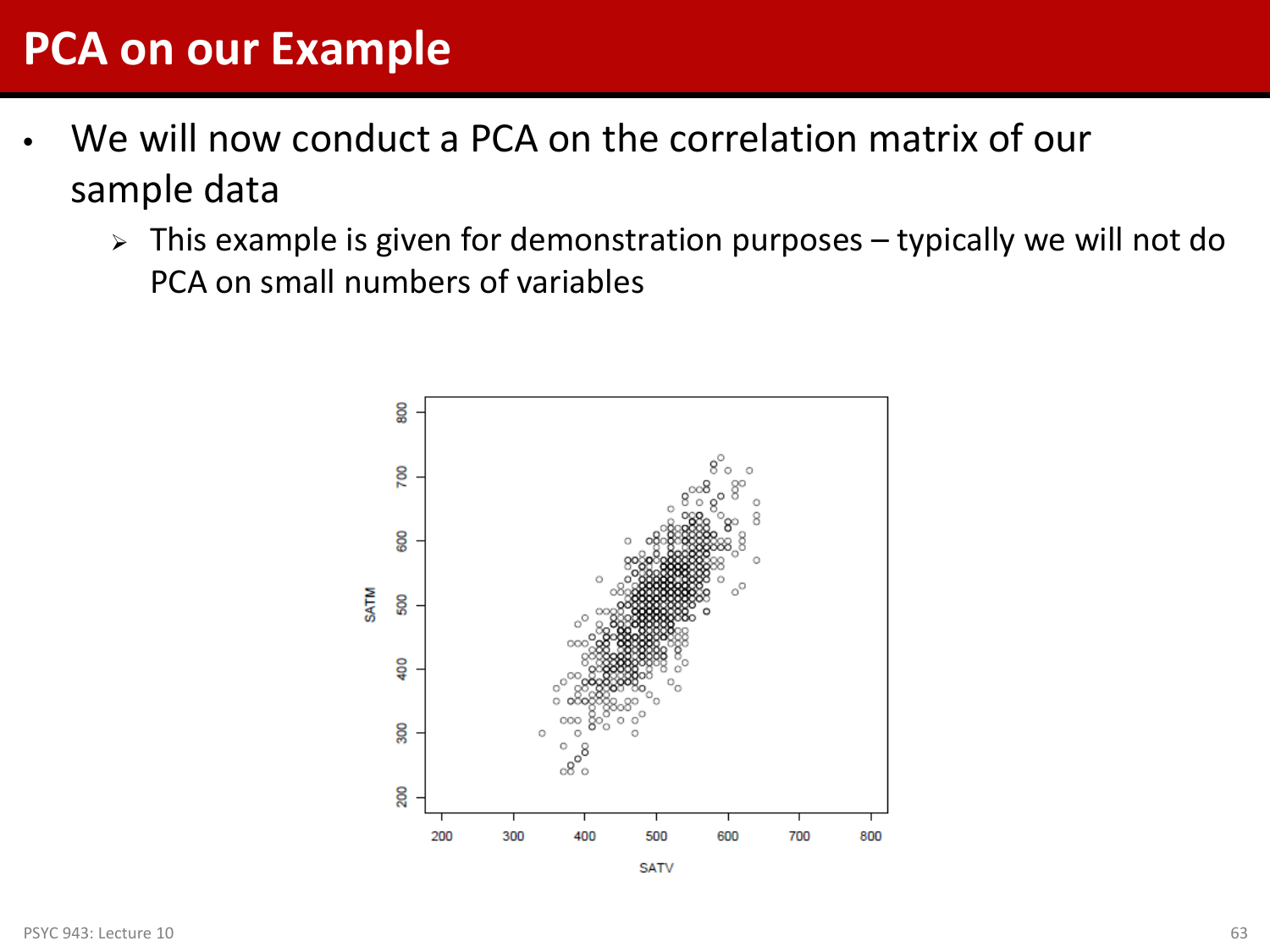#### **PCA in SAS**

• The SAS procedure that does principal components is called proc princomp:

> proc princomp data=sat out=pcsat cor; var satv satm; run;

The results (look familiar?):

Eigenvalues of the Correlation Matrix

| Eigenvalue | Difference | <b>Proportion</b> | <b>Cumulative</b> |
|------------|------------|-------------------|-------------------|
| 1.77522381 | 1.55044763 | 0.8876            | 0.8876            |
| 0.22477619 |            | 0.1124            | 1.0000            |

|  |  | Eigenvectors |  |
|--|--|--------------|--|
|  |  |              |  |

|      | Print    | Prin2      |
|------|----------|------------|
| SATV | 0.707107 | 0.707107   |
| SATM | 0.707107 | $-.707107$ |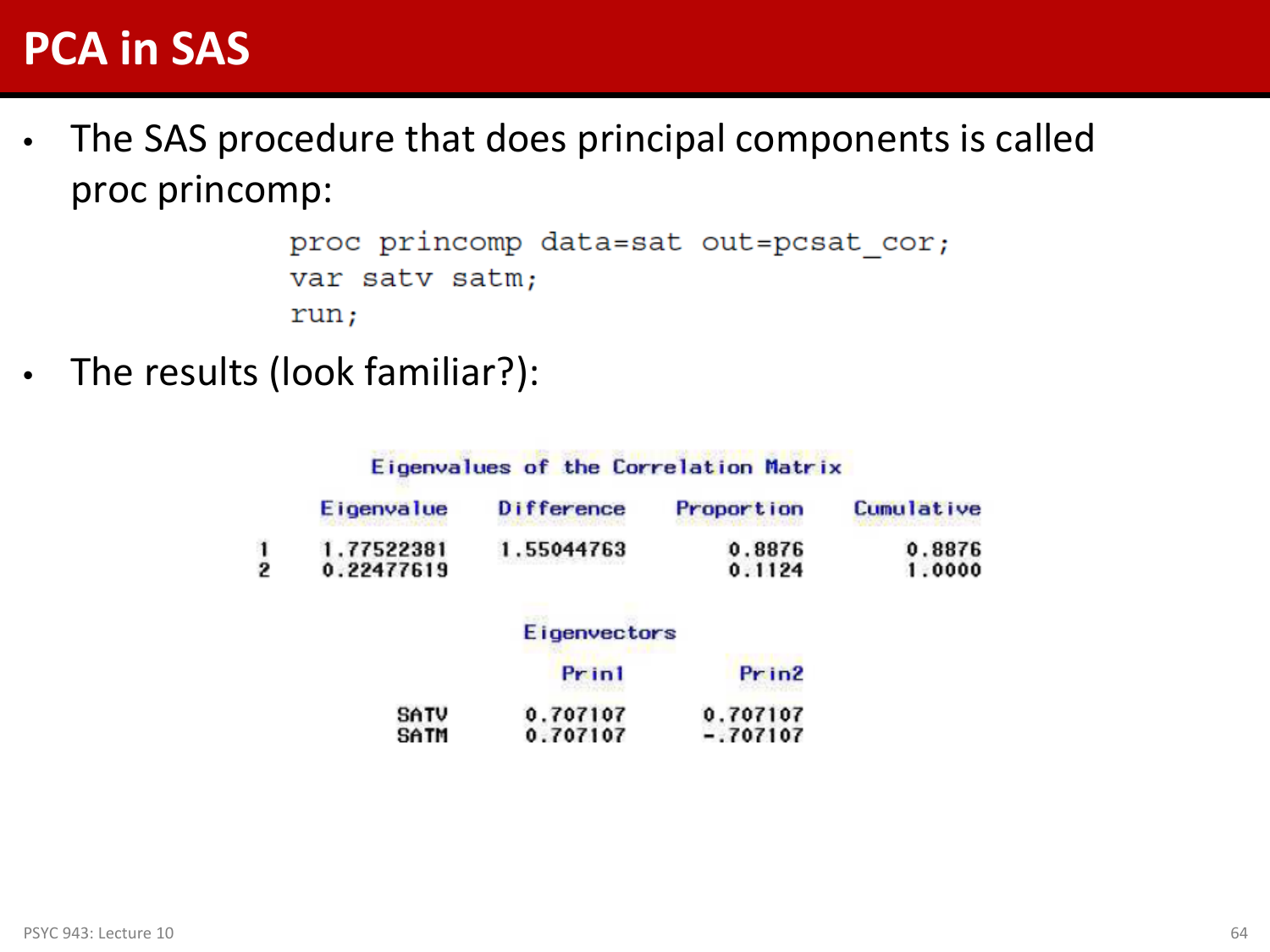#### **Graphical Representation**

- Plotting the components and the original data side by side reveals the nature of PCA:
	- $\geq$  Shown from PCA of covariance matrix

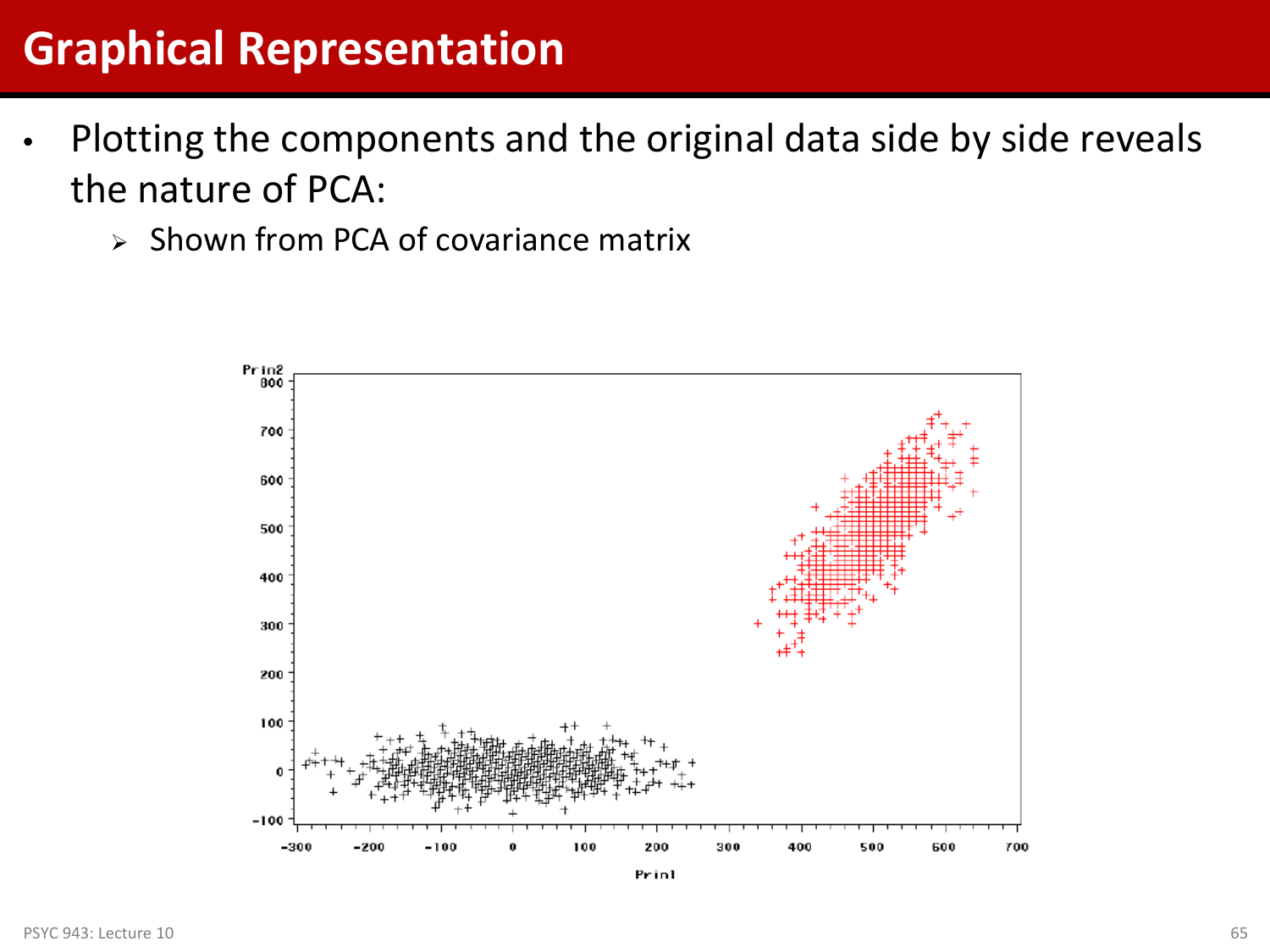#### **PCA Summary**

- This introduction to PCA was meant to help describe the nature of eigenvalues and eigenvectors
	- $\triangleright$  Many classical multivariate statistics use these terms
- We will return to PCA in the last week of class when we discuss inferences about covariances in multivariate data using exploratory and confirmatory factor models
- Eigenvalues and eigenvectors will reappear in the next 2-3 weeks
	- $\triangleright$  The basis for classical Multivariate ANOVA
	- $\triangleright$  Modern versions have moved away from these terms
		- $\bullet$  But they still are useful
	- $\triangleright$  They do show up from time to time in other places as well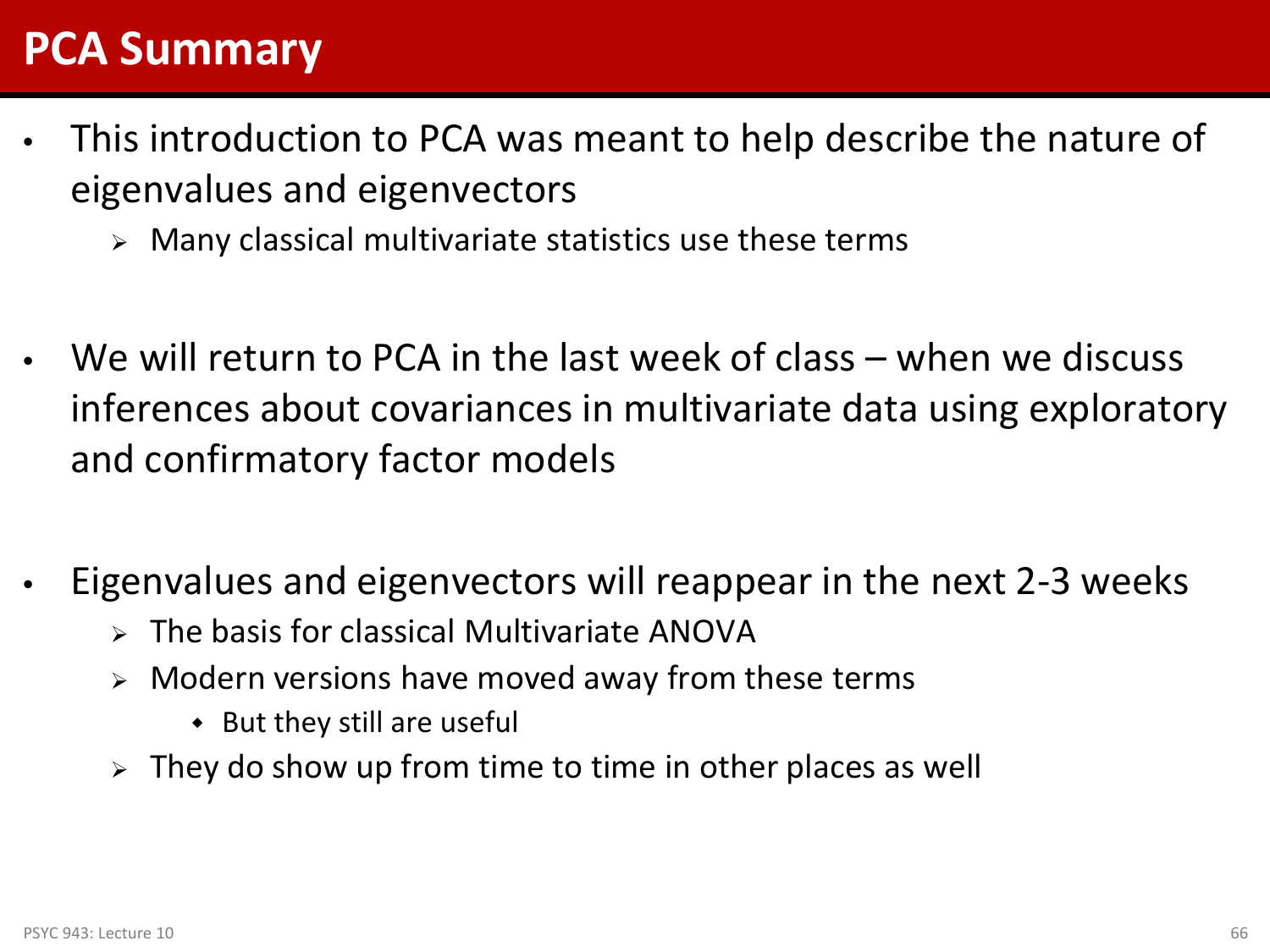## **WRAPPING UP**